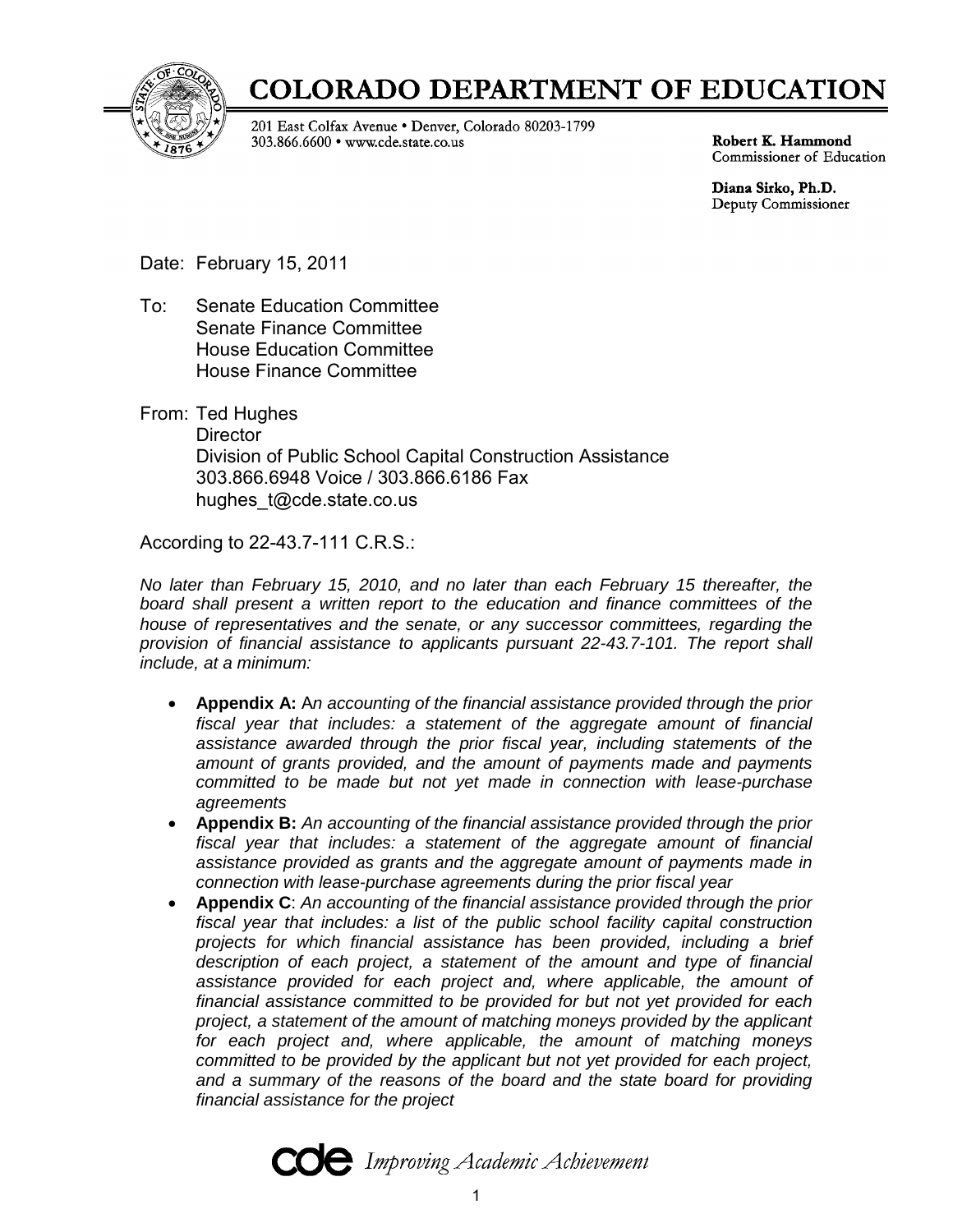- **Appendix D:** A *list of the public school facility capital construction projects for which financial assistance has been provided during the prior fiscal year, including a brief description of each project, a statement of the amount and type of financial assistance provided for each project, and a statement of the amount of matching moneys provided by the applicant for each project*
- **Appendix E:** *A summary of the findings and conclusions of any public school facility inspections conducted during the prior fiscal year*
- **Appendix F:** *A summary of any differences between the common physical design elements and characteristics of the highest performing schools in the state and the lowest performing schools in the state as measured by academic productivity measures such as the Colorado student assessment program created in part 4 of article 7 of this title or Colorado ACT results*
- **Appendix G:** *A list of the financial assistance applications for public school facility capital construction that were denied financial assistance during the prior fiscal year that includes for each project:*
	- o *A brief project description*
	- o *A statement of the amount and type of financial assistance requested for the project*
	- o *A statement indicating whether or not the board Recommended a financial assistance award for the project*
	- o *A summary of the reasons why the board or the state board denied financial assistance for the project*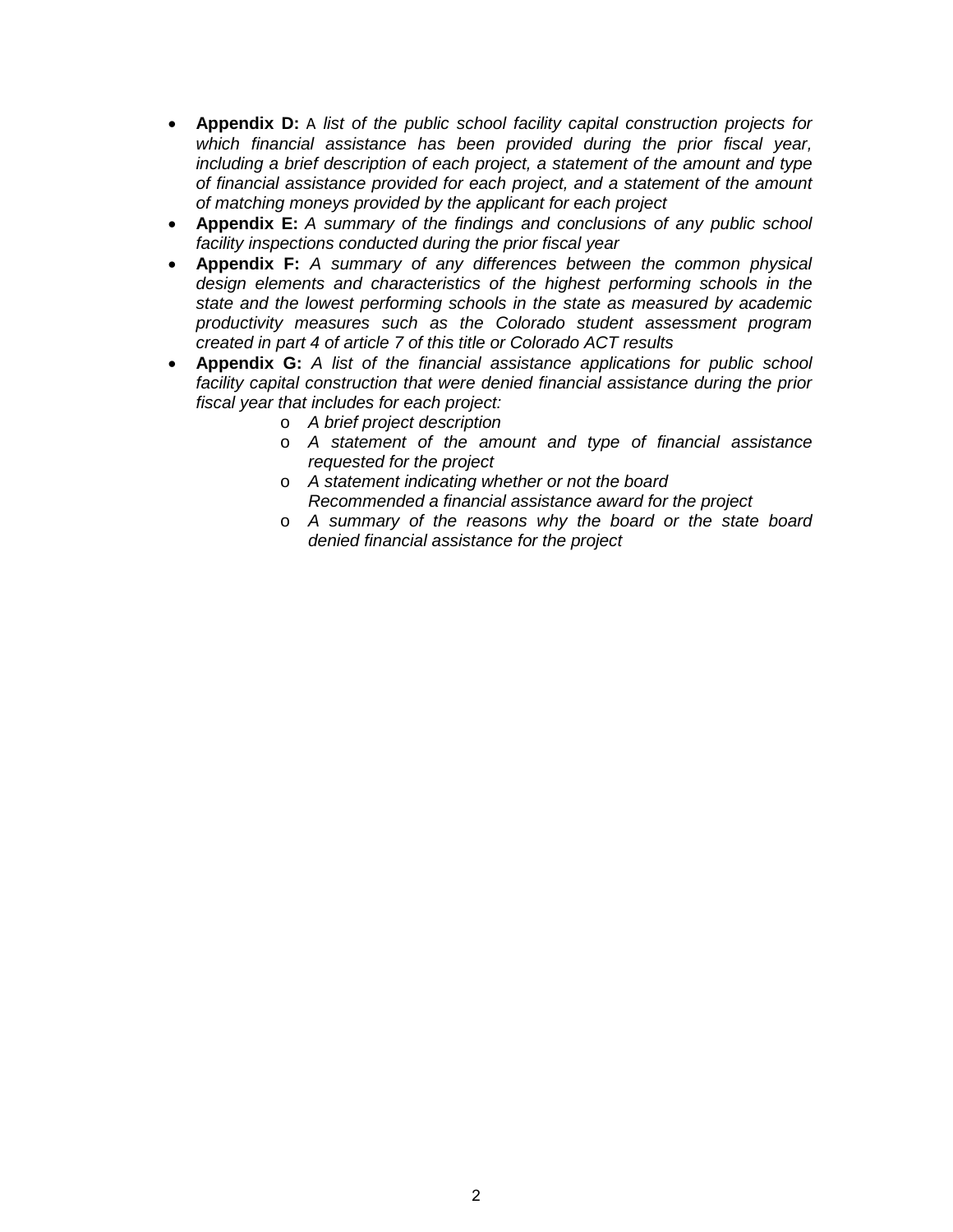Appendix A: An accounting of the financial assistance provided through the prior fiscal year that includes: a statement of the aggregate amount of financial assistance awarded through the prior fiscal year, including statements of the amount of grants provided, and the amount of payments made and payments committed to be made but not yet made in connection with lease-purchase agreements

| <b>BEST Grant</b> |                     |                          | <b>Total Award &amp;</b> |                     | <b>State COP Payments</b> |                       |  |                        |  |                           |                       |                        | Total           |
|-------------------|---------------------|--------------------------|--------------------------|---------------------|---------------------------|-----------------------|--|------------------------|--|---------------------------|-----------------------|------------------------|-----------------|
| Award             |                     | <b>District Matching</b> | Matching                 | <b>Total Amount</b> |                           | <b>Grant Payments</b> |  | <b>Committed as of</b> |  | <b>State COP Payments</b> | <b>Total Projects</b> | <b>Total Districts</b> | <b>Projects</b> |
| Summary           | <b>Award Amount</b> | Contribution             | <b>Contribution</b>      | <b>Financed</b>     |                           | Made as of 6/30/10    |  | 6/30/10                |  | Made as of 6/30/10        | <b>Funded</b>         | <b>Funded</b>          | applied         |
| FY0809 9          | 85.263.659.17       | 22.936.628.63            | 108.200.287.80           | 87.145.000.00       |                           | 44,056,914.31         |  | 87,145,000.00          |  |                           | 13.00                 | 13.00                  | 76              |
| *FY0910 \$        | 127.505.456.54      | 75.682.772.58            | 203.188.229.12           | 99.685.000.00       |                           | 15.992.700.39         |  | 99.685.000.00          |  | 3,535,000.00              | 56.00                 | 43.00                  | 91              |
| Total \$          | 212.769.115.71      | 98.619.401.21            | 311.388.516.92           | 186.830.000.00      |                           | 60.049.614.70         |  | 186.830.000.00         |  | 3,535,000.00              | 69.00                 | 56.00                  | 167             |

\* Included in these figures are two BEST Lease-Purchase projects, Mapleton 1's New School Project and North Routt Community Charter School's New School Project, which could not provide their required match and were not financed with BEST FY0910 funds.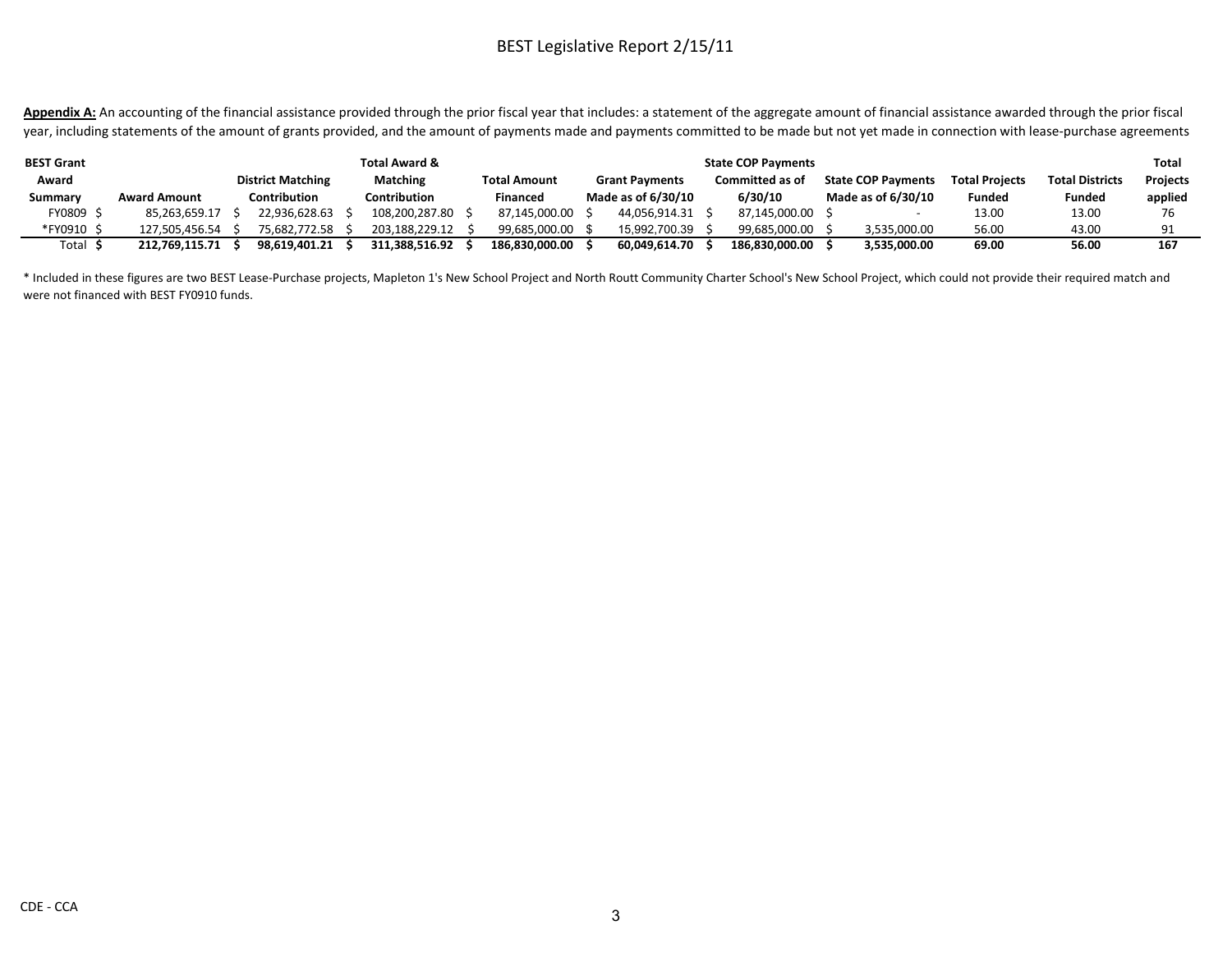Appendix B: An accounting of the financial assistance provided through the prior fiscal year that includes: a statement of the aggregate amount of financial assistance provided as grants and the aggregate amount of payment with lease‐purchase agreements during the prior fiscal year

|                   | <b>BEST Grant Projects FY0809</b> | Total Projects FY0809= 13                                                                                    |     |                     |                          |                                                    |               |
|-------------------|-----------------------------------|--------------------------------------------------------------------------------------------------------------|-----|---------------------|--------------------------|----------------------------------------------------|---------------|
|                   |                                   |                                                                                                              |     |                     | <b>DISTRICT MATCHING</b> | <b>TOTAL AWARD &amp; MATCHING PAYMENTS MADE AS</b> |               |
| <b>COUNTY</b>     | <b>DISTRICT</b>                   | <b>PROJECT DESCRIPTION</b>                                                                                   |     | <b>AWARD AMOUNT</b> | <b>CONTRIBUTION</b>      | <b>CONTRIBUTION</b>                                | OF 6/30/10    |
| ALAMOSA           | ALAMOSA RE-11J                    | S New Elementary Schools to Replace 3 Elementary Schools (CASH START UP GRANT DUPLICATED IN COP GRANT) 2 2 2 |     | 1,555,346.00 \$     |                          | 1,555,346.00                                       | 701,380.77    |
| ALAMOSA           | SANGRE DE CRISTO RE-22J           | New PK-12 School (CASH START UP GRANT DUPLICATED IN COP GRANT)                                               |     | 1,593,500.00        |                          | 1,593,500.00                                       | 149,452.99    |
| COSTILLA          | <b>CENTENNIAL R-1</b>             | New PK-12 School (Supplemental Grant)                                                                        |     | $6,166,320.00$ \$   |                          | $6,166,320.00$ \$                                  |               |
| EL PASO           | <b>EDISON 54 JT</b>               | New ES Supplemental                                                                                          |     | 189,240.30 \$       | 21,026.70                | 210,267.00 \$                                      | 120,558.49    |
| LAS ANIMAS        | <b>HOEHNE 3</b>                   | Wastewater treatment plant                                                                                   |     | 573,178.50 \$       | 152,363.90               | 725,542.40                                         | 311,437.26    |
| LOGAN             | <b>BUFFALO RE-4</b>               | Iunior/Senior High Renovation/Addition - Supplemental Project                                                |     | 3,922,517.16 \$     | 364,386.84               | 4,286,904.00                                       | 3,735,730.89  |
|                   | MONTEZUMA DOLORES RE-4A           | District IAQ/Infrastructure Improvement Project                                                              |     | 244,842.58          | 775,334.82               | 1,020,177.40                                       | 219,888.21    |
| MORGAN            | WELDON VALLEY RE-20(J)            | Core Area Remodel, P.E. and Athletic Facilities Upgrade - Supplemental Project                               |     | 1,406,234.30 \$     | 1,035,144.70             | 2,441,379.00                                       | 1,159,453.63  |
| PROWERS           | <b>HOLLY RE-3</b>                 | Partial Roof Replacement (Supplemental)                                                                      |     | 28,866.60           | 12,371.40                | 41,238.00                                          | 26,241.67     |
| PUEBLO            | PUEBLO CITY 60                    | Supplemental Final Phase to Districtwide Fire and Security                                                   |     | 1,497,031.90 \$     | 264,182.10               | 1,761,214.00                                       | 1,085,369.51  |
| <b>RIO GRANDE</b> | SARGENT RE-33J                    | New Jr/Sr HS and ES Renovation (CASH START UP GRANT DUPLICATED IN COP GRANT)                                 |     | 1,063,200.00        |                          | 1,063,200.00                                       | 615,868.21    |
| ROUTT             | <b>SOUTH ROUTT RE3</b>            | Supplemental to Districtwide HVAC Replacement with Renewable Technology                                      |     | 562,150.00 \$       | 562,150.00               | 1,124,300.00                                       | 562,150.00    |
| SAGUACHE          | MOUNTAIN VALLEY RE 1              | Roofing and Repair Under Designed Structure (Supplemental)                                                   |     | 106,764.00 \$       | 65,436.00                | 172,200.00                                         | 63,750.30     |
| <b>ALAMOSA</b>    | <b>ALAMOSA RE-11J</b>             | 2 New Elementary Schools to Replace 3 Elementary Schools                                                     |     | 28,948,622.78       | 10,484,032.22            | 39,432,655.00                                      | 22,817,379.69 |
| <b>ALAMOSA</b>    | <b>SANGRE DE CRISTO RE-22J</b>    | <b>New PK-12 School</b>                                                                                      |     | $19,732,875.00$ \$  | 4,176,375.00             | 23,909,250.00                                      | 1,234,725.68  |
|                   | RIO GRANDE SARGENT RE-33J         | New Jr/Sr HS and ES Renovation                                                                               | -S. | $17,672,970.05$ \$  | 5,023,824.95             | $22,696,795.00$ \$                                 | 11,253,527.02 |
|                   |                                   | <b>COP Awards S</b>                                                                                          |     | 66,354,467.83       | 19,684,232.17            | 86,038,700.00                                      | 35,305,632.39 |
|                   |                                   | CASH Grant Awards S                                                                                          |     | 18,909,191.34 \$    | 3,252,396.46             | 22,161,587.80 \$                                   | 8,751,281.92  |
|                   |                                   | Total COP and Cash Grant Awards \$                                                                           |     | 85,263,659.17 \$    | 22,936,628.63            | 108,200,287.80 \$                                  | 44,056,914.31 |

#### **Denotes BEST Lease‐Purchase Project**

|               | <b>BEST Grant Projects FY0910</b>                    | Total Projects FY0910= 56                                                   |                     |                          |                                         |             |
|---------------|------------------------------------------------------|-----------------------------------------------------------------------------|---------------------|--------------------------|-----------------------------------------|-------------|
|               |                                                      |                                                                             |                     | <b>DISTRICT MATCHING</b> | TOTAL AWARD & MATCHING PAYMENTS MADE AS |             |
| <b>COUNTY</b> | <b>DISTRICT</b>                                      | <b>PROJECT DESCRIPTION</b>                                                  | <b>AWARD AMOUNT</b> | <b>CONTRIBUTION</b>      | <b>CONTRIBUTION</b>                     | OF 26/30/10 |
| <b>ADAMS</b>  | <b>MAPLETON 1</b>                                    | ES/MS Roof & RTU Replacement                                                | 256,728.47          | 178,404.53               | 435,133.00                              |             |
| ADAMS         | <b>MAPLETON 1</b>                                    | <b>ES Roof Replacement</b>                                                  | 319,917.47 \$       | 222,315.53               | 542,233.00                              |             |
| ADAMS         | <b>STRASBURG 31J</b>                                 | <b>HS Roof Replacement</b>                                                  | $55,110.00$ \$      | 18,370.00                | 73,480.00                               |             |
| ADAMS         | <b>STRASBURG 31J</b>                                 | Fire Code Upgrades                                                          | 105,711.75          | 35,237.25                | 140,949.00                              |             |
| ADAMS         | <b>WESTMINSTER 50</b>                                | ES Roof Replacement                                                         | 372,362.76 \$       | 117,588.24               | 489,951.00                              | 20,307.20   |
| ADAMS         | <b>WESTMINSTER 50</b>                                | <b>HS Roof Replacement</b>                                                  | 1,265,990.52 \$     | 399,786.48               | 1,665,777.00                            | 302,748.52  |
| ARAPAHOE      | DEER TRAIL 26J                                       | Pool Building Renovation                                                    | 247,500.00 \$       | 165,000.00               | 412,500.00 \$                           |             |
| <b>BACA</b>   | CAMPO RE-6                                           | Reconstruction of Locker Room/Concession Facility & Kitchen Addition        | $1,253,558.25$ \$   | 512,016.75               | 1,765,575.00                            | 529,139.53  |
| <b>BENT</b>   | LAS ANIMAS RE-1                                      | HS Fire Alarm Replacement                                                   | 88,459.14 \$        | 26,422.86                | 114,882.00                              | 67,228.70   |
| <b>BENT</b>   | LAS ANIMAS RE-1                                      | VoTech IAQ Improvement                                                      | 234,788.40 \$       | 70,131.60                | 304,920.00                              |             |
| <b>BENT</b>   | LAS ANIMAS RE-1                                      | MS & VoAg Roof Replacement                                                  | 388,773.00 \$       | 116,127.00               | 504,900.00                              | 14,256.55   |
| <b>BENT</b>   | <b>MCCLAVE RE-2</b>                                  | Renovate Existing Shop Into a Preschool                                     | 211,365.00          | 124,135.00               | 335,500.00                              | 145,077.03  |
| <b>BOCES</b>  | Pikes Peak BOCES                                     | K-12 School ADA, Safety, & Security Upgrades                                | 404,769.40 \$       | 8,260.60                 | 413,030.00                              |             |
| CONEJOS       | <b>SOUTH CONEJOS RE-10</b>                           | Jr/Sr HS & ES ADA Restrooms and Door Replacements                           | 226,525.64 \$       | 5,921.96                 | 232,447.60                              | 159,494.29  |
| EL PASO       | CALHAN RJ-1                                          | PK-12 IAQ Improvements/Boiler Repalcements                                  | 1,748,652.84        | 1,489,593.16             | 3,238,246.00                            | 377,916.36  |
| EL PASO       | CHEYENNE MOUNTAIN CHRT. ACADEMY K-4 Roof Replacement |                                                                             | 149,156.75 \$       | 49,712.25                | 198,869.00                              | 73,590.21   |
| EL PASO       | <b>COLORADO SPRINGS 11</b>                           | Fire Alarm Upgrades                                                         | 269,923.36          | 212,082.64               | 482,006.00                              | 8,167.04    |
| EL PASO       | <b>EDISON 54 JT</b>                                  | New ES Supplemental Request                                                 | 78,737.00 \$        |                          | 78,737.00                               | 74,913.55   |
| EL PASO       | <b>EDISON 54 JT</b>                                  | Jr/Sr HS Ext Conc Stair Replacement, Modular FA, ACM Abatement, Roof Repair | 131,706.00          | 14,634.00                | 146,340.00                              | 66,506.72   |
| EL PASO       | ELLICOTT 22                                          | HS Roof & Fire Alarm Replacement/ HS, ES & MS Security Cameras              | 1,517,125.15 \$     | 187,509.85               | 1,704,635.00 \$                         | 90,933.04   |
| EL PASO       | <b>HARRISON 2</b>                                    | Replace MS Fire Alarm                                                       | 134,998.40          | 33,749.60                | 168,748.00                              |             |
| EL PASO       | <b>HARRISON 2</b>                                    | Replace (2) ES Boilers                                                      | 181,429.60 \$       | 45,357.40                | 226,787.00 \$                           |             |
| EL PASO       | JAMES IRWIN CHRT. MIDDLE SCHOOL                      | MS RTU Replacements                                                         | 321,677.25 \$       | 107,225.75               | 428,903.00                              | 208,011.94  |
| EL PASO       | LEWIS-PALMER 38                                      | ES Boiler Replacement                                                       | 39,241.84 \$        | 49,944.16 \$             | 89,186.00 \$                            | 31,239.12   |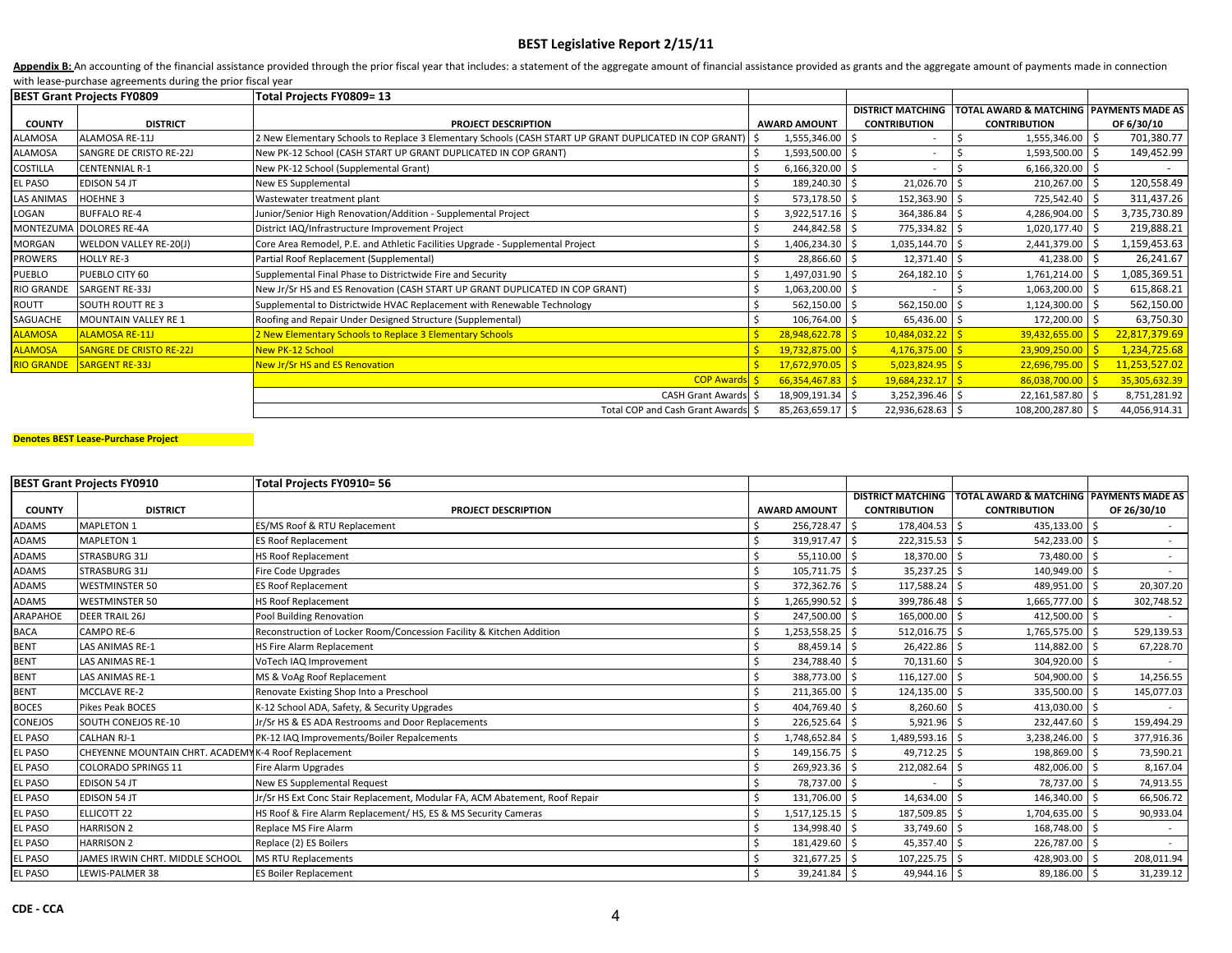| <b>EL PASO</b>    | THE CLASSICAL ACADEMY CHARTER               | <b>New School</b>                                             | 1,292,416.10 \$     | 11,631,744.90 \$   | 12,924,161.00 \$                         |                  |  |
|-------------------|---------------------------------------------|---------------------------------------------------------------|---------------------|--------------------|------------------------------------------|------------------|--|
| <b>ELBERT</b>     | <b>BIG SANDY 100J</b>                       | PK-12 Roof, Plumbing, & HVAC Repairs                          | 8,420.50 \$         | 8,420.50 \$        | 16,841.00 \$                             |                  |  |
| <b>ELBERT</b>     | ELBERT 200                                  | Phase I Roof Replacement                                      | 17,442.81 \$        | 1,938.09 \$        | 19,380.90 \$                             | 15,857.10        |  |
| <b>ELBERT</b>     | <b>ELIZABETH C-1</b>                        | <b>MS Roof Replacement</b>                                    | 285,560.00          | 363,440.00         | $\overline{\mathsf{s}}$<br>649,000.00 \$ |                  |  |
| <b>ELBERT</b>     | KIOWA C-2                                   | Replace Districtwide Phone System                             | 16,922.92 \$        | 27,611.08 \$       | 44,534.00 \$                             | 16,549.46        |  |
| GARFIELD          | GARFIELD 16                                 | <b>HS Roof Replacement</b>                                    | 136,252.00          | 204,378.00         | ۱s.<br>340,630.00 \$                     |                  |  |
| GARFIELD          | GARFIELD 16                                 | ES Traffic/Pedestrian, Fire Alarm, Flatwork Repair Project    | 273,594.96 \$       | 410,392.44         | Ŝ.<br>683,987.40 \$                      |                  |  |
| <b>KIOWA</b>      | PLAINVIEW RE-2                              | Roof Repair/Replacement, Boiler Repairs, Shop Windows/OH door | 708,487.50          | 236,162.50         | Ŝ.<br>944,650.00                         | 539,325.00       |  |
| LAKE              | LAKE R-1                                    | HS Roof Repairs/Replacements                                  | 348,939.36          | 297,244.64 \$      | 646,184.00 \$                            |                  |  |
| <b>LAS ANIMAS</b> | TRINIDAD 1                                  | HS Exterior Door Hardware Replacement                         | 31,961.40           | 21,307.60 \$       | 53,269.00 \$                             |                  |  |
| <b>LINCOLN</b>    | <b>LIMON</b>                                | Fire Alarm Upgrades                                           | 80,182.49 \$        | 51.264.21          | 131,446.70 \$<br>Ŝ.                      | 70,758.17        |  |
| <b>MONTEZUMA</b>  | MANCOS RE-6                                 | MS IAQ & HVAC Upgrade                                         | 205,209.90          | 250,812.10 \$      | 456,022.00 \$                            |                  |  |
| <b>MONTROSE</b>   | <b>MONTROSE RE-1J</b>                       | <b>Districtside Security Cameras</b>                          | 56,012.88           | 44,010.12 \$       | 100,023.00                               | 49,530.36<br>l S |  |
| <b>MONTROSE</b>   | <b>MONTROSE RE-1J</b>                       | <b>ES Roof Replacement</b>                                    | 107,800.00          | 84,700.00 \$       | 192,500.00 \$                            | 4,200.00         |  |
| <b>MONTROSE</b>   | <b>MONTROSE RE-1J</b>                       | <b>MS Roof Replacement</b>                                    | 107,800.00          | 84,700.00          | $\mathsf{S}$<br>192,500.00 \$            | 4,200.00         |  |
| <b>MORGAN</b>     | WIGGINS RE-50(J)                            | Partial ES Roof Replacement                                   | 108,093.30          | 46,325.70          | -Ś<br>154,419.00 \$                      | 83,473.67        |  |
| ROUTT             | Hayden Re-1                                 | <b>Emergency ES Fire Alarm</b>                                | 22,605.37 \$        |                    | 22,605.37 \$                             | 20,550.34        |  |
| <b>SEDGWICK</b>   | <b>JULESBURG RE-1</b>                       | HS HVAC Repairs and Renovations                               | 874,665.00          | 659,835.00         | -Ś<br>1,534,500.00 \$                    |                  |  |
|                   | <b>WASHINGTON WOODLIN R-104</b>             | Relocate (2) 8,000 Gal Propane Tanks Away From Playground     | 88,593.40           | 37,968.60          | 126,562.00 \$<br>Ŝ.                      |                  |  |
| YUMA              | YUMA 1                                      | Partial MS & VoAg Roof Replacements                           | 183,862.80 \$       | 122,575.20 \$      | 306,438.00 \$                            | 10,588.23        |  |
| <b>ADAMS</b>      | <b>MAPLETON 1</b>                           | Skyview Campus Improvements/Add'n and Renovation              | $30,279,281.68$ \$  | $21,041,534.72$ \$ | $51,320,816.40$ \$                       |                  |  |
| <b>DELTA</b>      | DELTA 50(J)                                 | <b>Major ES Renovation</b>                                    | $8,768,043.90$ \$   | $2,619,026.10$ \$  | $11,387,070.00$ \$                       |                  |  |
| <b>DOUGLAS</b>    | <b>DOUGLAS RE 1</b>                         | <b>HS Safety/Security Upgrades</b>                            | $1,795,500.00$ \$   | $2,693,250.00$ \$  | $4,488,750.00$ \$                        | 63,492.00        |  |
| <b>EL PASO</b>    | <b>Colorado School for Deaf &amp; Blind</b> | <b>Historical Building Renovation</b>                         | $10,601,140.00$ \$  |                    | $10,601,140.00$ \$                       |                  |  |
| <b>EL PASO</b>    | <b>FOUNTAIN 8</b>                           | <b>New ES</b>                                                 | $3,261,354.77$ \$   | $10,327,623.43$ \$ | 13,588,978.20 \$                         | 10,474,449.00    |  |
| <b>EL PASO</b>    | MIAMI-YODER 60 JT                           | Phase II of New PK-12 School                                  | $17,590,273.05$ \$  |                    | $17,590,273.05$ \$                       | 1,220,468.90     |  |
| <b>OTERO</b>      | <b>SWINK33</b>                              | <b>ES Classroom Addition</b>                                  | $1,353,411.90$ \$   | $150,379.10$ \$    | $1,503,791.00$ \$                        |                  |  |
| <b>PARK</b>       | <b>PARK RE-2</b>                            | <b>New PK-12 Campus</b>                                       | $15,060,382.00$ \$  | $15,060,382.00$ \$ | $30,120,764.00$ \$                       | 813,416.55       |  |
| <b>PROWERS</b>    | <b>ALTA VISTA CHARTER SCHOOL</b>            | <b>Addition to K-8 School</b>                                 | $5,922,975.36$ \$   | $246,790.64$ \$    | $6,169,766.00$ \$                        |                  |  |
| <b>ROUTT</b>      | NORTH ROUTT CHARTER SCHOOL                  | <b>New PK-8 Charter School</b>                                | $3,107,332.80$ \$   | $1,673,179.20$ \$  | $4,780,512.00$ \$                        |                  |  |
| <b>SAGUACHE</b>   | <b>CRESTONE CHARTER SCHOOL</b>              | New K-12 School                                               | $5,327,806.00$ \$   | $726,519.00$ \$    | $6,054,325.00$ \$                        | 185,373.70       |  |
| <b>SAN JUAN</b>   | <b>SILVERTON 1</b>                          | Renovate Historical K-12 School                               | $9,478,924.40$ \$   | $2,369,731.10$ \$  | $11,848,655.50$ \$                       | 250,938.12       |  |
|                   |                                             | <b>COP Awards S</b>                                           | $112,546,425.86$ \$ | $56,908,415.29$ \$ | $169,454,841.15$ \$                      | 13,008,138.27    |  |
|                   |                                             | CASH Grant Awards \$                                          | 14,959,030.68 \$    | 18,774,357.29      | ۱s.<br>33,733,387.97                     | 2,984,562.12     |  |
|                   |                                             | Total COP and Cash Grant Awards \$                            | 127,505,456.54 \$   | 75,682,772.58 \$   | 203,188,229.12 \$                        | 15,992,700.39    |  |

**Denotes BEST Lease‐Purchase Project**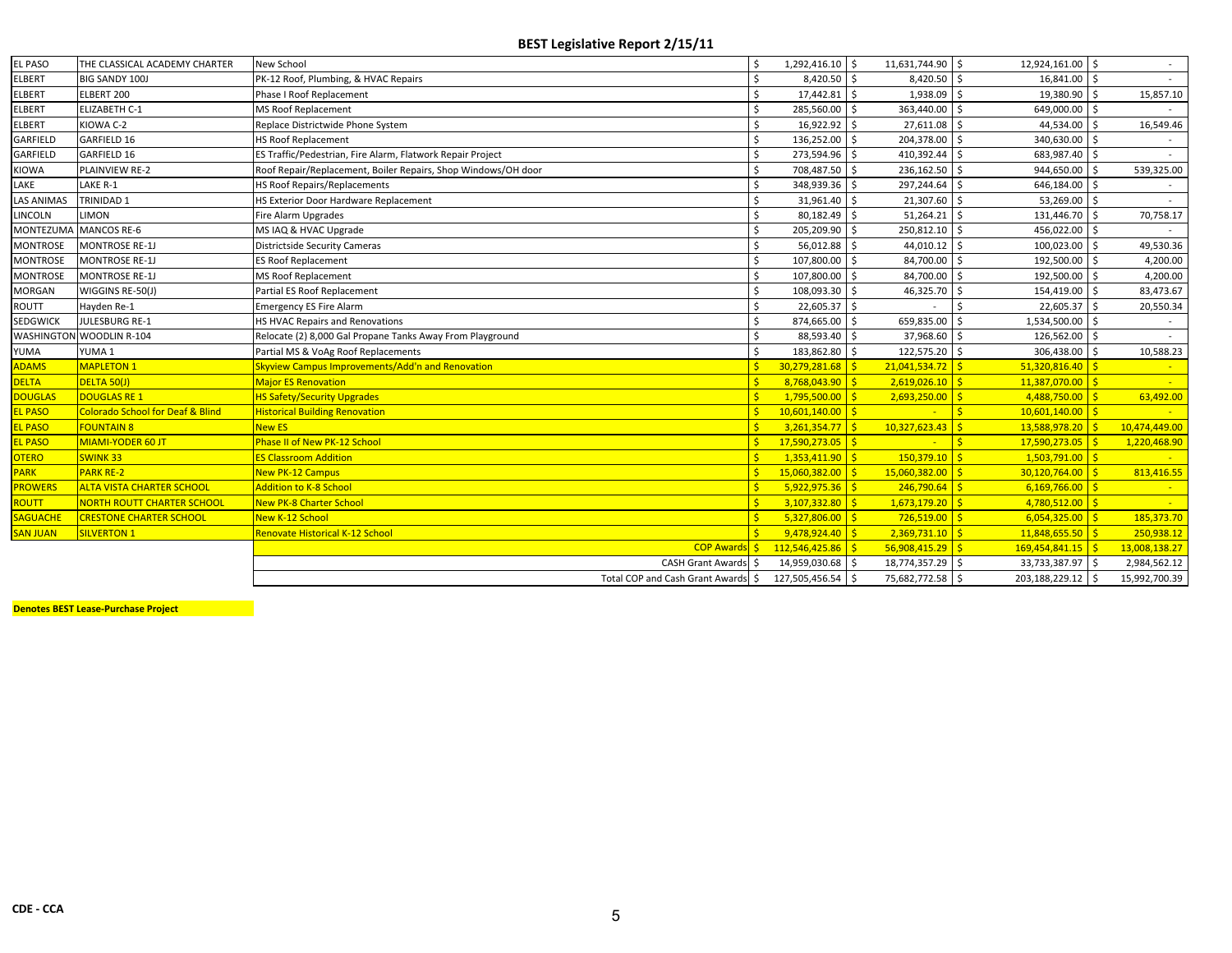**Appendix C:** *An accounting of the financial assistance provided through the prior fiscal year that includes: a list of the public school facility capital construction projects for which financial assistance has been provided, including a brief*  description of each project, a statement of the amount and type of financial *assistance provided for each project and, where applicable, the amount of financial assistance committed to be provided for but not yet provided for each project, a statement of the amount of matching moneys provided by the applicant for each project and, where applicable, the amount of matching moneys committed to be provided by the applicant but not yet provided for each project, and a summary of the reasons of the board and the state board for providing financial assistance for the project.*

# **AND**

**Appendix D:** A *list of the public school facility capital construction projects for which financial assistance has been provided during the prior fiscal year, including a brief description of each project, a statement of the amount and type of financial assistance provided for each project, and a statement of the amount of matching moneys provided by the applicant for each project*

Both FY0809 and FY0910 awarded BEST grant projects were selected by The Board and The State Board due to their project ranking relative to 22-43.7-109(5) C.R.S, their completeness of scope and project cost.

# **BEST FY0809 Grant Projects**

### **Alamosa School District RE-11J / Two New Elementary Schools (New Project)**

Alamosa RE-11J has proposed a project that replaces three elementary schools with significant maintenance, health and safety needs with two new elementary schools on a single campus to serve the 977 elementary students in grades K–5. One will be a K–2 Elementary School building, and the other will be a 3–5 Elementary School building. Alamosa RE-11J has proposed that the new campus be located in a separate location from the 3 current schools. The community passed a bond in November of 2008 to support the project.

This project has been financed in connection with Lease-Purchase agreements as follows: Grant \$27,501,592; District Contribution \$10,484,032 / 28%

# **Sangre de Cristo Re-22J / New PK-12 School (New Project)**

Sangre de Cristo Re-22J currently has two campuses. The Elementary School is located in Hooper and the Secondary School is located in Mosca. The facilities at both campuses are need of major renovation to correct health, safety and security issues. The educational suitability at both campuses does not meet the districts programs and goals. This project would consolidate the two campuses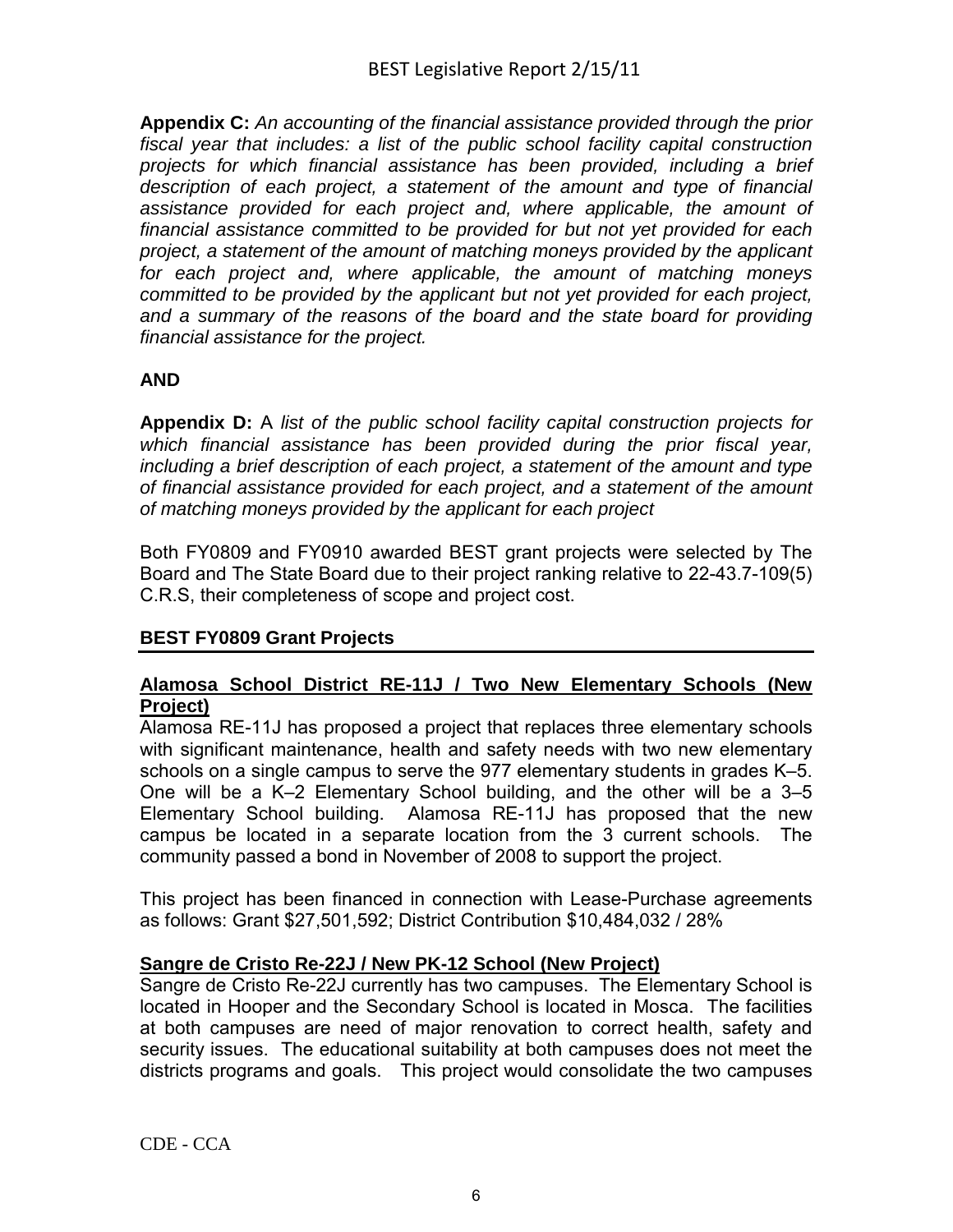into one centrally located PK-12 school. The community passed a bond in November 2008 for the matching funds to support the project.

This project has been financed in connection with Lease-Purchase agreements as follows: Grant \$18,398,625; District Contribution \$4,176,375 / 19%

### **Centennial R-1 / New PK-12 School (Supplemental)**

All of Centennial R-1's existing facilities are in poor condition with numerous health, safety, and security deficiencies. In 2007 CDE awarded the district a \$5 million grant from the previous capital construction grant program and the community passed a \$7 million bond to support a new PK-12 campus project with matching funds. Once the project went into design and bidding it was determined that \$12 million wasn't enough to provide a high quality, high performing, 21<sup>st</sup> century school facility. The department worked closely with the design team, contractor, and school district develop a scope and budget for this grant application for supplemental funds.

This project has been awarded BEST Cash funding as follows: Grant \$6,166,320

### **Edison 54JT / New Elementary School (Supplemental)**

Edison 54JT has been operating in a 1922 overcrowded PK-12 school facility. In 2007 the district was awarded a grant from the previous capital construction grant program to build a new elementary school and the community passed a bond to support the project with matching funds. The facility was completed and occupied in January of this year. Once the project was designed and bid it was determined that there wasn't enough funding and some key components were eliminated. In addition the state fire marshal required that the facility be firesprinkled which created significant additional cost. This grant application for supplemental funds is to provide enough funding to make the new school a high quality, high performing, 21<sup>st</sup> century school and make up the shortage of funding created by the fire sprinkler issue.

This project has been awarded BEST Cash funding as follows: Grant \$189,240; District Contribution \$21,027 / 10%

# **Buffalo RE-4 / Jr/Sr High School Renovation (Supplemental)**

The district has proposed a High School renovation project including code, safety, energy upgrades, 2 additional classrooms, and a performance classroom. This is the second phase of a 2-phase project that began with a new elementary school that has recently been completed and was funded with a grant from the previous capital construction grant program and bond proceeds from a 2007 bond election.

This project has been awarded BEST Cash funding as follows: Grant \$3,922,517; District Contribution \$364,387 / 8.5%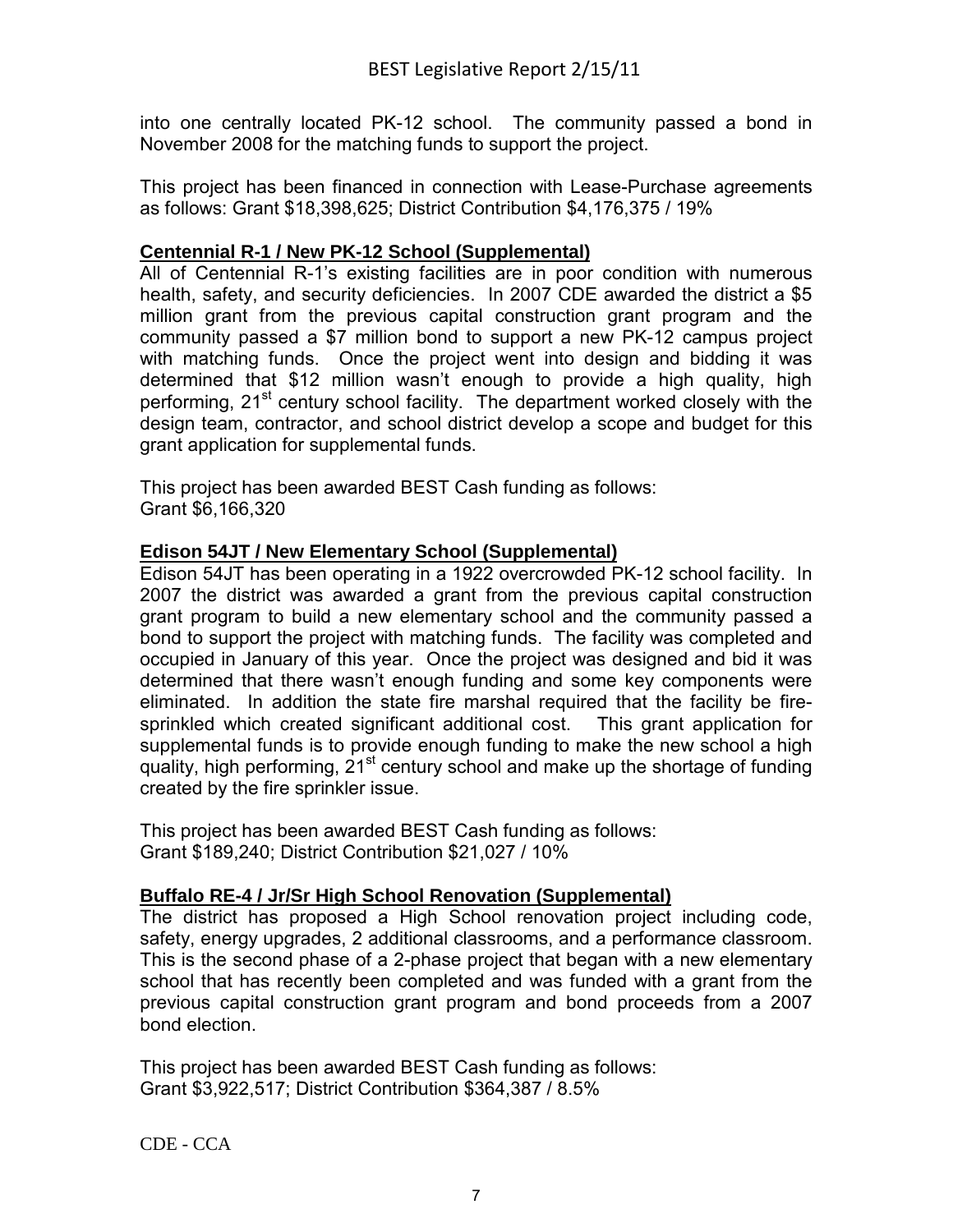# **Weldon Valley RE-20(J) / Core Area Renovation (Supplemental)**

The current project is the  $3<sup>rd</sup>$  phase of a 3-phase project. The first 2 phases including a new Jr/Sr High School and new Elementary School have been completed. The current proposed project includes a renovation of the core area of the school which includes an early 1900 building with administration and the gym and kitchen/cafeteria.

This project has been awarded BEST Cash funding as follows: Grant \$1,406,234; District Contribution \$1,035,145 / 42%

### **Holly RE-3 / Partial Roof Replacement (Supplemental)**

The current project is a supplemental project to a previous roofing project which had insufficient funds to complete the gutters and downspouts. The lack of gutters and downspouts has caused damage to the building masonry and subsequent water leakage into the building. The additional gutters will help to divert the water so that it does not run along the building masonry.

This project has been awarded BEST Cash funding as follows: Grant \$28,867; District Contribution \$12.371 / 30%

#### **Pueblo 60 / Districtwide Fire Safety and Security Upgrades (Supplemental)**

This is the final phase of a 5-phase upgrade to fire alarm, fire sprinkler and security infrastructure in multiple schools throughout the district. This project would provide the devices and equipment to complete the project. The wiring and renovation has been completed in previous phases.

This project has been awarded BEST Cash funding as follows: Grant \$1,497,032; District Contribution \$264,182 / 15%

#### **Sargent Re-33J / New High School (New Project)**

The district proposes to replace their existing high school which has many health, safety and security problems with a new high quality, high performing,  $21<sup>st</sup>$ century High School. The project also includes some renovation in the Elementary School and a gym. The community passed a bond in 2008 to support the project with matching funds.

This project has been financed in connection with Lease-Purchase agreements as follows: Grant \$16,751,939; District Contribution \$5,023,825 / 23%

#### **South Routt Re 3 / Districtwide Coal Burning Boiler Replacement (Supplemental)**

In 2007 the district received a grant to replace antiquated coal burning boilers and passed a bond for a matching contribution to the project. The new system is high performing geo-exchange and bio-mass. Once the project went into design and a thorough engineering assessment was completed of the existing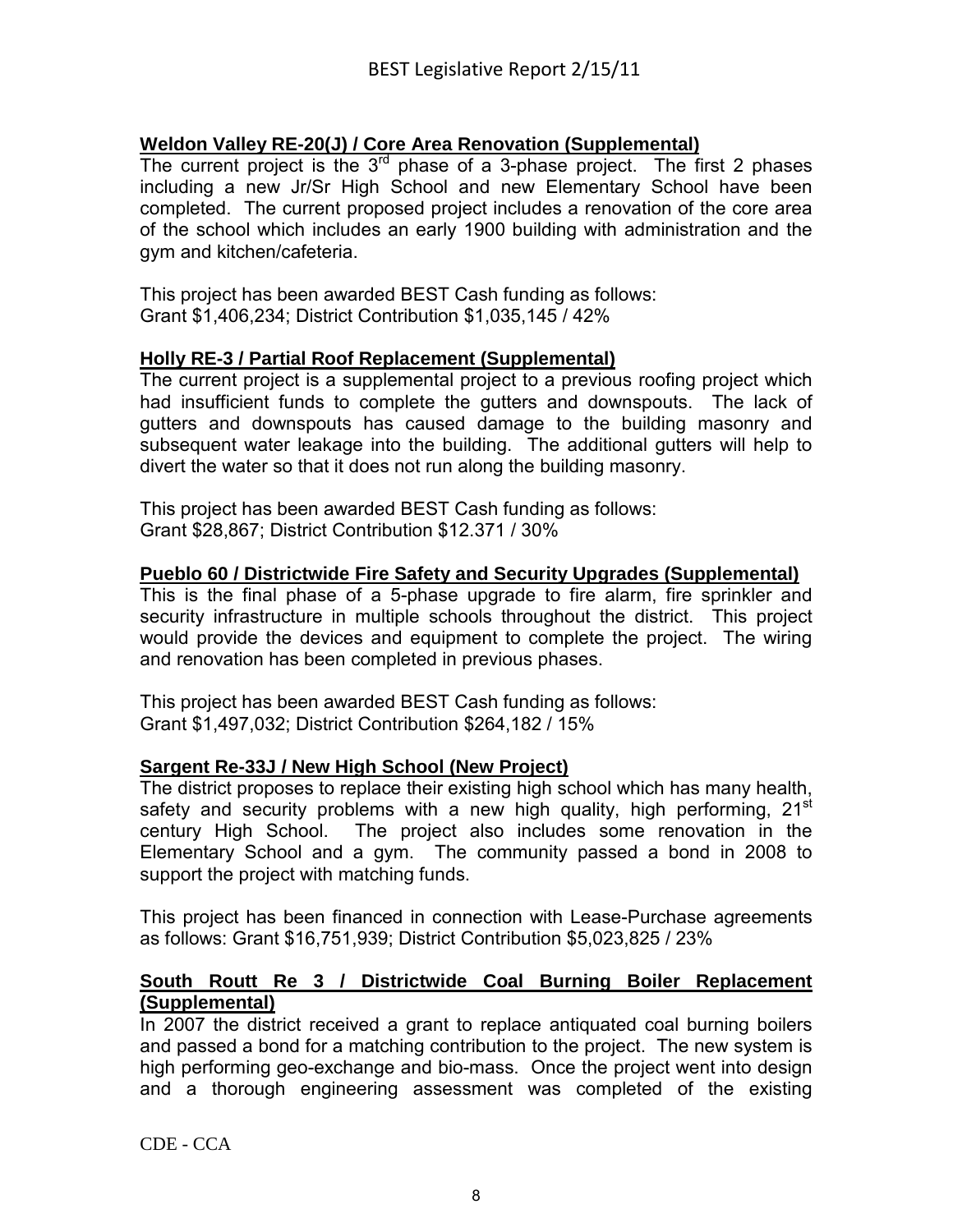infrastructure it was determined there wasn't enough funding properly execute the project and additional funding is required.

This project has been awarded BEST Cash funding as follows: Grant \$562,150; District Contribution \$562,150 / 50%

# **Mountain Valley Re 1 / Roofing Repair (Supplemental)**

The district received a grant and provided matching funds from the previous capital construction grant program to re-roof the main school building. Once the funding was in place they hired a consultant to provide a bid specifications. The consultant discovered existing structural problems that make the building unsafe if there is 4" or more snow on the roof. This grant application is to correct the structural issues.

This project has been awarded BEST Cash funding as follows: Grant \$106,764; District Contribution \$65,436 / 38%

# **BEST FY0910 Grant Projects**

### **Edison 54 JT / New ES Supplemental Request**

Edison is requesting supplemental funding for the Edison Elementary School project. During the permit application process the State Fire Marshall's office required that Edison add fire suppression to the plan even though the code did not clearly require such a system. They are requesting a 0% match to pay for the outstanding owner's costs and to help restore its capital reserves. They have maximized their bonding capacity.

This project has been awarded BEST Cash funding as follows: Grant \$78,737.00; District Contribution \$0.00 / 0%

### **Campo RE-6 / Reconstruction of Locker Room/Concession Facility & Kitchen Addition**

In the winter of 2006, during a heavy snow storm, the Campo school gymnasium locker rooms and concessions building roof collapsed. The district has been operating without these facilities since this time. The district's kitchen and dining area, which is operational, has many health and safety deficiencies and should be replaced. This project will reconstruct the locker rooms and concessions area and provide the needed new kitchen and dining facilities.

This project has been awarded BEST Cash funding as follows:

Grant; \$1,253,558.25; District Contribution \$512,016.75 / 29%; with source of funding being their Capital Reserve Fund, Colorado School District Self Insurance Pool, DOLA.

# **The Classical Charter Academy / New Elementary School**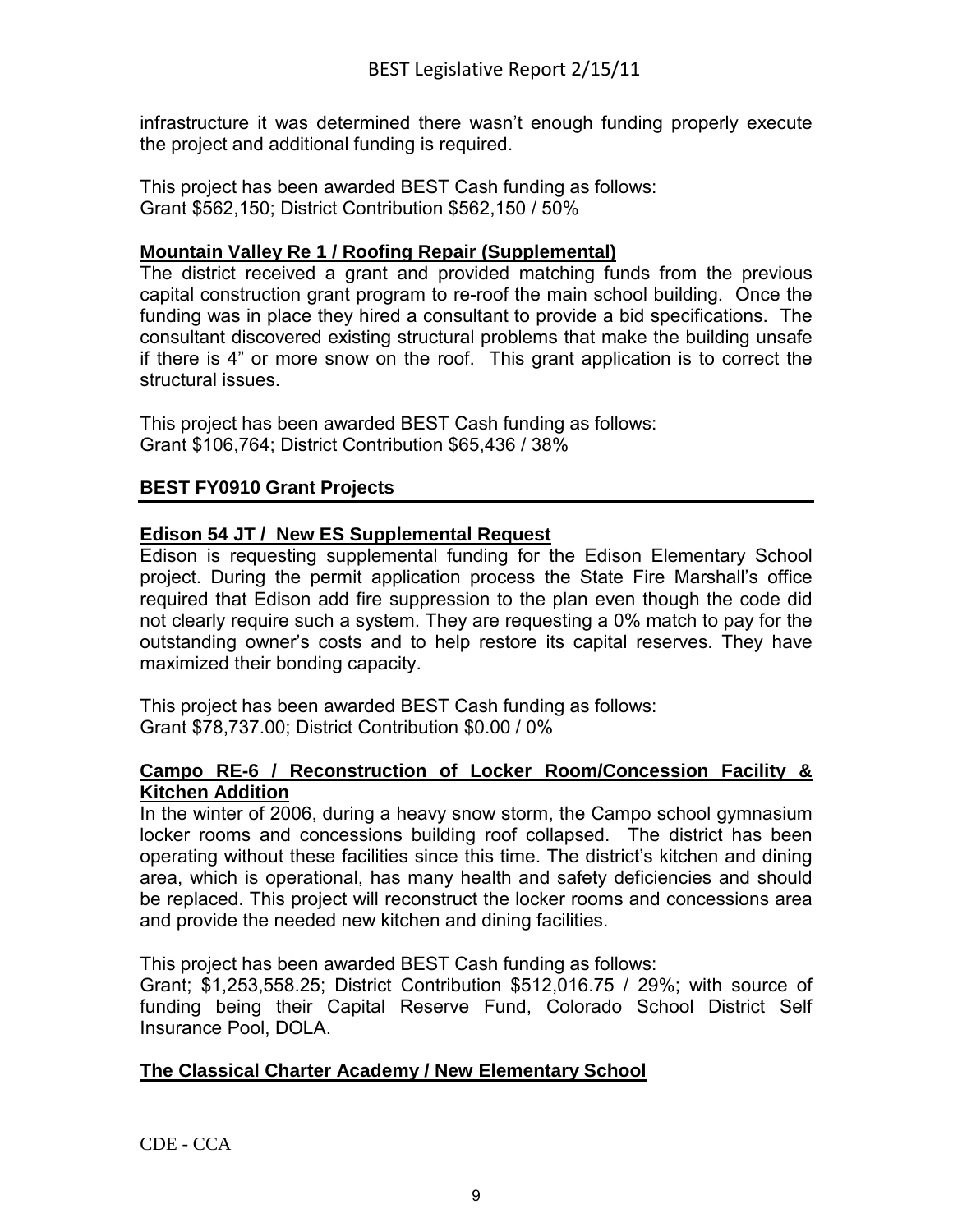Currently The Classical Academy (TCA) has 800 students displaced to 4 different schools in Academy School District 20 due to mold growing in their modular classrooms at the TCA East Elementary School. The TCA Board of Directors voted to build a new school rather than spend an excessive amount on cleaning out the modulars. They have partnered with the Pikes Peak Community College to provide a joint campus to build a new ES facility for TCA. Pikes Peak Community College will utilize some of the classroom space.

This project has been awarded BEST Cash funding as follows: Grant \$1,292,416.10; Charter Contribution \$11,631,744.90 / 90%; with source of funding being their own bonds.

# **Las Animas RE-1 / VoTech IAQ Improvement**

The Las Animas RE-1 school districts' VoTech building indoor air quality (IAQ) is poor and lacks the required positive pressure to keep shop fumes from entering classroom areas. There are five welding booths which have exhaust ducts at each station, however the exhaust fan is non operational. The existing ventilation system is over 30 years old and needs replacement to provide IAQ. The building is in good condition and replacement of the mechanical units will extend the buildings useful life. This project will provide a safe and healthy breathing environment in the VoTech building that meets current mechanical code, and supports the this educational program for the students and community of Las Animas.

This project has been awarded BEST Cash funding as follows:

Grant \$234,788.40; District Contribution \$70,131.60 / 23%; with source of funding being their Capital Reserve.

# **Calhan RJ-1 / PK-12 IAQ Improvements/Boiler Replacement**

The project is the first part of a phased project to upgrade an aging infrastructure and mitigate indoor air quality issues. The district has worked with an Energy Service Company (ESCO) that has developed a plan for a ground source heat pump system to replace the existing HVAC system. The design of the system will parallel the district receiving the state assessment data to help in identifying a future grant application that will be a holistic renovation of the existing facility, and address current security issues. The district anticipates applying for additional BEST funding in FY 2010-11. The district has applied to DOLA to assist in their district contribution.

This project has been awarded BEST Cash funding as follows:

Grant \$1,748,652.84; District Contribution \$1,489,593.16 / 46% with the source of funding being reserve fund, lease purchase through Energy Saving Performance Contract (ESPC) and other grants.

# **Harrison 2 / Replace Two ES Boilers**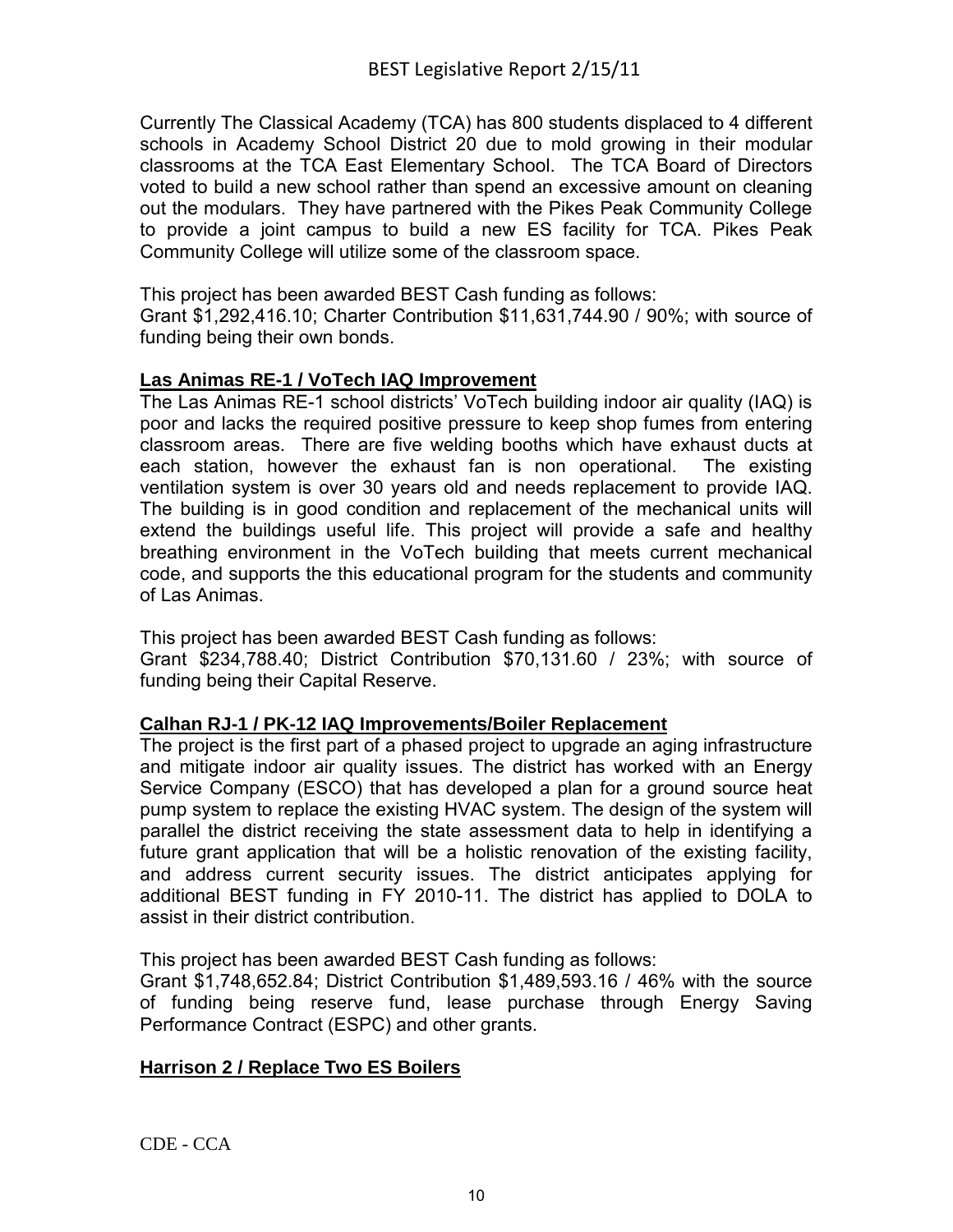The Harrison 2 application is for the replacement of 2 existing boilers with new high efficiency condensing boilers at Pikes Peak Elementary School. There is substantial overheating of the sheet metal skin of the boilers. In addition, the excessive heat has caused deterioration of the electrical components in the boiler room. The excessive heat in the boiler room also migrates into the kitchen above which is causing excessive temperatures.

This project has been awarded BEST Cash funding as follows: Grant \$181,429.60; District Contribution \$45,357.40 / 20% with the source of funding being Capital Reserve

### **James Irwin Charter Middle School / MS RTU Replacements**

The HVAC units at James Irwin Charter Middle School are the buildings original units and are currently 18 years old. Many of the units have cracked condenser fans, cracked coils, electrical issues, and other various problems that do not allow them to be efficient or effective. They have been regularly maintained, but are at the end of their useful life and need replacement. They will be replacing 17 units with new energy efficient RTU's

This project has been awarded BEST Cash funding as follows:

Grant \$321,677.25; Charter Contribution \$107,225.75 / 25%; with source of funding being their General Fund.

# **Lewis Palmer 38 / ES Boiler Replacement**

Palmer Lake Elementary School is operating with a boiler that is 4 years beyond its expected life and now continues to fail and leak carbon dioxide. In addition, detectible combustible fumes and gaseous odors are present. The project is to replace and install a new low mass/ high efficiency boiler system.

This project has been awarded BEST Cash funding as follows:

Grant \$39,241.84; District Contribution \$49,944.16 / 56% with the source of funding being Capital Reserve Funds.

#### **Mancos Re-6 / MS IAQ and HVAC Upgrades**

The roof top unit that serves the six classrooms on the north side of the Mancos MS building has exceeded its useful life and become a health, safety and comfort issue for the school district. Mancos will eliminate the existing system and install two roof top energy recovery units with natural gas fired supplemental heat. These will eliminate the boilers on the roof so the spaces will be able to receive the code required amounts of fresh ventilation air and not have to deal with boiler exhaust and natural gas contaminating the ventilation air.

This project has been awarded BEST Cash funding as follows: Grant \$205,209.90; District Contribution \$250,812.10 / 55%; with source of funding being their Capital Reserve Fund and/or QZAB.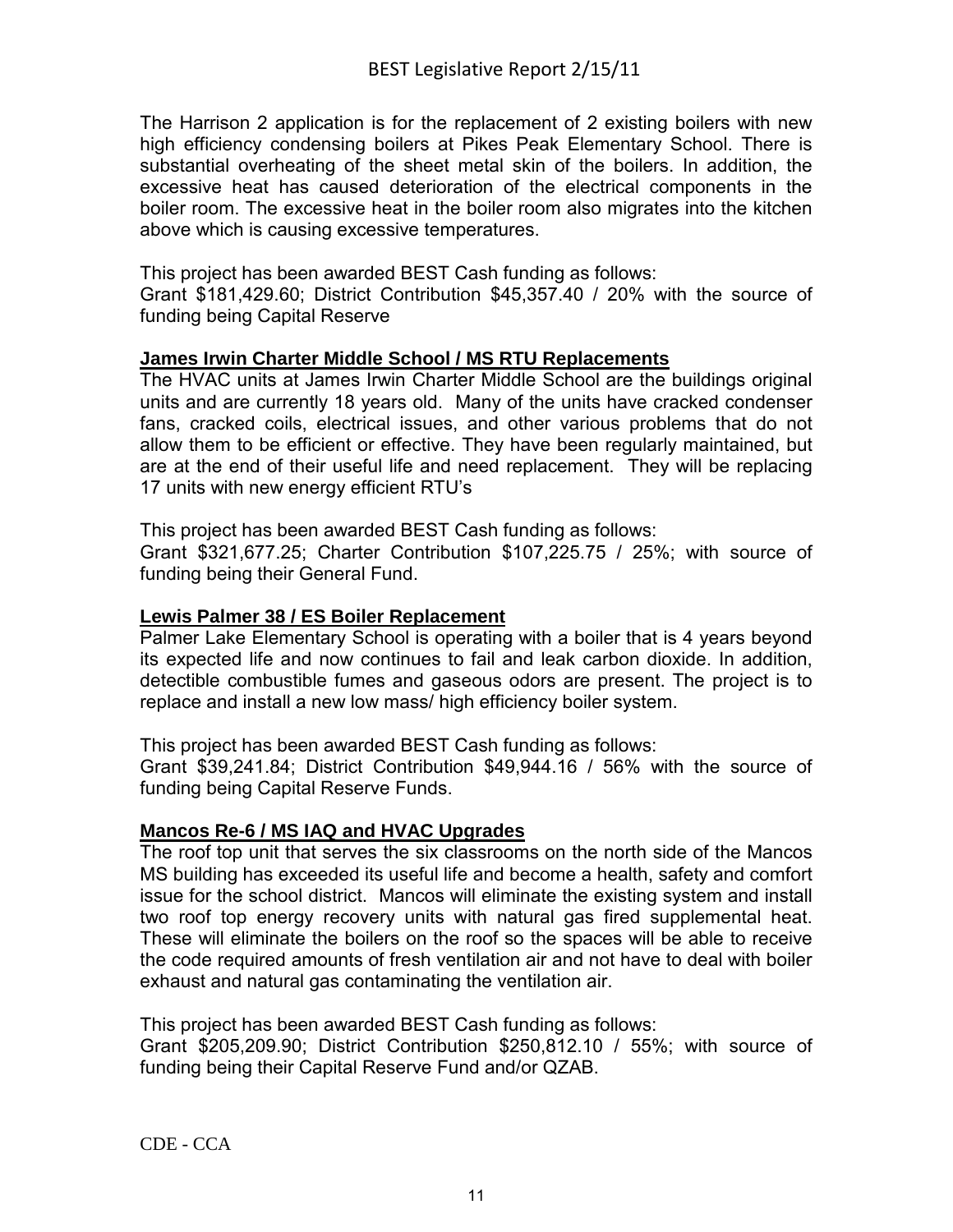### **Julesburg Re-1 / HS HVAC Repairs and Renovation**

Julesburg recently discovered a crack in the heat exchanger of one of the High School's multi-zone units. They contracted out with an engineering firm who confirmed the crack and advised replacement as well as replacing their other multi zone unit that is 33 years old. Julesburg made the decision to convert the current heating system to a ground source heat pump system, similar to the one installed at their Elementary school. The ground source heating system is energy efficient and will save the district on operating costs.

This project has been awarded BEST Cash funding as follows:

Grant \$874,665.00; District Contribution \$659,835.00 / 43%; with source of funding being their General Fund.

### **Big Sandy 100J / PK-12 Roof, Plumbing & HVAC Repairs**

The project is for immediate health and safety concerns which include the following: repair of a leaking roof, the replacement of an air conditioner compressor and toilet fixtures that are cracked. The district is waiting for the completion of the state assessment to begin the process for a master plan and grant application in the FY10-11 cycle for possible future projects. The district has additional needs but it was determined the assessment would provide the basis to help identify the needs.

This project has been awarded BEST Cash funding as follows:

Grant \$8,420.50; District Contribution \$8,420.50 / 50% with the source of funding being their Capital Reserve Fund.

#### **Mapleton 1/ ES Roof Replacement**

The project is the roof replacement of the York International School. Water damage occurs each time it rains or snows. The district is constantly replacing damaged interior finishes to prevent mold promulgation and classrooms are disrupted when an issue occurs. This building is part of the long term master plan. The district is planning on going out for a bond to assist with the match November 2009.

This project has been awarded BEST Cash funding as follows:

Grant \$319,917.47; District Contribution \$222,315.53 / 41% with the source of funding being a November 2009 bond effort.

#### **Mapleton 1/ ES/MS Roof & RTU Replacement**

The project is for a partial roof replacement and new RTU's for the Bertha Heid School. Many of the leaks begin at the 37 residential RTU's currently in place, and are also caused by old flashing details and the age of the roof. The project will replace the residential units with 21 commercial packaged RTU's. The district has documented the presence of mold as the roof has begun to fail. Classroom disruption occurs as water issues occur. This building is part of the long term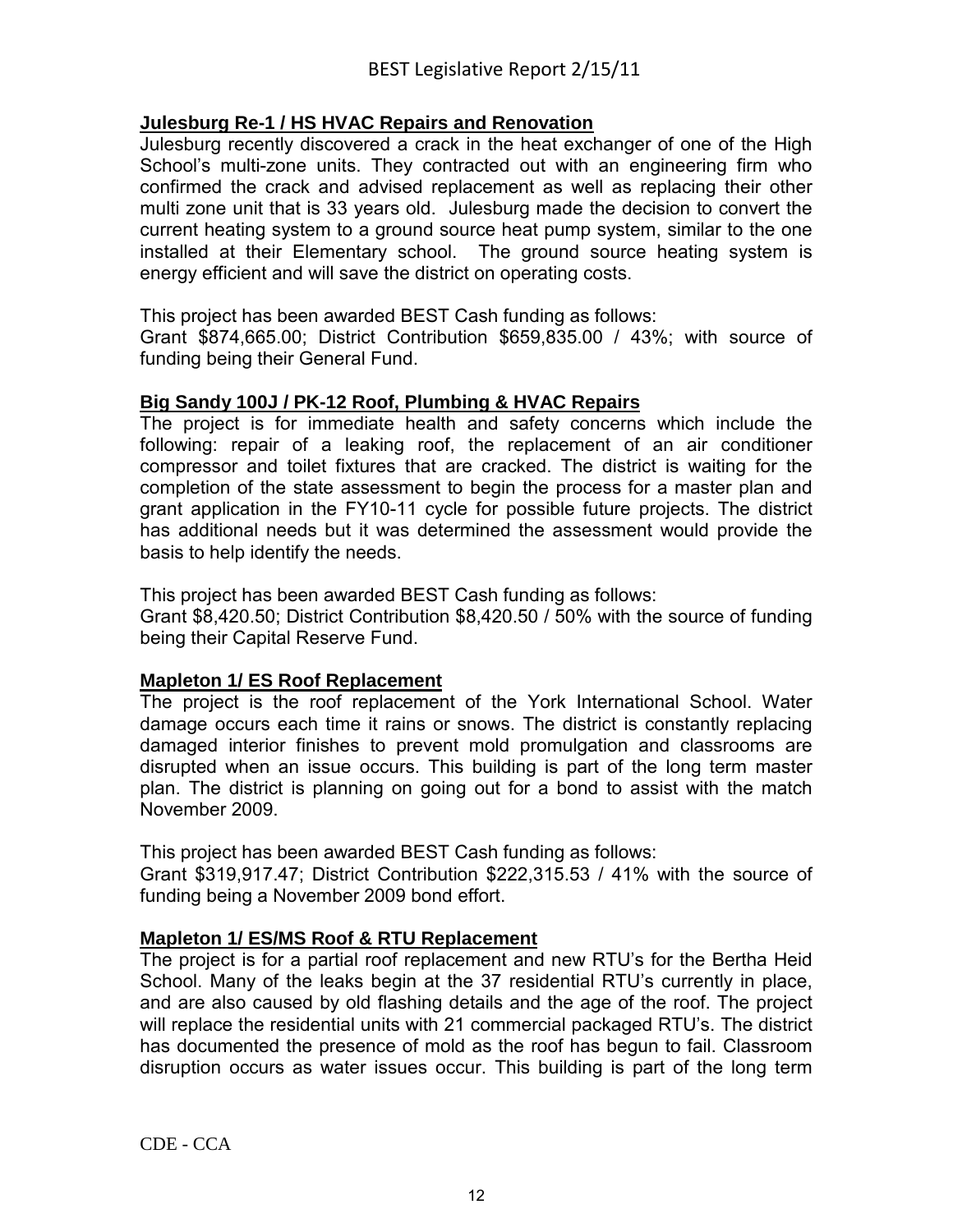master plan. The district is planning on going out for a bond to assist with the match November 2009.

This project has been awarded BEST Cash funding as follows:

Grant \$256,728.47; District Contribution \$178,404.53 / 41% with the source of funding being a November 2009 bond effort.

# **Strasburg 31J / HS Roof Replacement**

This project is for Strasburg High School for the partial replacement of the roof of the 1976 addition. The roof is the original roof, flashing details are in poor condition due to age, and leaks have developed around RTU's. The project will remove the existing roof product down to base substrate and a new roof system will be installed with the correct drainage and appropriate flashing details.

This project has been awarded BEST Cash funding as follows:

Grant \$55,110.00; District Contribution \$18,370.00 / 25% with the source of funding being their Capital Reserve Fund.

### **Westminster 50 / HS Roof Replacement**

The roof on Ranum High School is 25 years old and has reached the end of its life cycle. Repairs of the roof are no longer sufficient and the roof continues to leak. At each occurrence of rain or snow the district must spend district funds to repair damages to mitigate the potential for mold. Classroom disruption occurs with each water issue.

This project has been awarded BEST Cash funding as follows:

Grant \$1,265,990.52; District Contribution \$399,786.48 / 24% with the source of funding being their Capital Reserve Fund and 2006 Bond.

# **Westminster 50 / ES Roof Replacement**

The roof on Westminster Elementary School is approximately 25 years old and has reached the end of its life cycle. Repairs of the roof are no longer sufficient and the roof continues to leak. At each occurrence of rain or snow the district must spend district funds to repair damages to mitigate the potential for mold. Classroom disruption occurs with each water issue.

This project has been awarded BEST Cash funding as follows:

Grant \$372,362.76; District Contribution \$117,588.24 / 24% with the source of funding being their Capital Reserve Fund and 2006 Bond.

# **Las Animas Re-1 / HS Fire Alarm**

The fire alarm system at the Las Animas Secondary School Campus is not fully operational. Much of the 32 year old system has been unintentionally disconnected over the years making repairs impossible. This project will provide a new fire alarm system in the secondary school that is completely functional throughout the entire school and meets current code.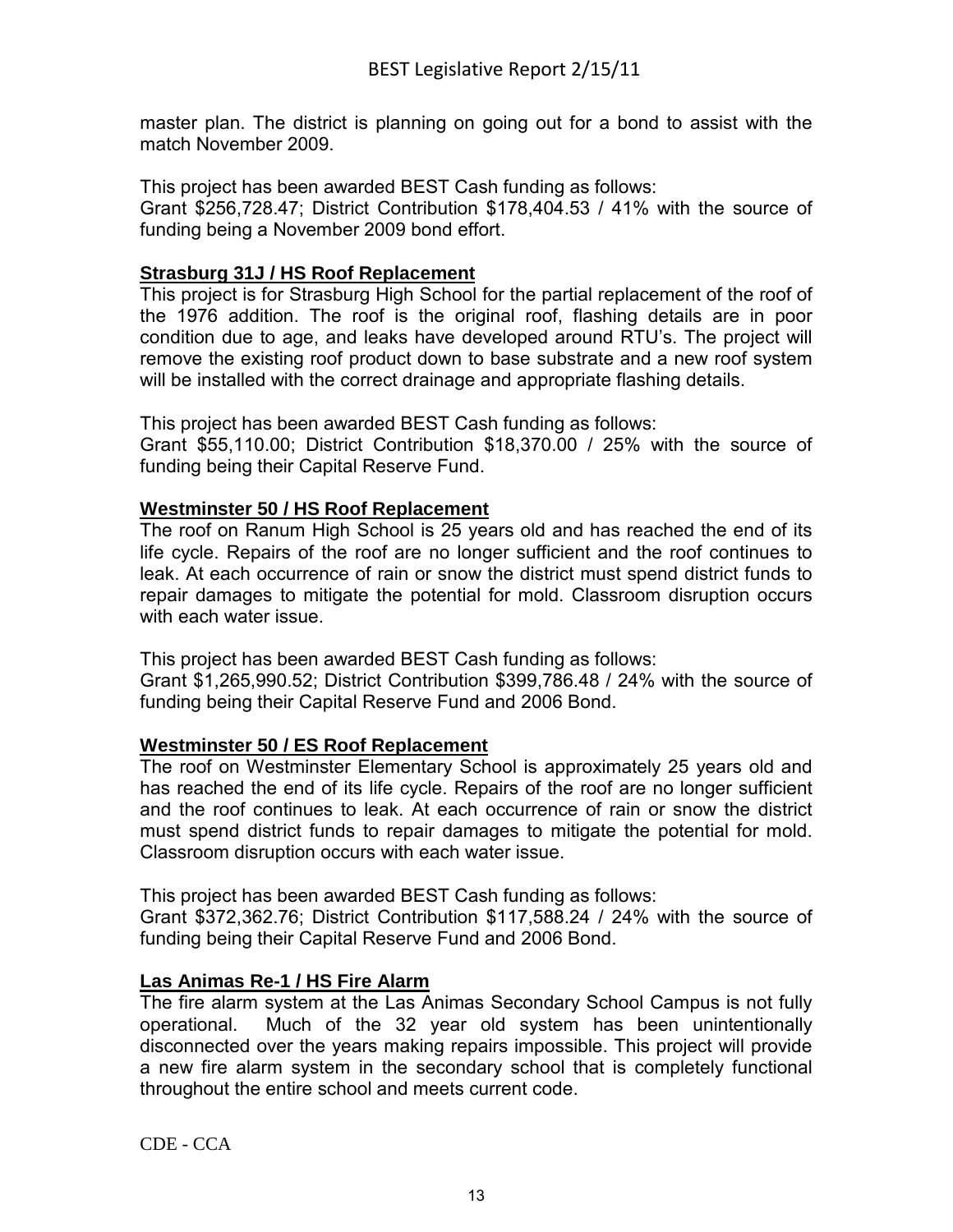This project has been awarded BEST Cash funding as follows:

Grant \$88,459.14; District Contribution \$26,422.86 / 23%; with source of funding being their Capital Reserve.

### **Las Animas Re-1 / MS and VoTech Roof Replacement**

The existing middle school and VoTech roof are currently leaking in many locations. The existing metal roofs were installed several years ago incorrectly. The materials used are typically specified for roof structures that have more tolerance for leaks, such as barns and temporary structures. This grant will provide a high quality metal roofing system that will extend the useful life of the building 20-30 years. The roof will be installed by a qualified roofing company and will be provided with a materials and installation warranty.

This project has been awarded BEST Cash funding as follows:

Grant \$388,773.00; District Contribution \$116,127.00 / 23%; with source of funding being their Capital Reserve or QZAB.

#### **Cheyenne Mountain Charter Academy / K-4 Roof Replacement**

The school's roofing system is over 20 years old and is beyond its useful life. The roof has minimal insulation and has a low R-value. It has had numerous leaks over the years causing damage to the structure, the interior, and the building contents creating the possibility of mold and mildew as well as threatening the air quality of the students. They plan to remove the existing Built-Up Roof (BUR) system, prepare the surface, and replace it with thermoplastic polyolefin (TPO) membrane roofing system.

This project has been awarded BEST Cash funding as follows:

Grant \$149,156.75; Charter Contribution \$49,712.25 / 25%; with source of funding being their Colorado Educational and Cultural Facilities Authority (CECFA) bonds.

#### **Elbert 200 / Phase 1 Roof Replacement**

The project is for the patching of an existing foam roof for the district PK-12 School Building. The project has the potential to be a possible new school project and the CCAB members decided to wait for the state assessment to identify this possibility. As the district has current issues with a leaking roof each time it rains or snows the board allotted the funds to patch the existing roof, let the district complete a master plan, and submit a comprehensive project for the FY 2010-11 grant application.

This project has been awarded BEST Cash funding as follows:

Grant \$17,442.81; District Contribution \$1,938.09 / 10% with the source of funding being Capital Reserve Fund.

#### **Garfield 16 / HS Roof Replacement**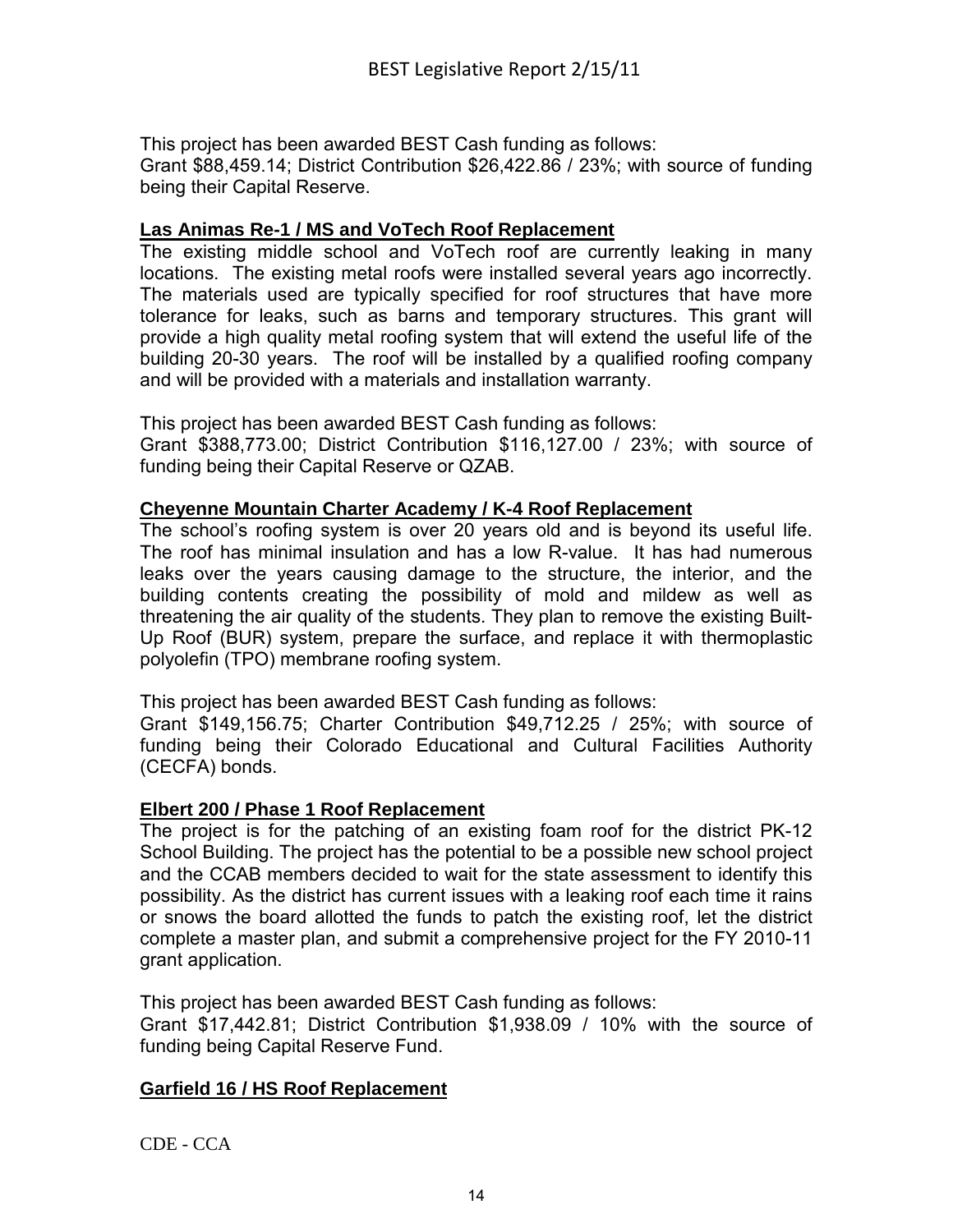The roof project is the completion of the reroofing of the Grand Valley Center for Family Learning which now houses infants thru kindergarten. This facility is the former Grand Valley High School. The district passed a bond in 2006 for capital improvements for the facility. Due to escalating costs during construction, the roof on the existing building was removed from the construction project. During the final stages of the construction in 2008 after a snow storm, major leaks occurred in the existing roof. If the roof is not replaced, the existing facility and newly completed construction has the potential for additional water damage.

This project has been awarded BEST Cash funding as follows:

Grant \$136,252.00; District Contribution \$204,378 / 60% with the source of funding being 2006 Bond.

### **Plainview Re-2 / Roof Repair / Replacement, Boiler Repairs, Shop Windows / OH Door**

The Plainview school grant is primarily a re-roofing project, but incorporates code violation corrections in the boiler room, energy saving windows and doors installed in the industrial arts facility, and parent/community communication improvements. The roof to be installed is an R-Mer span, a structural standing seam metal panel system with no exposed fasteners to allow for unlimited thermal movement and continuous panel lengths with no panel laps. The boiler room will have various upgrades and have the valves checked to bring it up to code. The windows in the industrial arts building will be replaced with new low-e dual pane energy efficient units and the door will be replaced with an insulated steel door to prevent heat loss. The school will also be adding a new LED sign unit to inform the community of school events. Lastly, they will also be refinishing the multi-purpose room floor.

This project has been awarded BEST Cash funding as follows:

Grant \$708,487.50; District Contribution \$236,162.50 / 25%; with source of funding being their Capital Reserve, DOLA, Insurance.

#### **Lake R-1 / HS Roof Repairs/Replacement**

The High School roofing system has been patched several times over the past 10 years. It continues to have problems with ponding, membrane seam splitting, the base flashing splitting, metal counter-flashing rusting and pulling away from the wall, as well as other issues. The grant is to replace entire sections of this roof and repair sections not needing replacement.

This project has been awarded BEST Cash funding as follows:

Grant \$348,939.36; District Contribution \$297,244.64 / 46%; with source of funding being their Capital Reserve.

#### **Montrose Re-1J / ES Roof Replacement**

The existing un-reinforced EPDM single ply rubber roof was installed 19 years ago, and has expanded and contracted to the breaking point. The break extends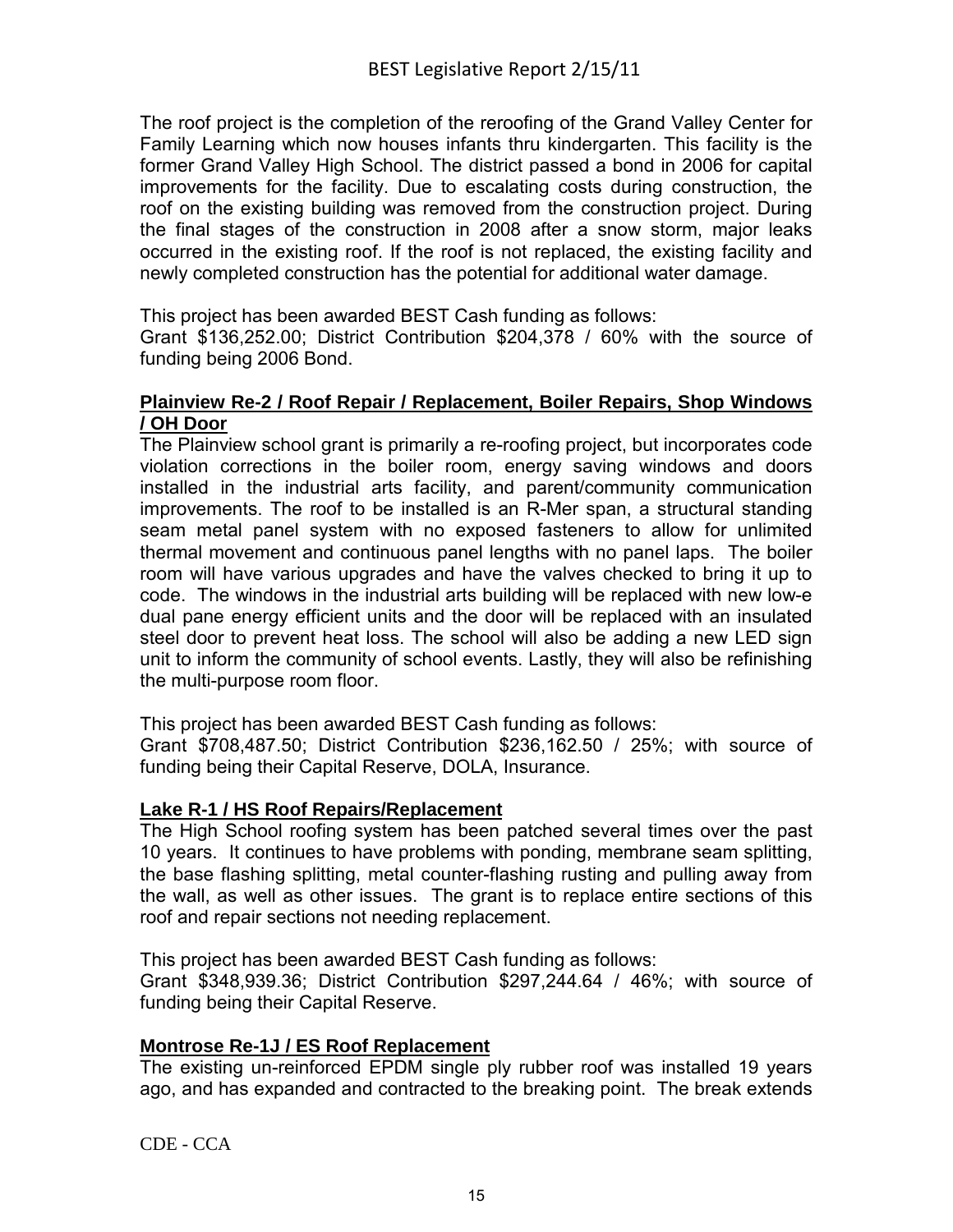down the slope from the school's clerestory windows and is responsible for several leaks. The district plans on installing a TPO roofing system with a white membrane for reflection and r-value. They have installed this same system at other district campuses and it has proven to be effective.

This project has been awarded BEST Cash funding as follows: Grant \$107,800.00; District Contribution \$84,700.00 / 44%; with source of funding being their Capital Reserve.

# **Montrose Re-1J / MS Roof Replacement**

The existing un-reinforced EPDM single ply rubber roof, installed over 20 years ago, has exceeded its useful life. They have repaired the roof several times to extend its useful life, however, the single ply membrane has delaminated from the substrate and is now at risk for a blow-off. The district plans on installing a TPO roofing system with a white membrane for reflection and r-value. They have installed this same system at other district campuses and it has proven to be effective.

This project has been awarded BEST Cash funding as follows:

Grant \$107,800; District Contribution \$84,700.00 / 44%; with source of funding being their Capital Reserve.

# **Wiggins Re-50J / Partial ES Roof Replacement**

The elementary roof has exceeded its useful life. The seams along the 1965 building and the 1975 addition are leaking and have drainage problems. This has caused classroom ceiling damage. The east side of the building roof will be replaced with an asphalt built up style roof sloped to the center of the building with drains. The west side of the building roof will be replaced with a steel structure roof.

This project has been awarded BEST Cash funding as follows:

Grant \$108,093.30; District Contribution \$46,325.70 / 30%; with source of funding being their Capital Reserve.

# **Yuma 1 / partial MS and VoAg Roof Replacements**

Yuma MS has had on-going roof leak issues over the years and was recently analyzed to determine the conditions of the roof from poor to good. The building has three different roofing systems on it. There are leaking issues at different areas on this roof that are causing damages to the MS. Their vendor broke the roof up into 12 sections and of those sections, 6 were identified as poor to fair. The grant is to replace the sections labeled as poor, and to extend the life of the sections rated as fair.

This project has been awarded BEST Cash funding as follows:

Grant \$183,862.80; District Contribution \$122,575.20 / 40%; with source of funding being their Mill Levy Override.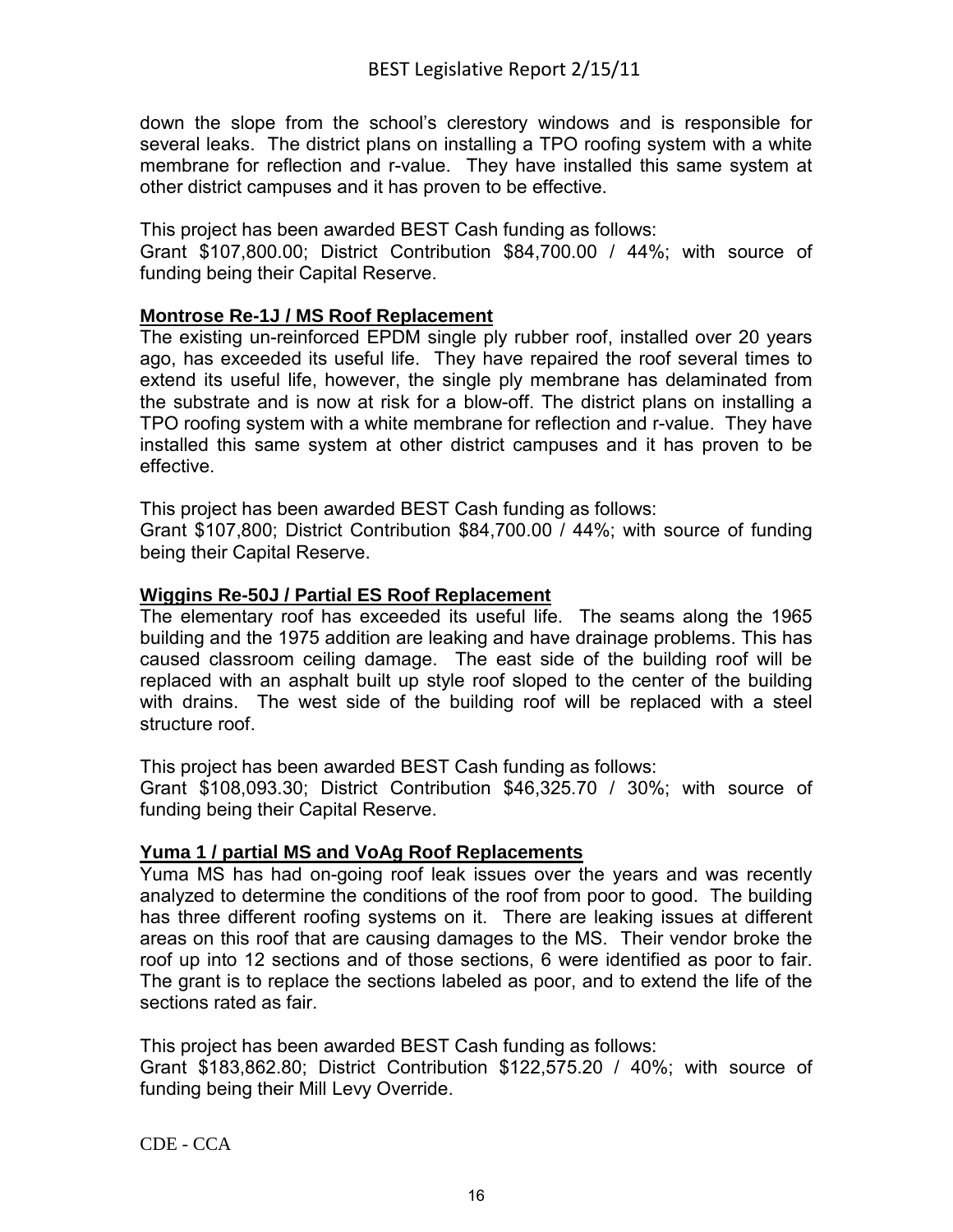# **Strasburg 31J / Fire Code Upgrades**

This project is for district wide correction of items identified during a fire inspection of the district. The district was written up by the State Fire Marshall regarding smoke detection, installation of egress doors, emergency lighting, emergency exits, and the replacement of non-plenum rated wiring above the ceilings. The district has exceeded its bonded indebtedness, therefore is not able to go for a bond to help with the matching costs.

This project has been awarded BEST Cash funding as follows:

Grant \$105,711.75; District Contribution \$35,237.25 / 25% with the source of funding being Capital Reserve Fund.

### **Colorado Springs 11/ Fire Alarm Upgrades**

Colorado Springs 11 school district is requesting assistance to install a code compliant fire alarm system in 4 elementary schools with students ages 3-11. The upgrades will include horns, strobes, smoke detectors and pull stations. These upgrades will provide a safe environment for all students including those with visual and auditory impairments.

This project has been awarded BEST Cash funding as follows:

Grant \$269,923.36; District Contribution \$212,082.64 / 44% with the source of funding being Capital Reserve Fund.

#### **Harrison 2 / Replace MS Fire Alarm**

The application is for the replacement of an outdated fire alarm system at Panorama Middle School. The district is experiencing operational and maintenance issues in addition to non code compliant issues. The district will install a new alarm system that will be fully addressable with new wiring and code compliant devices.

This project has been awarded BEST Cash funding as follows:

Grant \$134,998.40; District Contribution \$33,749.60 / 20% with the source of funding being Capital Reserve Fund.

#### **Ellicott 22 / HS Roof and Fire Alarm Replacement/ HS, ES and MS Security Cameras**

The Ellicott School District is submitting 3 projects. The first is the replacement of the roof system at the high school, which consists of installing corrugated metal panels where there is neither water-proof membrane nor insulation on top of the panels. The system is neither weather proof nor water proof, and leaks at exposed fasteners, roof-to-wall flashing details, and thru metal seams. The roof system is supported by undersized gutters. In addition, the fire alarm wiring runs thru the cavity of the ceiling / roof due to the excessive heat triggers expansion and contraction which the district has not been able to trace. The roof replacement will be a fully adhered white EPDM roofing system on rigid polyiso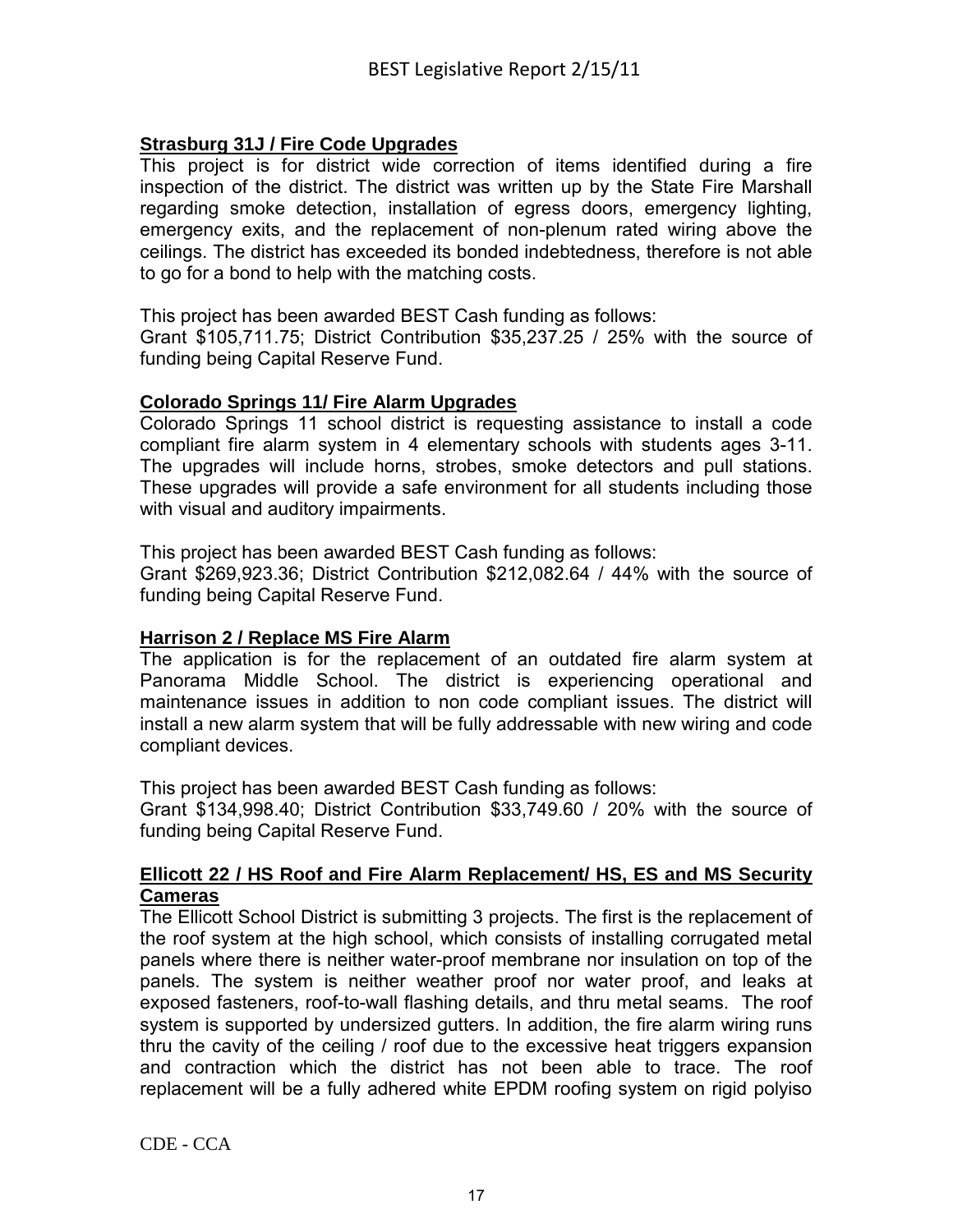insulation board. The project will also replace the fire alarm wiring within the ceiling–roof cavity once insulation is provided in the roof assembly.

The second project is to add security at the entrance doors of the Elementary School which includes electrified hardware and buzz-in remote release.

The third project is the controlled entry access of the Middle School thru the installation of a security camera and buzz-in system. Currently visitors are directed thru signage to the main entry. The camera system will provide a visual control of people entering the building. This is an immediate safety need for the Middle School. The Middle School has additional needs and will await the results of the state assessment to further identify additional needs with the potential possibility for a building replacement.

This project has been awarded BEST Cash funding as follows: Grant \$1,517,125.15; District Contribution \$187,509.85 / 11% with the source of funding being their Capital Reserve Fund.

### **Deer Trail 26J / Pool Building Renovation**

The Deer Trail School District is requesting assistance for health and safety issues in their pool building. The district provides swimming classes to their students. The pool is also used by the general public. The pool building has immediate needs which include a new ventilation system and dehumidifiers, new lighting and exit lighting that has been damaged by the humidity, replacement of non-code compliant doors and hardware, damaged storefront, and repair of the pool. The district is also waiting on the results from the state assessment to identify additional needs within the existing school building. It was concluded that the work associated with the pool building would not be impacted by new work/replacement of portions of the existing school building.

This project has been awarded BEST Cash funding as follows:

Grant \$247,500.00; District Contribution \$165,000.00 / 40% with the source of funding being their Capital Reserve Fund and if available municipal grants.

# **McClave Re-2 / Renovate Existing Shop into a Preschool**

The current McClave pre-school sits across the street from the K-12 facility. The current facility was built in 1947 and has been monitored to emit radon at the top of the allowable scale. The facility needs new windows, fencing and a heater. The district would like to move the pre-school into the main K-12 building into their old Vo-Ag space. It requires minimal remodeling to make it a much safer location for their pre-school.

This project has been awarded BEST Cash funding as follows: Grant \$211,365.00; District Contribution \$124,135.00 / 37%; with source of funding being their General Fund.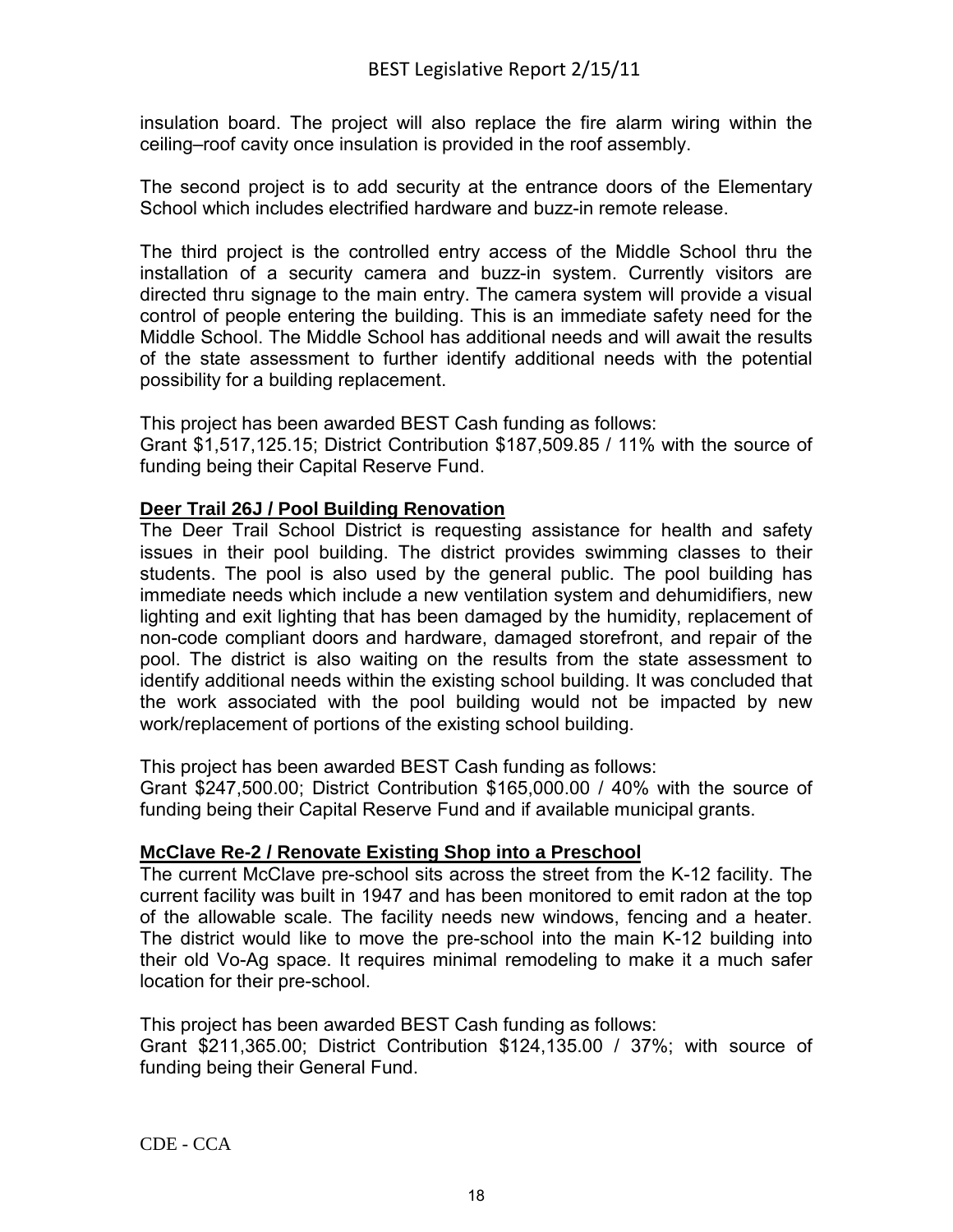#### **Edison 54 JT / Jr/Sr HS Exterior Concrete Stair Replacement, Modular Fire Alarm, Asbestos Containing Material (ACM) Abatement, Roof Repair**

The Edison School District is applying for a number of projects with this grant including exterior concrete stair replacement at the JR/ SR HS, addition of a Fire Alarm system at the existing modulars per the State Fire Marshall, enhanced building security, ACM abatement and the removal of an existing foam roof and replacement with a new white Thermo Plastic Olefin (TPO) roof membrane. The school has used its bonding capacity thru 2027, and the district has offered a match with this project.

This project has been awarded BEST Cash funding as follows:

Grant \$131,706.00; District Contribution \$14,634.00 / 10% with the source of funding being their Capital Reserve Fund.

# **Kiowa C-2 / Replace Districtwide Phone System**

The Kiowa School District, which is located a few feet off of State Highway 86, is requesting a grant to replace an outdated phone system which will include direct 911 calls, campus paging, silence of monitoring calls, 24/7 remote message notification, automated announcements for emergencies which can be entered by a remote assistant, classroom phones and record a call capabilities. The district has been taking steps to improve the safety of the students/staff/parent as they are a small district that has a rash of minor vandalism and a small law enforcement department.

This project has been awarded BEST Cash funding as follows:

Grant \$16,922.92; District Contribution \$27,611.08 / 62% with the source of funding being their Capital Reserve Fund.

# **Garfield 16 / ES Traffic/Pedestrian, Fire Alarm, Flatwork Repair Project**

The application is for two projects. The first is the replacement of the original fire alarm system which the district is no longer able to maintain because replacement parts are no longer available. In addition, the system is no longer code compliant. The district plans to replace the current system with a code compliant system to include a back-up power source.

The second project is the re-design of the main entry pedestrian/vehicular access. Presently there is one entrance to the site requiring all bus, parent dropoff, faculty/staff/visitor parking and delivery traffic to share the same entry and main drive. Pedestrian access is adjacent the main entry drive. The project will create an additional entrance to the site which will separate the bus and service entrance from the parent-drop off and pick up point.

This project has been awarded BEST Cash funding as follows:

Grant \$273,594.96; District Contribution \$410,392.44 / 60% with the source of funding coming from uncommitted funds remaining in the general obligation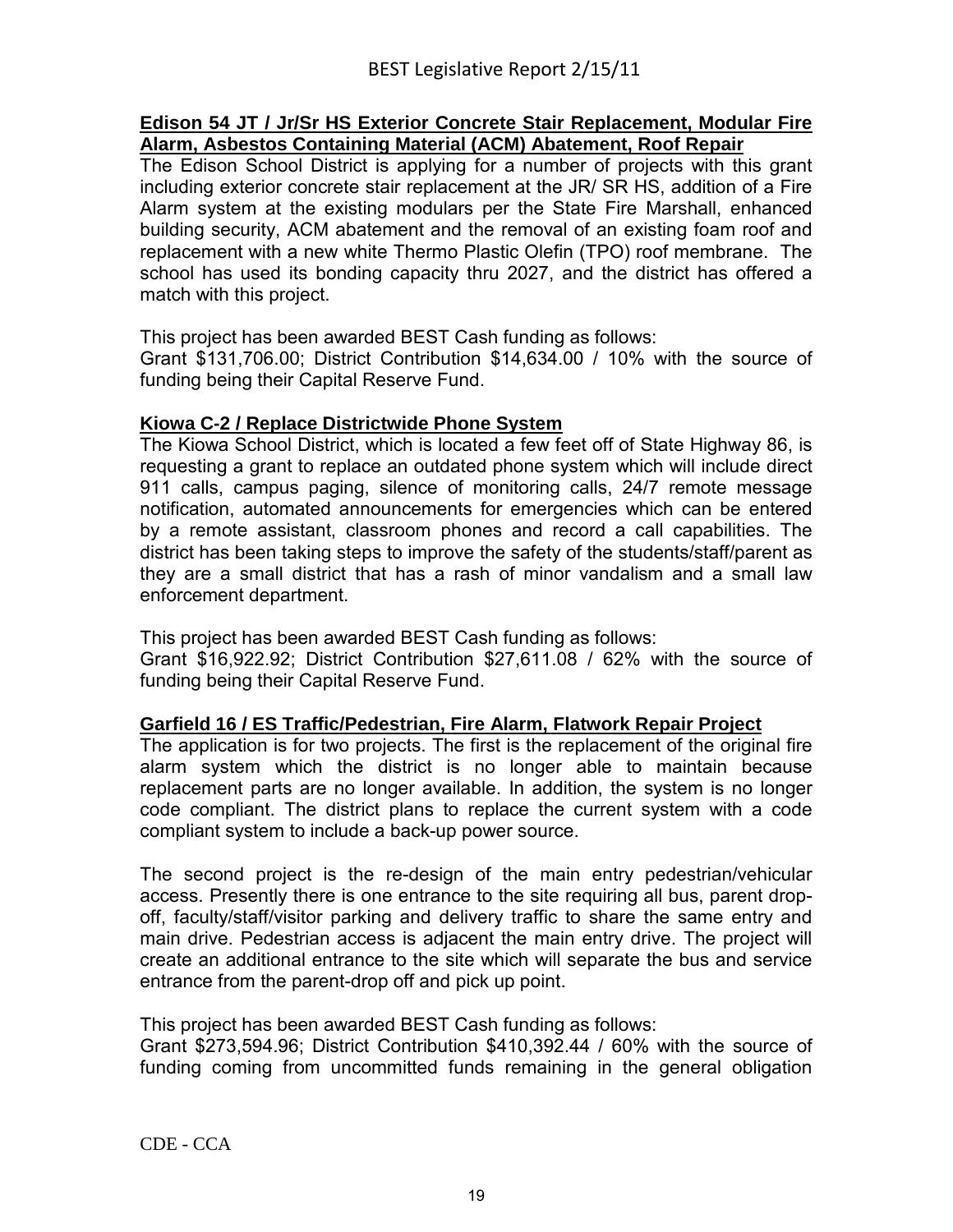bonds passed by the District's voters in 2006.

### **Trinidad 1 / HS Exterior Door Hardware Replacement**

This project addresses the need for new exterior doors and hardware for the Trinidad High School built in 1972. The exterior doors are no longer able to be kept shut, and are chained to prevent access from the outside. As a result this prevents emergency exiting from the building. The grant will provide new exterior doors and code compliant hardware which will allow for emergency egress from the building.

This project has been awarded BEST Cash funding as follows:

Grant \$31,961.40; District Contribution \$21,307.60 / 40% with the source of funding being their General Fund

### **Montrose Re-1J / Districtwide Security Cameras**

The district is proposing to install seventy-nine closed circuit cameras across their campuses in order to meet the current security needs. The district believes the cameras have been proven an effective deterrent at their other campuses for stopping vandalism and acts of violence. The system, in addition to providing video, provides a web-based IT system to allow staff and police to log in remotely to view and notify the public of potential threats.

This project has been awarded BEST Cash funding as follows:

Grant \$56,012.88; District Contribution \$44,010.12 / 44%; with source of funding being their General Fund.

### **Woodlin R-104 / Relocate two 8,000 Gal. Propane Tanks Away from Playground**

This application is to relocate 2 propane tanks away from a playground. These tanks are located in the corner of the elementary playground, and were recently identified as potential terrorist targets during the districts crisis management planning. The manhole for these tanks is highly eroded, causing a very risky situation for personnel, inspectors and contractors who access that area. The district has also noticed 7 leaks in the propane lines. When a professional inspected the lines, he stated the leaks were due to deterioration caused by the age. Their plan is to relocate the tanks away from the school, playground, and away from high traffic areas on campus. The lines and controls will be replaced and updated to provide for a more efficient system, which will save the district money.

This project has been awarded BEST Cash funding as follows:

Grant \$88,593.40; District Contribution \$37,968.60 / 30%; with source of funding being their General Fund.

# **Pikes Peak BOCES / K-12 School ADA, Safety and Security Upgrades**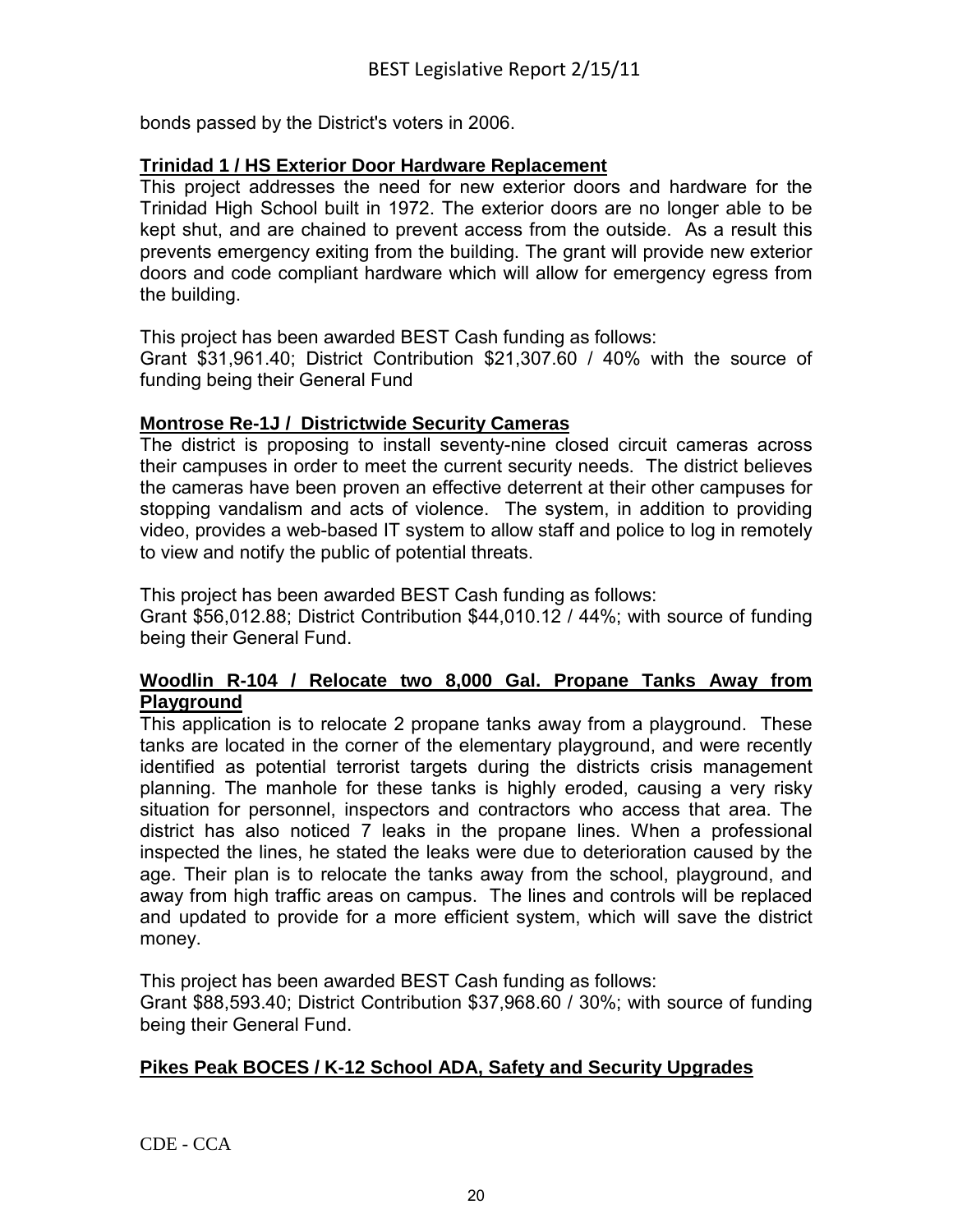The application is for upgrades to provide for the student population which consists of students with emotional, behavioral, and physical challenges. The school has students that have need for ADA accessibility which includes access to accessible toilet facilities and an accessible shower, changing hardware to lever for accessibility, and modifying various wheelchair access points.

The BOCES program also has need to improve safety and security for the students as well as the teachers and community members. This is to include redesigning the front entry, replacing the existing camera monitoring system within the building, replacing glazing with tempered glazing, and improving access to the building and students' ability to leave the campus.

The items noted are immediate needs for the students and facilities, however the facility has additional needs that the BOCES program is waiting for the state assessment to identify and evaluate for a future grant.

This project has been awarded BEST Cash funding as follows:

Grant \$404,769.40; District Contribution \$8,260.60 / 2% with the source of funding being in-kind services provided from the architect.

### **South Conejos Re-10 / Jr/Sr HS and ES ADA Restrooms and Door Replacement.**

The district submitted one grant for three projects. The district has ADA students entering into the ES and HS and neither school has proper ADA compliant restrooms. The district has requested funding to remodel these facilities to accommodate the ADA students and become ADA compliant. In the same ES and HS facilities the district has several doors that are not code compliant (no panic hardware and some are not fire rated). They intend to replace or update these doors to meet code. Lastly the district requested funds to mitigate some non-friable asbestos in their ES. Since it was non-friable, not threatening, the CCAB choose not to award this portion of the grant.

This project has been awarded BEST Cash funding as follows:

Grant \$226,525.64; District Contribution \$5,921.96 / 2.547654%; with source of funding being their General Fund.

# **Elizabeth C-1 / MS Roof Replacement**

The grant application is for the roof replacement of Elizabeth Middle School. In the school year of 2004-2005, the school experienced an issue with mold which resulted in the closing of school and redistributing the students within the district. The issue of mold and "sick building" syndrome is raised each year by the community and staff members. Repairs that are made to the building are no longer adequate and the roof continues to leak. The replacement of the roof will remove the existing roof down to the metal deck and be replaced with a MOP modified membrane.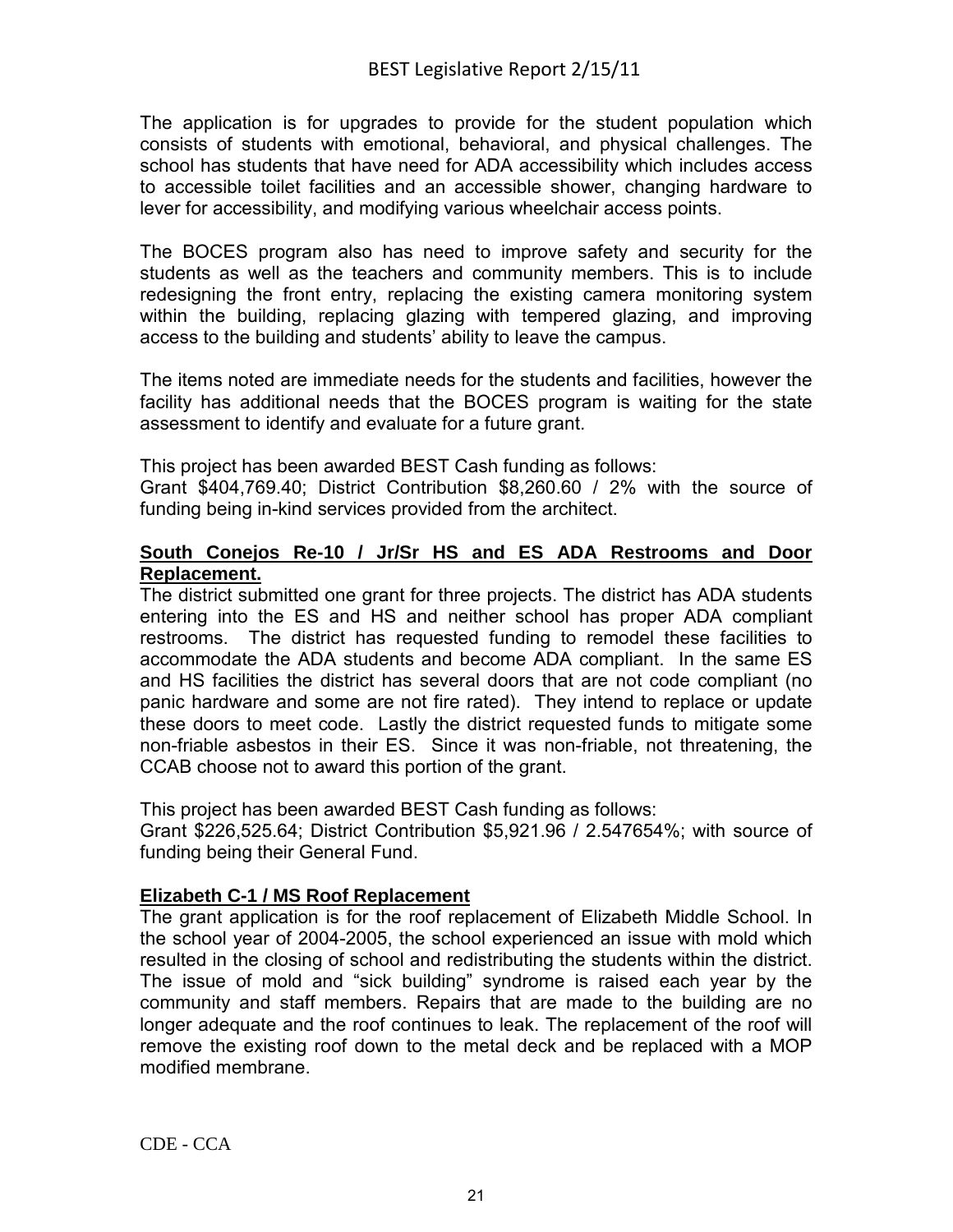This project has been awarded BEST Cash funding as follows: Grant \$285,560.00; District Contribution \$363,440.00 / 56% with the source of funding being Capital Reserve Fund.

# **Limon RE-4J / Fire Alarm Upgrades**

This application is for installation of a fire alarm system at Elementary School, and an upgraded fire alarm system in the High School and gymnasiums. The current fire alarm system is not code compliant and has been written up by the Division of Fire & Safety. The Division of Fire & Safety required a fire watch at the end of FY08-09 in the Elementary School, and has advised that the school may not be occupied in the fall of FY09-10 without meeting current code requirements.

This project has been awarded BEST Cash funding as follows:

Grant \$80,182.49; District Contribution \$51,264.21 / 39%; with source of funding being their General Fund and Capital Reserve.

### **Hayden Re-1 / Emergency ES Fire Alarm**

During a routine inspection by the Colorado Department of Public Safety, Division of Fire Safety it was determined that the fire detection system at the elementary school was out of service. The district utilizes the school during the day for summer school and in the evening for active center programs. The Division of Fire Safety ordered that during the summer the building shall be limited to not more than 49 occupants. Any activities held at the elementary school with more than 49 occupants will be considered on a case-by-case basis by the Division of Fire Safety and the local fire department for approval. The Division of Fire Safety further ordered the Hayden School District to repair or replace the system by start of the fall school year.

This project has been awarded Emergency BEST Cash funding as follows: Grant \$22,605.37; District Contribution \$0

*NOTE: Two BEST Lease-Purchase projects, Mapleton 1's New School Project and North Routt Community Charter School's New School Project, could not provide their required match and were not financed with BEST FY0910 Funds.*

#### **Miami Yoder 60 JT / Phase II of New PK-12 School**

Miami Yoder is at the completion of a previously funded, phased project for renovation and upgrades to their PK-12 school. This project was submitted in the previous grant cycle but was not approved as the CCAB members felt additional master planning was necessary. The plan will eliminate the use of existing substandard modulars and existing teacherages that are in need of replacement, the replacement of a 1915 building that is non code compliant and also does not meet the educational needs of the district, and the addition of a high school. As the district previously bonded for \$3.2 million for work completed in 1998 and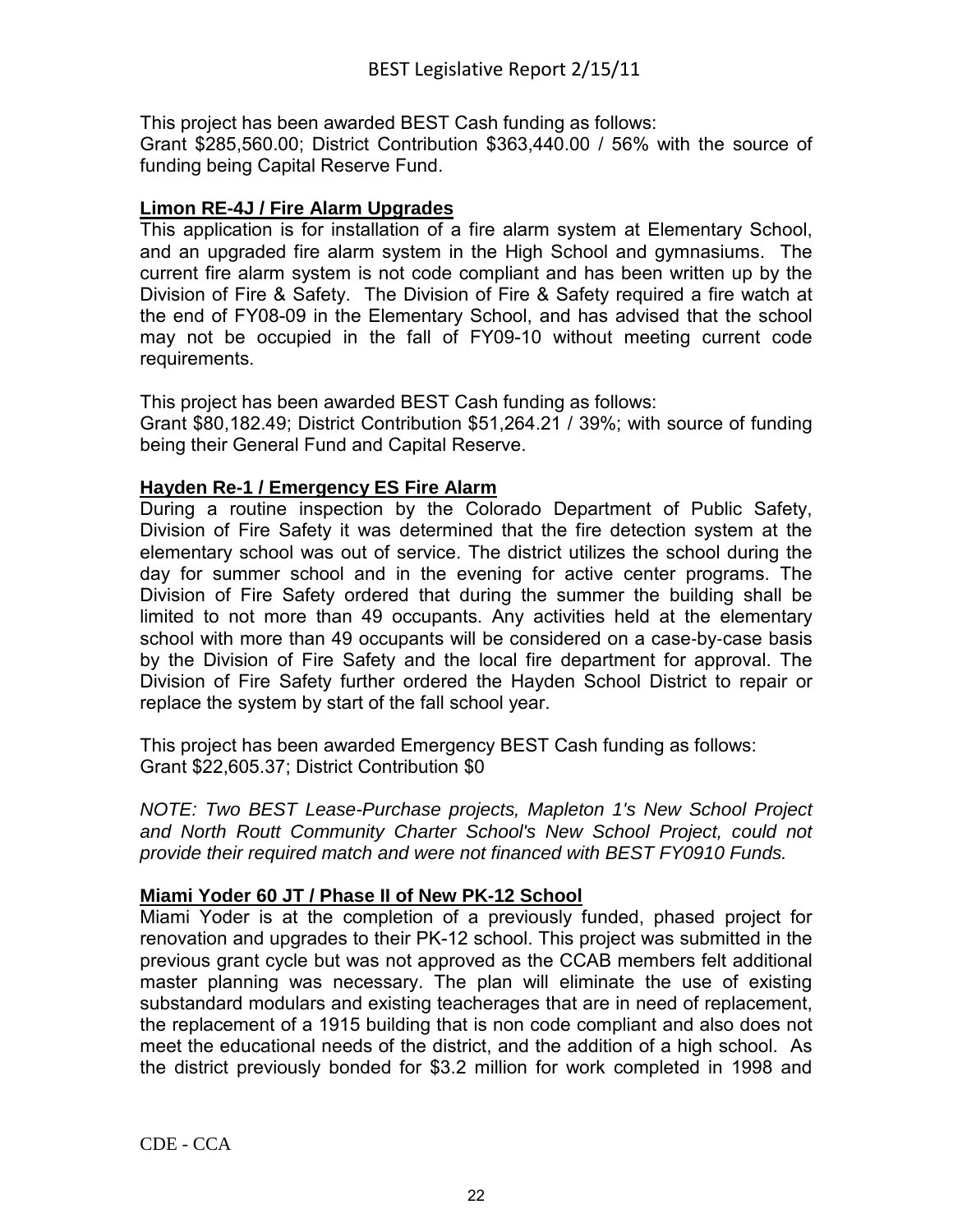2007 and is at their bonding capacity of 98% the district is therefore requesting a 0% match for this project.

This is project is awarded for BEST Lease-Purchase funding as follows: Grant \$17,590,273.05; District Contribution \$0 / 0%; Davis Bacon \$558,299.00

# **Silverton 1/ Renovate Historic K-12 School**

The Silverton grant application is for the holistic renovation of a historic 1911 school building and a 1926 gymnasium building. In the winter of 2008 the school district lost the use of one of the last remaining coal boilers mid school year and heated the facility with electric space heaters for the balance of the winter. The district has been working with consultants to put together a holistic renovation which includes a new heating system as an integral part of the design. Due to the location of the district, the project lends itself to additional considerations and costs. The district will install a new boiler into the existing steam system for the 2009-10 winter season while the renovation design is completed. Construction is anticipated to start January 2010 thru July 2010.

This is project is awarded for BEST Lease-Purchase funding as follows: Grant \$9,478,924.40; District Contribution \$2,369,731.10 / 20%; Davis Bacon \$367,000.00; with the source of funding being bond proceeds, DOLA, Colorado Historical Society and other grants.

# **Crestone Charter School / New PK-12 school**

The school currently operates out of deteriorating modular's and rental facilities. The schools charter with the Moffat school district requires that permanent facilities be obtained within the next two years. The project is for a new high performing PK-12 school.

This project is awarded for BEST Lease-Purchase funding as follows:

Grant \$5,327,806.00; Charter Contribution \$726,519.00 / 12% with source of funding being a 2009 bond election by Moffat 2 or cash from private fund-raising; and if needed Davis-Bacon \$624,300.00.

# **Douglas County RE1 / HS Safety/Security Upgrades**

Douglas County school district is requesting assistance to fund life safety upgrades at the Douglas County High School. These upgrades include: replacing the battery back-up exit lighting, replacing the non-code compliant fire alarm system, replacing non-plenum rated cabling and failing security equipment, providing new raceways and interconnect cables between buildings for a future phone system that includes emergency notification and fire alarm monitoring, replacing the intercom system which is part of the emergency notification system, and including a fire sprinkler system to help reduce the complexity for exiting which has been created by the number of additions and the requirement for fire separation doors. Douglas County submitted 5 projects and this project was their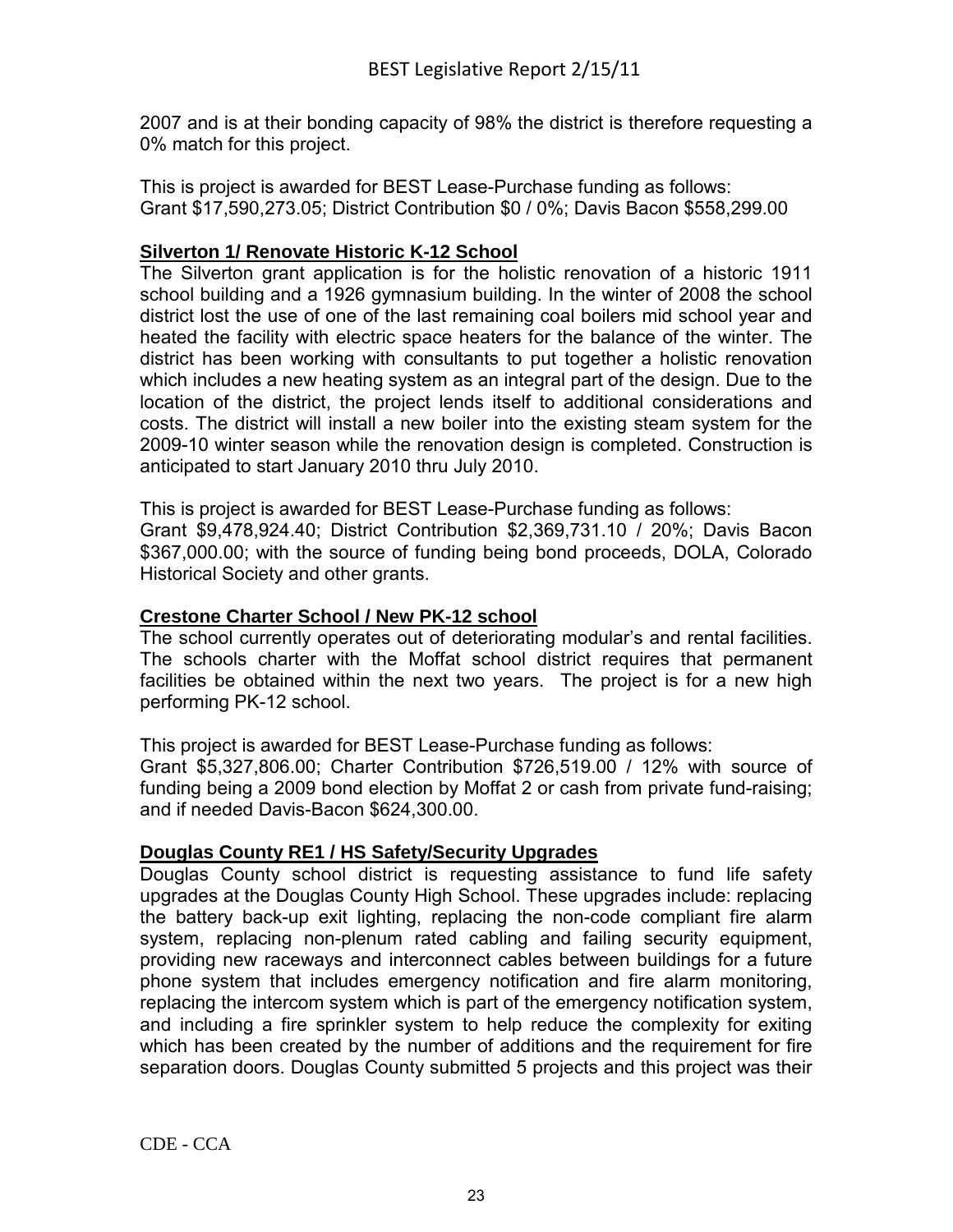number one priority. The CCAB members reviewed and requested the match be raised to the CDE Minimum match of 60%.

This is project is awarded for BEST Lease-Purchase funding as follows: Grant \$1,795,500.00; District Contribution \$2,693,250.00 / 60% 00 with the source of funding being their general fund and capital reserve; and if needed Davis Bacon \$106,492.

# **Colorado School for the Deaf and Blind (CSDB) / Historic Building Renovation**

The CSDB is requesting a grant to assist with the complete renovation and approximately a 6,000 SF addition to the Gottlieb School for the Deaf built in 1952 after the original structure was destroyed in 1950. The project will provide for classrooms to be sized and located according to grades including special needs of the students, new integrated HVAC system, an accessible elevator, secured entry access, green building design, current and future technology infrastructure, new library/media center, fire sprinkler system, and fire notification devices to assist the student population, all of which will be code compliant.

The CSDB offered that if the project was funded thru the BEST Program they would review with the Capital Development Committee or the general assembly the potential to obtain funds to offer towards their required match. If this occurs the grant request would be adjusted accordingly.

This project is awarded for BEST Lease-Purchase funding as follows: Grant \$10,601,140.00; District Contribution \$0 / 0%; and if needed Davis Bacon \$1,114,365.00.

# **Alta Vista Charter School / Addition to K-8 Facility**

The charter school is currently located in a historic 1917 facility that is in need of renovation and is currently too small for the charter school's student population which requires use of two modulars. After considering several expansion alternatives for the school, including building an entirely new campus, Alta Vista decided on a renovation and addition to the currently facility. They plan on restoring and updating the current facility to maintain historic significance while becoming more energy efficient and to build an 18,000 Sq. Ft. addition to house four more classrooms and breakout areas.

This project is awarded for BEST Lease-Purchase funding as follows:

Grant \$5,922,975.36; Charter Contribution \$246,790.64 / 4% with source of funding being their General Fund, Capital Reserve Fund, and Fundraising efforts; and if needed Davis-Bacon \$125,741.00.

# **Fountain 8 / New ES**

Fountain–Fort Carson School District 8 is requesting assistance for a new elementary school which will include an elementary school, Autism Center, and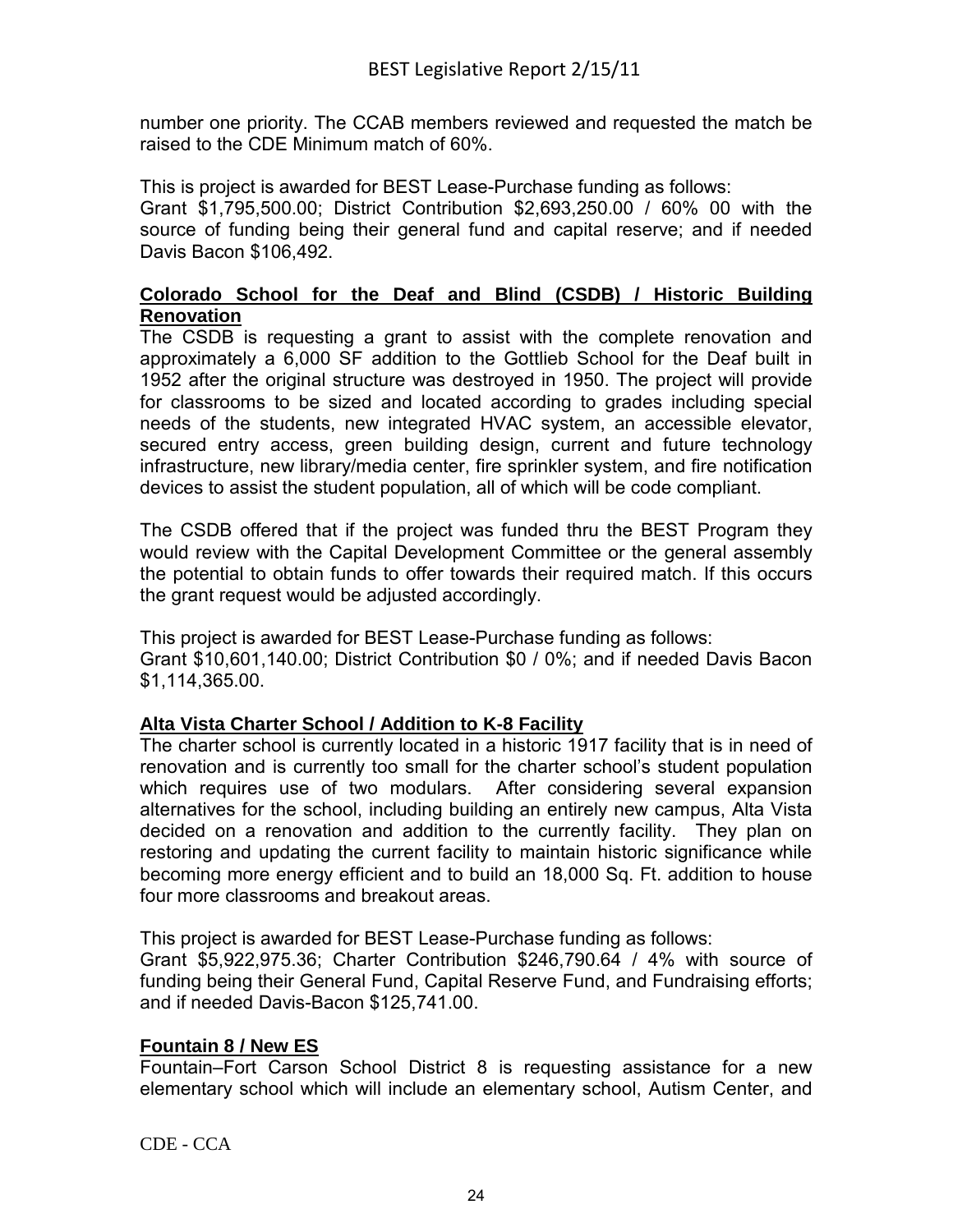post-wide preschool on the Ft. Carson Army base. The application is time sensitive with the arrival of troop increases at Ft. Carson. The new facility will address safety issues due to growth and overcrowding in addition to providing a facility that will address the special needs students. The grant request is for assistance with the construction which was competitively bid prior to the CCAB review, and the request was adjusted to the accepted contract amount.

This is project is awarded for BEST Lease-Purchase funding as follows: Grant \$3,261,354.77; District Contribution \$10,327,623.43 / 76% with the source of funding being Building Fund; and if needed Davis Bacon \$1,154,769.00.

### **Swink 33 / ES Classroom Addition**

The District currently has dated modulars with several health and safety issues that house their sixth grade reading, science, special education, title 1 and BOCES services. They are requesting funds to build a six-classroom addition to their current facility that will remove the modulars and create a safe and energy efficient space to house the mentioned programs in addition to allowing the district to provide a full day kindergarten program.

This project is awarded for BEST Lease-Purchase funding as follows:

Grant \$1,353,411.90; District Contribution \$150,379.10/ 10% with source of funding being their General Fund; and if needed Davis-Bacon \$243,082.00.

# **Park RE-2 /New PK-12 Campus**

The PK-12 school campus in Fairplay, Colorado currently does not meet the educational programming goals of the district. Many of the buildings on the campus are beyond their useful life. The Statewide Facility Assessment data supports this grant application. This grant will restore one of the oldest school houses in the state and with a combination of remodel and new construction provide a state of the art twenty-first century school environment for the Park Re-2 school district and community. The district will match funds with a bond election in November of this year.

This project is awarded for BEST Lease-Purchase funding as follows:

Grant \$15,060,382.00; District Contribution \$15,060,382.00 / 50% with source of funding being a 2009 District Bond Issue; and if needed Davis-Bacon \$1,300,000.00.

#### **North Routt Charter School / New PK-8 School**

The North Routt Charter school has been in operation for over 5 years and been growing steadily each year. The current facility occupancy is restricted by local zoning and the school must relocate to accommodate need growth. The school has leased land for the new school and raised private funds as a match for this project which also addresses health and safety.

This project is recommended for BEST Lease-Purchase funding as follows: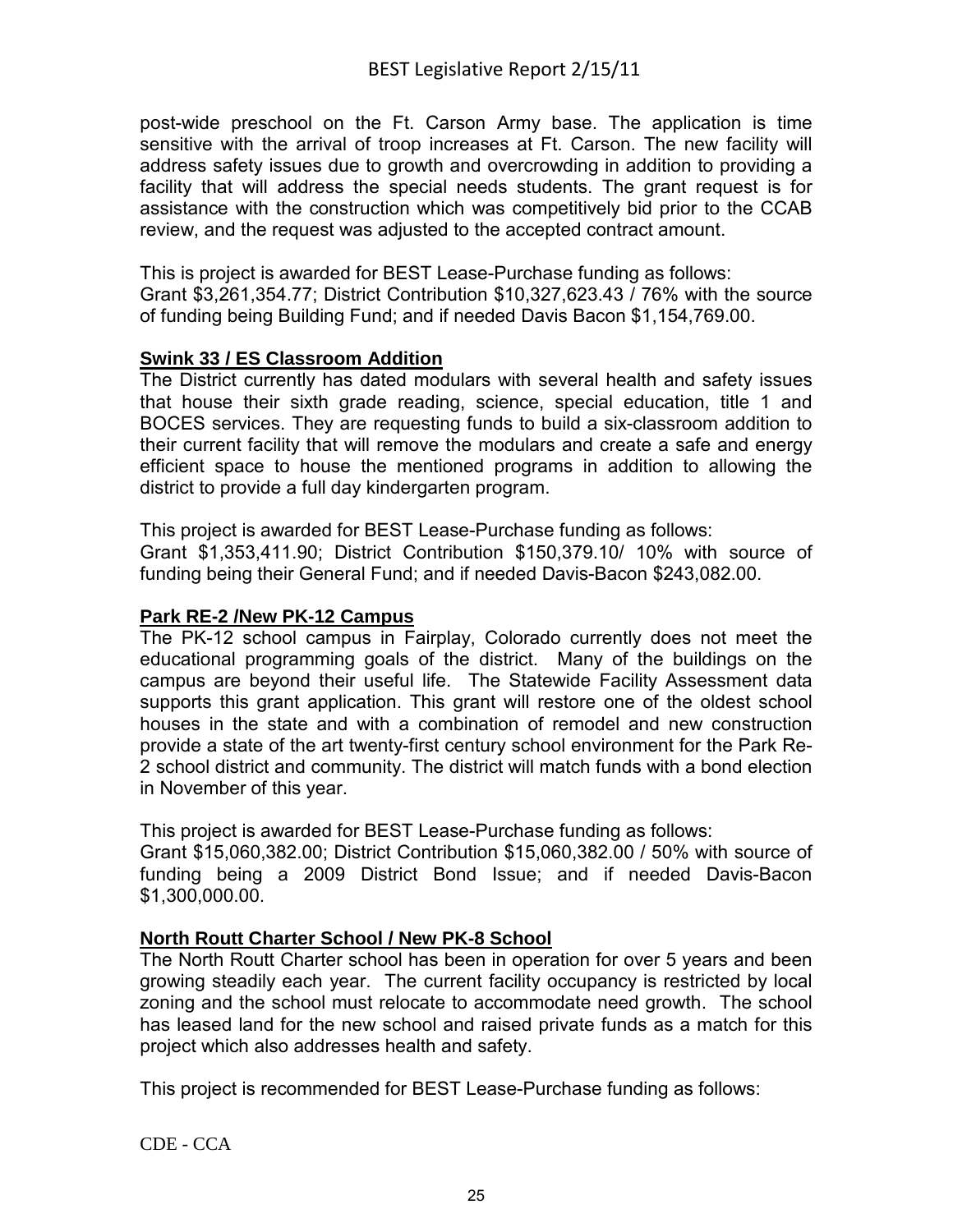Grant \$3,107,332.80; Charter Contribution \$1,673,179.20 / 35% with source of funding being donations and a grant from DOLA; and if needed Davis-Bacon \$60,947.00.

# **Delta 50J / Major ES Renovation**

The application is for the renovation of a 1920 Historic building with the addition of 33,000 SF to replace the existing Cedaredge Elementary School. The existing elementary school which consists of 8 building structures is currently located on 2 sites with Cedar Avenue a major cross street running thru the sites. The district has an agreement with the county to close the street during the start and close of school. In addition, the main building requires students to circulate outside between classes, to access toilet facilities and other programmed spaces such as the library. The district will demolish the original 1974 building and will maintain the most recent structures 1990/1994 for other programs. The project will locate the elementary students on one site and have access to outside play fields.

This is project is awarded for BEST Lease-Purchase funding as follows: Grant \$8,768,043.90; District Contribution \$2,619,026.10 / 23% with the source of funding being financing, using a Certificate of Participation; and if needed Davis Bacon \$277,849.23.

#### **Mapleton 1 / Skyview Campus Improvements/Add'n and Renovation**

The Mapleton 1 grant request is for the Mapleton Skyview Campus. This includes 4 projects: Skyview Academy (9-12) and Clayton Partnership (K-8), Mapleton Expeditionary School for the Arts (7-12) and Mapleton Early College, North Valley School for Young Adults, and Skyview Campus Student Center. Mapleton has implemented a "small school" reform which supports differential learning, small group learning and academic intervention. The instructional model gives students the access to the latest technology, inquiry based approaches, college coursework, spaces for the production of artwork, and cooperative learning projects and/or student presentations of learning. With the proposed projects the district will be able to create the environment of the district reform. All projects will meet the educational needs of the district and will be designed with an integrated process to include green building design. This project addresses health and safety and will allow for the closing of the old, unsafe Mapleton HS.

This is project is recommended for BEST Lease-Purchase funding as follows: Grant \$30,279,281.68; District Contribution \$21,041,534.72 / 41% with the source of funding being a November 2009 bond effort; and if needed Davis Bacon \$1,717,057.00.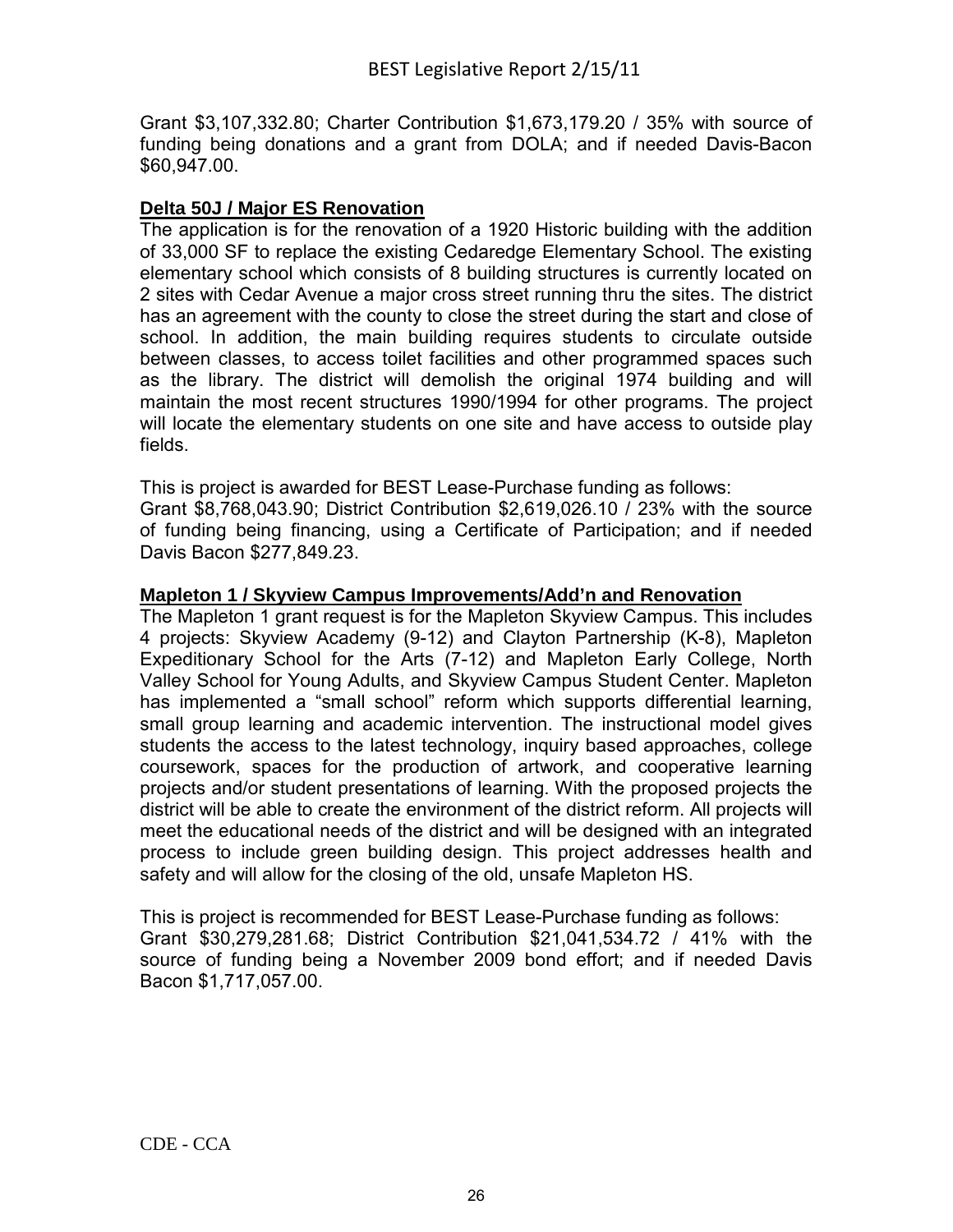**Appendix E:** *A summary of the findings and conclusions of any public school facility inspections conducted during the prior fiscal year*

Pursuant to 22-43.7-105(2) C.RS., the Division is to provide technical assistance to potential applicants in various areas. The Division staff has visited, in the last fiscal year, the following districts, charter schools, BOCES and the Colorado School for the Deaf and Blind to provide technical assistance in the form of becoming familiar with facilities, identifying critical capital construction needs, BEST grant application assistance, scope identification, Request for Proposal assistance and other areas of opportunity for facility improvement:

Academy 20 Adams-Arapahoe 28J Arriba-Flagler C-20 Aspen Community School Big Sandy 100J Briggsdale RE-10 Brighton 27J Buena Vista R-31 Buffalo RE-4 Calhan RJ-1 Campo RE-5 Canyon City RE-1 Carbondale Community Academy Center 26 JT Colorado School for the Deaf and Blind Colorado Springs D-11 Corridor Academy Cotopaxi RE-3 Crestone Charter School De Beque 49JT Deer Trail 26J Delta County 50(J) Dolores County RE No. 2 Dolores RE-4A Douglas County RE-1 Durango RE-9 Eagle County Charter Academy East Otero R-1 Edison 54JT Elbert 200 Elizabeth C-1 Ellicott 22 Englewood 1 Falcon 49 Fort Morgan RE-3 Fountain 8

Fremont RE-2 Frontier Charter Academy Ft. Lupton RE-8 Garfield 16 Garfield RE-2 Genoa-Hugo C113 Granada RE-1 Hi-Plains R-23 Hoehne 3 Holly RE-3 Holyoke RE-1J Huerfano RE-1 Idalia RJ-3 Ignacio 11-JT Julesburg RE-1 Karval RE-23 Kim Reorganized 88 Kit Carson R-1 La Veta RE-2 Lake County R-1 Las Animas RE-1 Lewis- Palmer 38 Limon RE-4J Littleton 6 Lonestar 101 Mancos RE-6 Manitou Springs 14 Manzanola 3J Mapleton 1 Marble Charter School McClave RE-2 Miami Yoder 60 JT Monte Vista C-8 Montezuma-Cortez RE-1 Montrose County RE-1J Monument Academy North Conejos RE-1J North Park R-1

North Routt Community Charter School Norwood R-2J Otis R-3 Ouray R-1 Park County RE-2 Peyton 23JT Pikes Peak BOCES Plainview RE-2 Plateau RE-5 Platte Valley RE-3 Primero 2 Pritchett RE-3 Pueblo Rural 70 Rocky Mountain Academy of Evergreen Rocky Mountain Deaf School Ross Montessori School Salida R-32 Sanford 6J Sangre de Cristo RE-22J Sargent RE-22J Sheridan 2 Sierra Grande R-30 Silverton 1 South Conejos RE-10 St. Vrain RE-1J Strasburg 31J Swink 33 Trinidad 1 Vilas RE-5 Weldon Valley RE-20(J) West End RE-2 Westminster 50 Wiggins RE-50(J) Wiley RE-13JT Woodlin R-104 Yuma 1

CDE - CCA Page **1** of **4**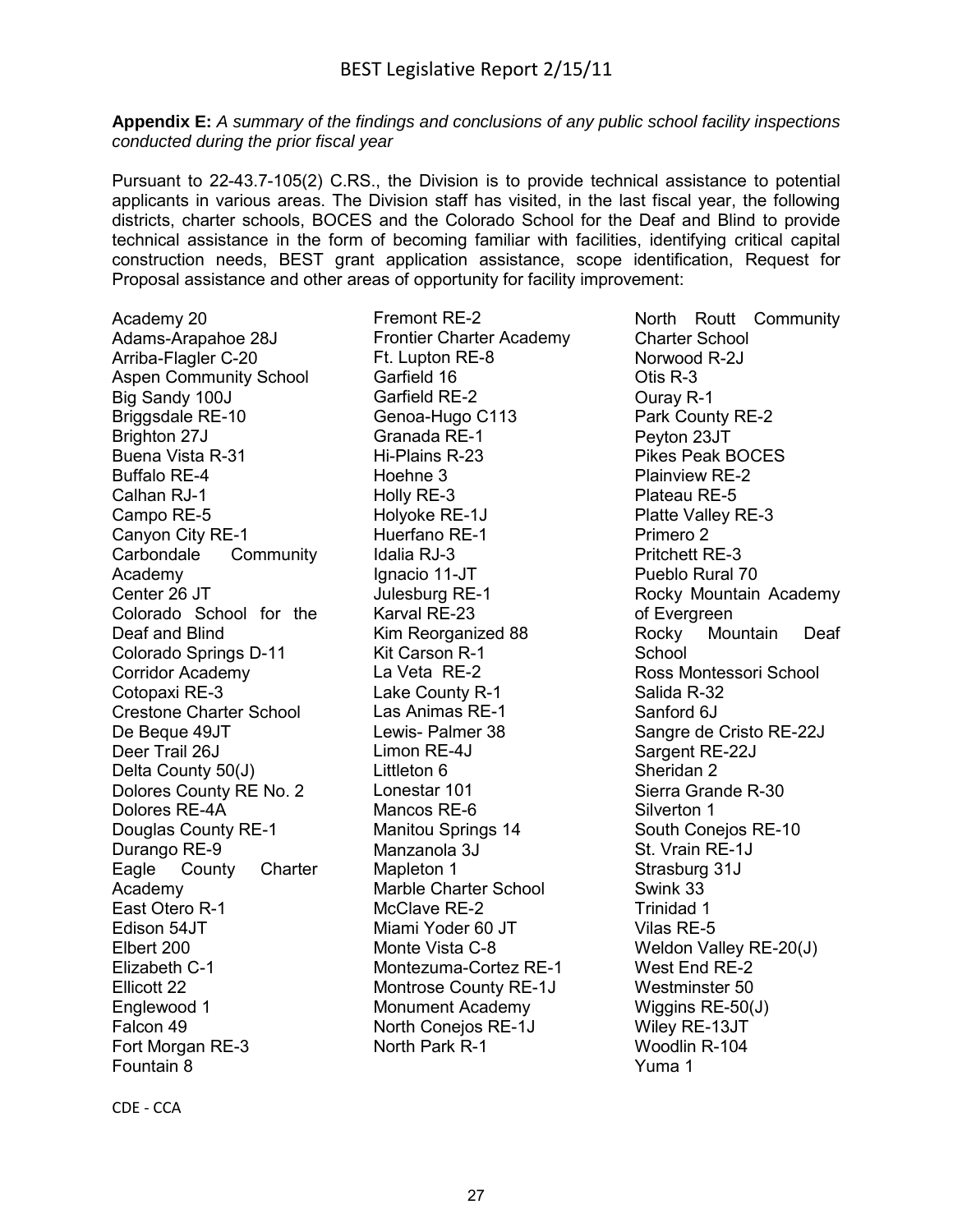Additionally, pursuant to 22-43.7-108 C.R.S.:

- o The Capital Construction Assistance Board (CCAB), with the assistance of the Public School Capital Construction Assistance Division (Division), is required to conduct an assessment of Colorado's public school facilities;
- o The assessment data is to be used by the CCAB in assessing and prioritizing public school capital construction needs throughout the state, reviewing applications for financial assistance, and making recommendations to the State Board regarding appropriate allocation of awards of financial assistance from the Assistance Fund to applicants;
- o Public school facilities shall be assessed based on:
	- The condition of the facility;
	- Air and water quality;
	- Ability to accommodate educational technology;
	- Site.
- o Additionally, the assessment shall:
	- Address demographics;
	- Include 5-year projections regarding the findings;
	- Establish a database to store the collected data.
- o The assessment data shall be made available to the public.
- In February 2009, the Division contracted with Parsons Commercial Technology Group (Parsons) to conduct the assessment.
- In late December 2009, Parsons completed the field work and had:
	- o Assessed approximately 130 million square feet of public school facilities;
	- o Assessed approximately 5,500 buildings;
	- o Evaluated over 215 items in each classroom building.
- In 2010 the Division worked closely with Parsons to:
	- o Complete the 2010 statewide summary report.
	- o Check the data for completeness;
	- o Check the data for accuracy;
	- o Complete the creation of the database software;
	- o Customize the software for and reporting capabilities
	- o Customize the software to allow for further updating of data

CDE - CCA Page **2** of **4**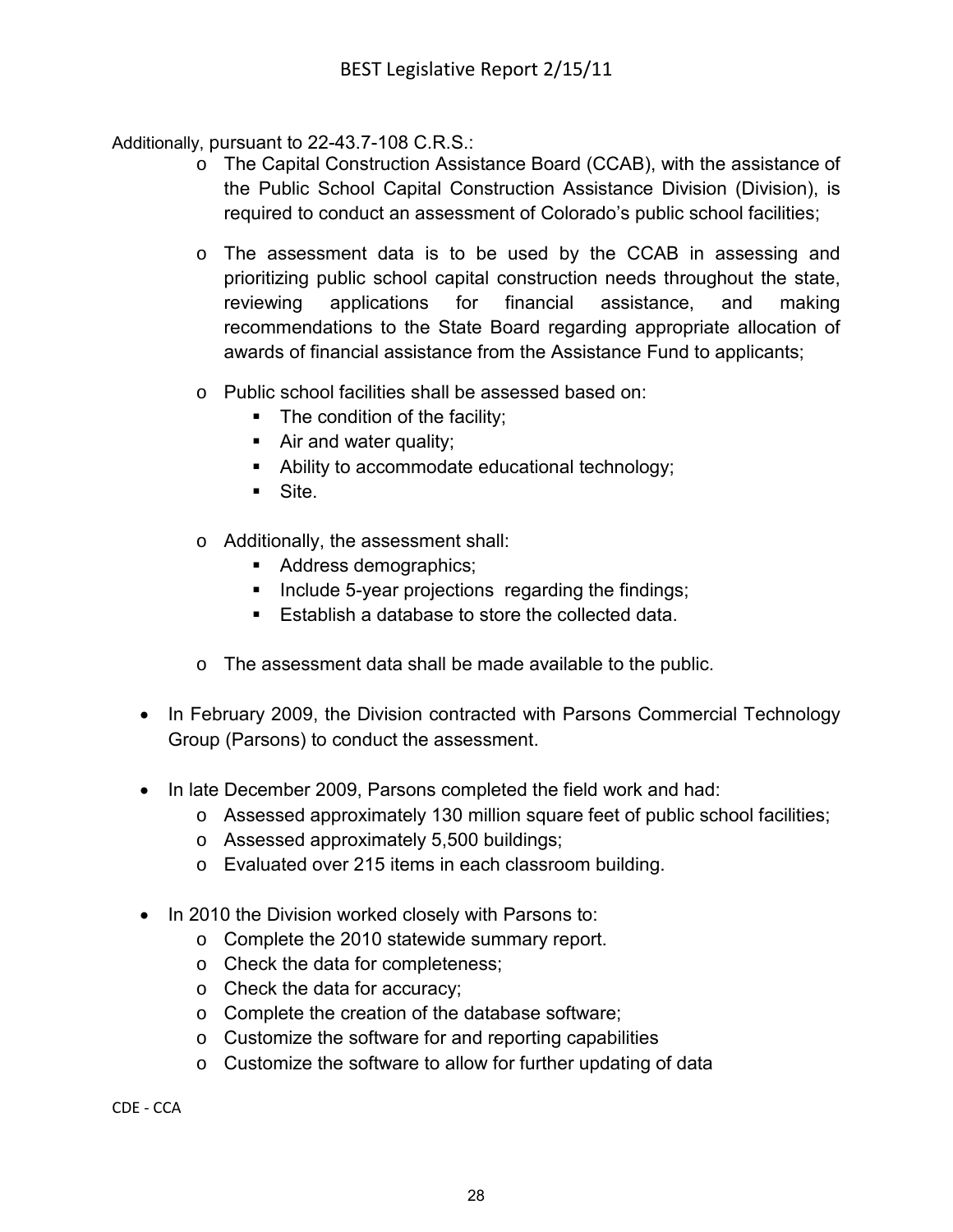- o Complete software development of *SchoolHouse;*
- o Establish a public facility assessment website;
- The methodology used for the assessment is as follows:
	- o Parsons deployed 5 types of teams:
		- 1 Advance Team-collected information at the administration office that could be collected without going out into individual buildings. For example:
			- Inventory of facilities;
			- Blueprints to use for code compliance assessment;
			- Utility bills for energy performance evaluation of buildings;
			- Contact information.
		- 2 Facility Condition Team-visited each building to assess the condition of the facilities;
		- 3 Educational Suitability Team-visited each building to assess the ability of facilities to deliver the educational programs being provided and the technology;
		- 4 Code Compliance Team-identified code issues;
		- 5 Energy Team-evaluated energy performance of facilities.
	- o Parsons used a "time-based" parametric method instead of a "failure based" method:
		- Failure Based assessments look at the condition of every detail in every facility. This is very expensive and time consuming;
		- Time-Based look at systems and their age and condition. Then the age and condition is compared to models of similar buildings to determine the remaining life and predict when they will need to be replaced and the cost of replacement.
		- **Time-Based assessment is state-of-the-art methodology and has** been tested in recent years by large federal agencies such as the US Navy and NASA, as well as other state departments of education and large school districts. The results have been found to be reliable and this type of assessment is more economical.
	- o The database, called *SchoolHouse*, contains over 70 gigabytes of data:
		- Evaluation of over 215 criteria in classroom buildings;
			- **Repair budgets for deficiencies;**
		- Combined scores for each building made up of;
			- A condition score;
			- An educational suitability score;
			- Energy score.

CDE - CCA Page **3** of **4**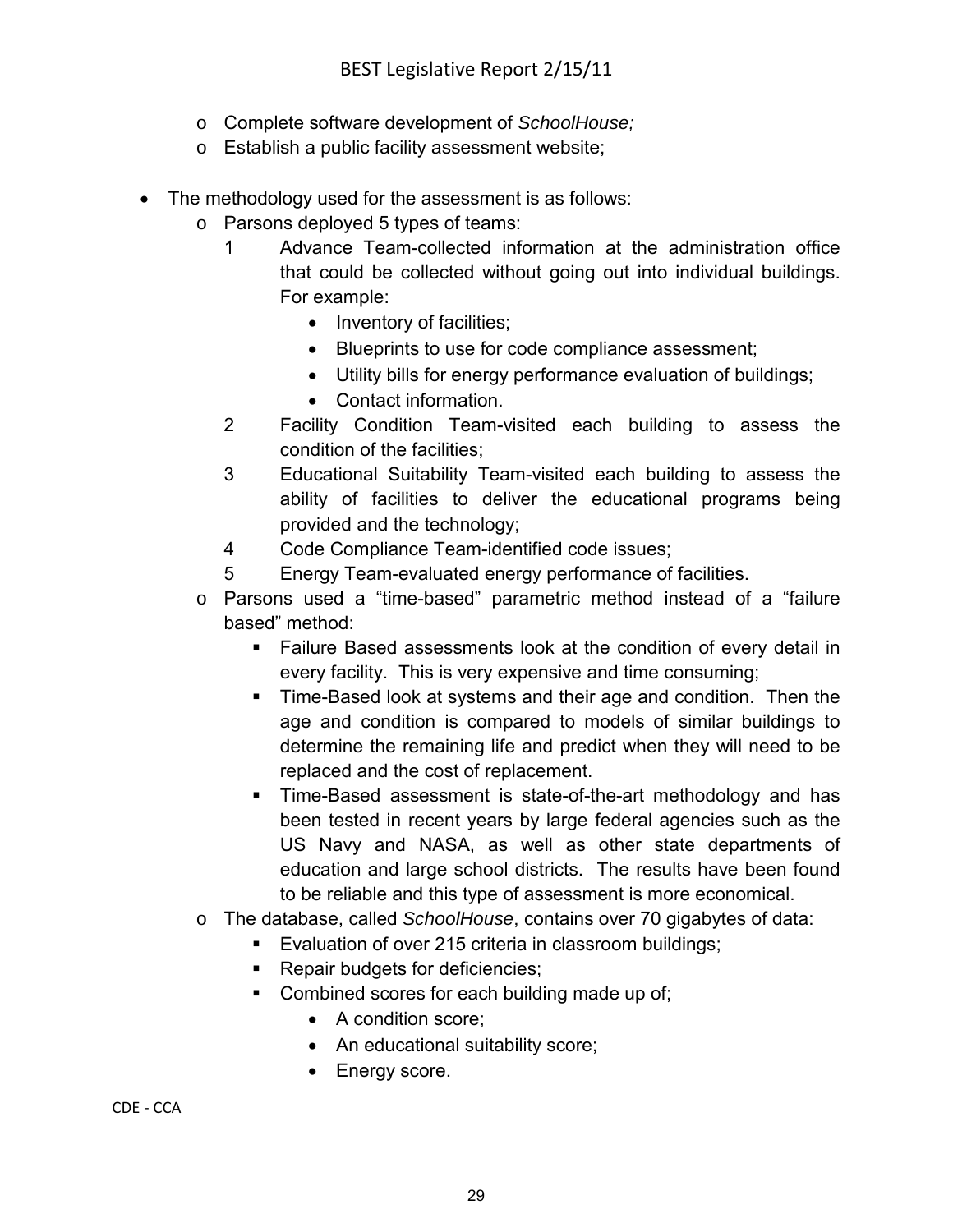- **Aggregate repair cost for each building;**
- Replacement cost for each building;
- Facility Condition Index (FCI)-this is a comparison index of the cost to repair vs. cost to replace;
- Photos;
- Maps.
- Next steps:
	- o Update the statewide public school assessment report;
	- o Work with CDE's IMS department to continue integration into the SchoolView website;
	- o Continued updates to the database;
		- Since the initial assessment there are facilities that have been torn down, replaced, renovated, had systems replaced, changed programming, etc.
		- The updating will be ongoing and self reported by School Districts, Charter Schools, CSDB and BOCES.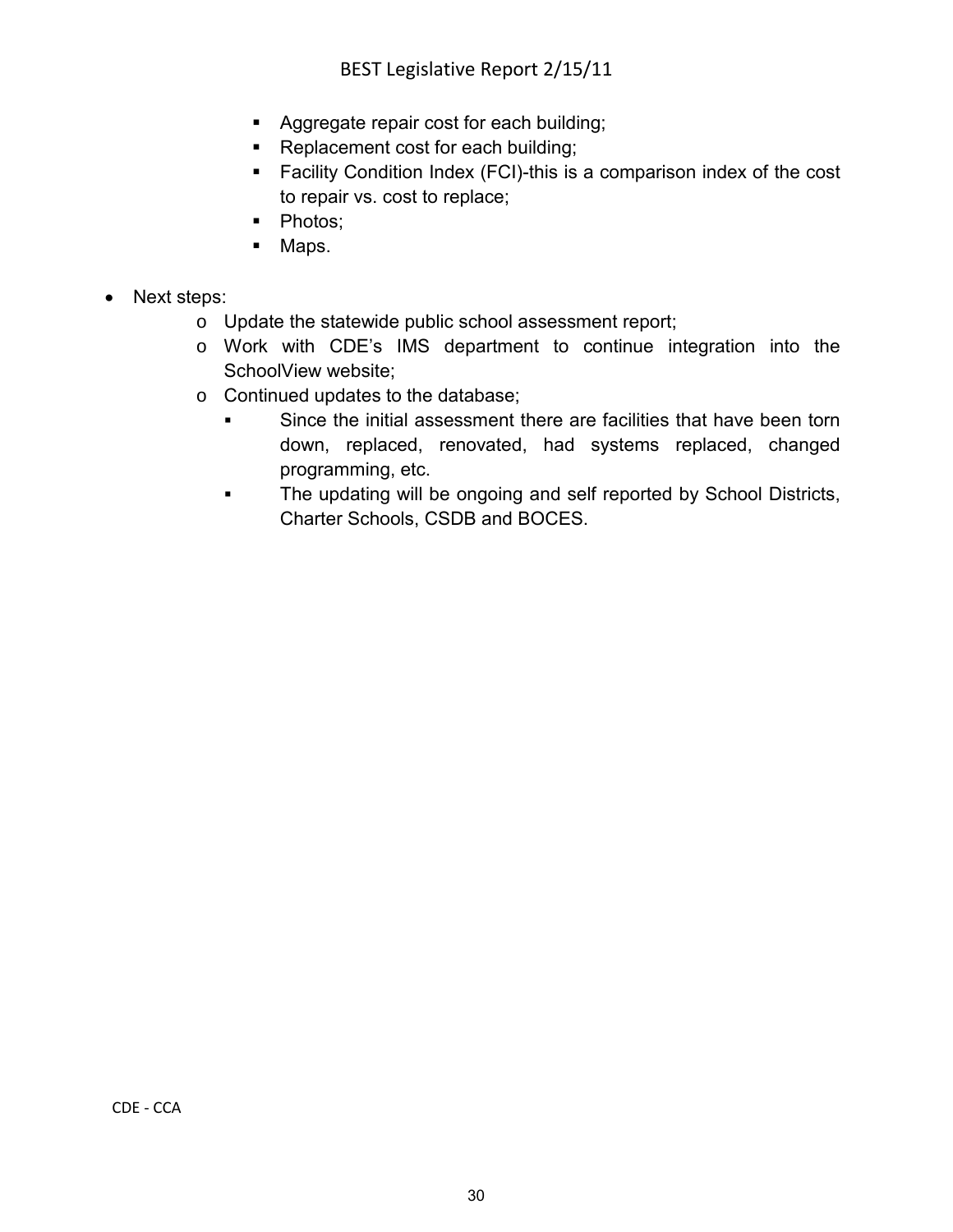**Appendix F:** *A summary of any differences between the common physical design elements and characteristics of the highest performing schools in the state and the* lowest performing schools in the state as measured by academic productivity measures such as the Colorado student assessment program created in part 4 of article *7 of this title or Colorado ACT results*

#### **Definitions of factors used in determining this statutory requirement:**

#### **School Performance Framework 2010:**

This is the plan type the school is required to adopt and implement as a result of the Education Accountability Act of 2009 (SB 09-163). Schools are assigned a plan based on their overall framework score, which is a percentage of the total points they earned out of the total points eligible in each performance indicator. The overall score is matched to a scoring guide to determine the plan type. A school can be listed as Performance, Improvement, Priority Improvement or Turnaround. The performance indicators are:

#### **Academic Achievement**

The Achievement Indicator reflects how a school's students are doing at meeting the state's proficiency goal: the percentage of students proficient or advanced on Colorado's standardized assessments. This Indicator includes results from CSAP and CSAPA (Reading, Writing, Math and Science), and Lectura and Escritura.

#### **Academic Growth**

The Growth Indicator measures academic progress using the Colorado Growth Model. This Indicator reflects 1) normative growth: how the academic progress of the students in this school compared to that of other students statewide with a similar CSAP score history in that subject area, and 2) adequate growth: whether this level of growth was sufficient for the typical (median) student in this school to reach an achievement level of proficient or advanced on the CSAP within three years or by 10th grade, whichever comes first.

#### **Academic Growth Gaps**

The Gaps Indicator measures the academic progress of historically disadvantaged student subgroups and students needing to catch up. It disaggregates the Growth Indicator into student subgroups, and reflects their normative and adequate growth. The subgroups include students eligible for Free/Reduced Lunch, minority students, students with disabilities (IEP status), English Language Learners, and students needing to catch up.

For this report we evaluated the top 100 schools which received a rating of Performance against the bottom 100 schools which received a rating of Turnaround against their facility assessment rating.

For more information visit http://www.schoolview.org/performance.asp

**Assessment Score for Healthy Occupants -** Is the school healthy for its occupants? The score can be 1 to 5, 1 being the most unhealthy. The question is comprised of the average scores of: Does the system provide fresh air as recommended in the capital construction guidelines and as required by code; What is the air quality for carbon dioxide; What is the air quality for carbon monoxide in boiler rooms or at air supply ducts; What are the lighting levels; How does the water test water test at one location in each school for lead and copperl; Are hazardous materials safely managed; Are the school facilities including kitchens maintained in a clean and sanitary manner as required by Colorado Health Codes; Does the school have daylight with views in all learning areas; Does the school have acoustical materials to reduce ambient noise levels and minimize transfer of noise between classrooms, corridors and other learning areas?

#### **Assessment Scoring Rubric:**

1=There are observable or anecdotal data available regarding indoor air quality, building and finish materials, thermal comfort and control, lighting quality, acoustics, and ergonomic design to infer that the overall school environments may be unhealthy for its occupants.

2=There are observable or anecdotal data available regarding indoor air quality, building and finish materials, thermal comfort and control, lighting quality, acoustics, and ergonomic design to infer that some or all of the school's environments are negatively affected and may be generally unhealthy for its occupants.

3=There are observable or anecdotal data available regarding indoor air quality, building and finish materials, thermal comfort and control, lighting quality, acoustics, and ergonomic design to infer that some of the school's environments are negatively affected but may be generally healthy for its occupants.

4=There are observable or anecdotal data available regarding indoor air quality, building and finish materials, thermal comfort and control, lighting quality, acoustics, and ergonomic design to infer that the overall school environments are generally healthy for its occupants.

5=There are observable or anecdotal data available regarding indoor air quality, building and finish materials, thermal comfort and control, lighting quality, acoustics, and ergonomic design to infer that the overall school environments are healthy for its occupants.

|                                                           | <b>Summary of Findings</b>             |                                                                    |                                           |                                                                      |
|-----------------------------------------------------------|----------------------------------------|--------------------------------------------------------------------|-------------------------------------------|----------------------------------------------------------------------|
| <b>School Performance</b><br><b>Framework 2010 Rating</b> | <b>Average Assessment Score</b>        | <b>Average Year Built</b>                                          | <b>Median Assessment</b><br><b>School</b> | <b>Median Year</b><br><b>Built</b>                                   |
| <b>Performance Rated Schools</b>                          | 3.64                                   | 1978                                                               |                                           | 1983.5                                                               |
| <b>Turnaround Rated Schools</b>                           | 3.61                                   | 1957                                                               | 4                                         | 1960                                                                 |
|                                                           |                                        |                                                                    |                                           |                                                                      |
| <b>District Name</b>                                      | <b>School Name</b>                     | <b>School Performance</b><br>Framework 2010<br><b>Rating/Score</b> | <b>Year Built</b>                         | <b>Assessment</b><br>Score for<br><b>Healthy</b><br><b>Occupants</b> |
| <b>ADAMS-ARAPAHOE 28J</b>                                 | OPTIONS SCHOOL                         | Performance-100                                                    | 1959                                      |                                                                      |
| <b>BOULDER VALLEY RE 2</b>                                | <b>BEAR CREEK ELEMENTARY SCHOOL</b>    | Performance-100                                                    | 1970                                      | 3                                                                    |
| <b>BOULDER VALLEY RE 2</b>                                | JAMESTOWN ELEMENTARY SCHOOL            | Performance-100                                                    | 1954                                      |                                                                      |
| <b>CHERRY CREEK 5</b>                                     | <b>CHALLENGE SCHOOL</b>                | Performance-100                                                    | 2002                                      |                                                                      |
| <b>CHERRY CREEK 5</b>                                     | CHERRY HILLS VILLAGE ELEMENTARY SCHOOL | Performance-100                                                    | 1983                                      |                                                                      |
| <b>CHERRY CREEK 5</b>                                     | DRY CREEK ELEMENTARY SCHOOL            | Performance-100                                                    | 1972                                      |                                                                      |
| <b>DENVER COUNTY 1</b>                                    | STECK ELEMENTARY SCHOOL                | Performance-100                                                    | 1930                                      |                                                                      |
| <b>DOUGLAS COUNTY RE 1</b>                                | TIMBER TRAIL ELEMENTARY SCHOOL         | Performance-100                                                    | 2003                                      | 3                                                                    |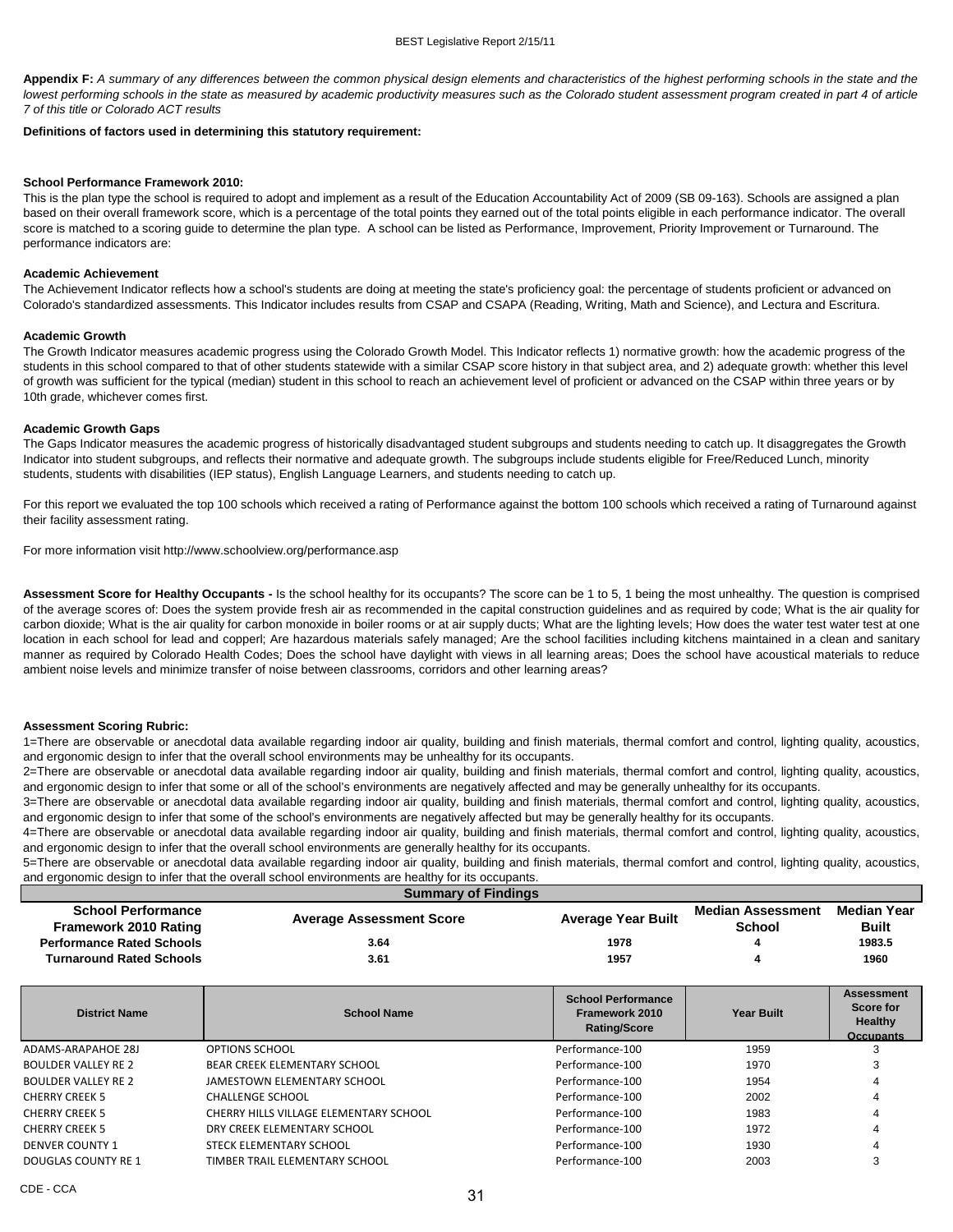| <b>District Name</b>           | <b>School Name</b>                            | <b>School Performance</b><br><b>Framework 2010</b><br><b>Rating/Score</b> | <b>Year Built</b> | Assessment<br><b>Score for</b><br><b>Healthy</b><br><b>Occupants</b> |
|--------------------------------|-----------------------------------------------|---------------------------------------------------------------------------|-------------------|----------------------------------------------------------------------|
| <b>EAGLE COUNTY RE 50</b>      | VAIL SKI AND SNOWBOARD ACADEMY (USSA)         | Performance-100                                                           | 1978              | 4                                                                    |
| <b>GUNNISON WATERSHED RE1J</b> | MARBLE CHARTER SCHOOL                         | Performance-100                                                           | 1910              |                                                                      |
| JEFFERSON COUNTY R-1           | <b>BRADFORD PRIMARY SCHOOL</b>                | Performance-100                                                           | 1990              |                                                                      |
| JEFFERSON COUNTY R-1           | <b>DENNISON ELEMENTARY SCHOOL</b>             | Performance-100                                                           | 1958              |                                                                      |
| <b>POUDRE R-1</b>              | TRAUT CORE ELEMENTARY SCHOOL                  | Performance-100                                                           | 1998              |                                                                      |
| POUDRE R-1                     | ZACH ELEMENTARY SCHOOL                        | Performance-100                                                           | 2002              |                                                                      |
| PUEBLO CITY 60                 | FOUNTAIN INTERNATIONAL MAGNET SCHOOL          | Performance-100                                                           | 1971              | 3                                                                    |
| THOMPSON R-2J                  | COYOTE RIDGE ELEMENTARY SCHOOL                | Performance-100                                                           | 2008              |                                                                      |
| <b>DOUGLAS COUNTY RE 1</b>     | NORTHRIDGE ELEMENTARY SCHOOL                  | Performance-99.2                                                          | 1982              |                                                                      |
| <b>DOUGLAS COUNTY RE 1</b>     | BEAR CANYON ELEMENTARY SCHOOL                 | Performance-98.6                                                          | 1990              | 3                                                                    |
| ADAMS 12 FIVE STAR SCHOOLS     | <b>HULSTROM OPTIONS K-8 SCHOOL</b>            | Performance-98.5                                                          | 1965              |                                                                      |
| <b>CHERRY CREEK 5</b>          | COTTONWOOD CREEK ELEMENTARY SCHOOL            | Performance-98.5                                                          | 1976              |                                                                      |
| <b>DOUGLAS COUNTY RE 1</b>     | STONE MOUNTAIN ELEMENTARY                     | Performance-98.5                                                          | 2008              | 3                                                                    |
| JEFFERSON COUNTY R-1           | MEIKLEJOHN ELEMENTARY                         | Performance-98.5                                                          | 2006              |                                                                      |
| <b>CHERRY CREEK 5</b>          | BELLEVIEW ELEMENTARY SCHOOL                   | Performance-98.2                                                          | 1954              |                                                                      |
| <b>POUDRE R-1</b>              | RIDGEVIEW CLASSICAL CHARTER SCHOOLS           | Performance-98.1                                                          | 2004              | 3                                                                    |
| <b>BOULDER VALLEY RE 2</b>     | <b>HORIZONS K-8 SCHOOL</b>                    | Performance-97.9                                                          | 1959              | 3                                                                    |
| <b>DENVER COUNTY 1</b>         | <b>BROMWELL ELEMENTARY SCHOOL</b>             | Performance-97.9                                                          | 1975              | 3                                                                    |
| <b>DENVER COUNTY 1</b>         | POLARIS AT EBERT ELEMENTARY SCHOOL            | Performance-97.6                                                          | 1924              | 3                                                                    |
| <b>ACADEMY 20</b>              | THE CLASSICAL ACADEMY HIGH SCHOOL             | Performance-97.5                                                          | 2001              |                                                                      |
| <b>DOUGLAS COUNTY RE 1</b>     | NORTH STAR ACADEMY                            | Performance-97.5                                                          | 1998              | 3                                                                    |
| JEFFERSON COUNTY R-1           | BERGEN VALLEY INTERMEDIATE SCHOOL             | Performance-97.4                                                          | 1997              |                                                                      |
| <b>BOULDER VALLEY RE 2</b>     | <b>SUPERIOR ELEMENTARY SCHOOL</b>             | Performance-97.3                                                          | 1996              | 3                                                                    |
| <b>DENVER COUNTY 1</b>         | <b>CORY ELEMENTARY SCHOOL</b>                 | Performance-97                                                            | 1951              | 3                                                                    |
| <b>COLORADO SPRINGS 11</b>     | STEELE ELEMENTARY SCHOOL                      | Performance-96.9                                                          | 1953              |                                                                      |
| <b>DENVER COUNTY 1</b>         | BEACH COURT ELEMENTARY SCHOOL                 | Performance-96.9                                                          | 1929              | 3                                                                    |
| JEFFERSON COUNTY R-1           | BRADFORD INTERMEDIATE SCHOOL                  | Performance-96.9                                                          | 1994              |                                                                      |
| <b>DOUGLAS COUNTY RE 1</b>     | ACADEMY CHARTER SCHOOL                        | Performance-96.4                                                          | 2001              |                                                                      |
| ST VRAIN VALLEY RE 1J          | ALTONA MIDDLE SCHOOL                          | Performance-96.4                                                          | 2005              |                                                                      |
| KIOWA C-2                      | KIOWA HIGH SCHOOL                             | Performance-96.3                                                          | 1984              |                                                                      |
| <b>BOULDER VALLEY RE 2</b>     | DOUGLASS ELEMENTARY SCHOOL                    | Performance-95.9                                                          | 1952              | 3                                                                    |
| <b>CHERRY CREEK 5</b>          | <b>CHALLENGE SCHOOL</b>                       | Performance-95.9                                                          | 2002              |                                                                      |
| <b>DOUGLAS COUNTY RE 1</b>     | <b>CORE KNOWLEDGE CHARTER SCHOOL</b>          | Performance-95.9                                                          | 2000              | 3                                                                    |
| <b>DOUGLAS COUNTY RE 1</b>     | PLATTE RIVER CHARTER ACADEMY                  | Performance-95.9                                                          | 2004              | 4                                                                    |
| <b>LITTLETON 6</b>             | LITTLETON ACADEMY                             | Performance-95.9                                                          | 1989              | 3                                                                    |
| <b>DENVER COUNTY 1</b>         | WEST DENVER PREP: HARVEY PARK CAMPUS          | Performance-95.8                                                          | 1966              | 3                                                                    |
| <b>WESTMINSTER 50</b>          | CROWN POINTE CHARTER ACADEMY                  | Performance-95.5                                                          | 1975              | 3                                                                    |
| ASPEN 1                        | ASPEN HIGH SCHOOL                             | Performance-95.4                                                          | 2002              |                                                                      |
| HINSDALE COUNTY RE 1           | LAKE CITY COMMUNITY SCHOOL                    | Performance-95.4                                                          | 1986              |                                                                      |
| <b>LITTLETON 6</b>             | LITTLETON PREP CHARTER SCHOOL                 | Performance-95.4                                                          | 1976              | 4                                                                    |
| POUDRE R-1                     | WERNER ELEMENTARY SCHOOL                      | Performance-95.4                                                          | 1987              |                                                                      |
| <b>DOUGLAS COUNTY RE 1</b>     | PINE GROVE ELEMENTARY SCHOOL                  | Performance-95.2                                                          | 1995              |                                                                      |
| <b>DOUGLAS COUNTY RE 1</b>     | AMERICAN ACADEMY AT CASTLE PINES CHARTER      | Performance-94.9                                                          | 2009              |                                                                      |
| ACADEMY 20                     | ACADEMY INTERNATIONAL ELEMENTARY SCHOOL       | Performance-94.7                                                          | 1998              |                                                                      |
| <b>BOULDER VALLEY RE 2</b>     | HIGH PEAKS ELEMENTARY SCHOOL                  | Performance-94.7                                                          | 1963              |                                                                      |
| <b>POUDRE R-1</b>              | LIVERMORE ELEMENTARY SCHOOL                   | Performance-94.5                                                          | 1953              |                                                                      |
| FALCON 49                      | THE IMAGINE CLASSICAL ACADEMY AT INDIGO RANCH | Performance-94.4                                                          | 2009              |                                                                      |
| <b>POUDRE R-1</b>              | BETHKE ELEMENTARY SCHOOL                      | Performance-94.4                                                          | 2008              |                                                                      |
| POUDRE R-1                     | DUNN ELEMENTARY SCHOOL                        | Performance-94.2                                                          | 1949              |                                                                      |
| ST VRAIN VALLEY RE 1J          | MEAD MIDDLE SCHOOL                            | Performance-94.1                                                          | 1970              | 3                                                                    |
| <b>BOULDER VALLEY RE 2</b>     | ELDORADO K-8 SCHOOL                           | Performance-93.8                                                          | 2000              |                                                                      |
| <b>CHERRY CREEK 5</b>          | CHERRY CREEK CHARTER ACADEMY                  | Performance-93.8                                                          | 1968              | 3                                                                    |
| <b>GARFIELD RE-2</b>           | ELK CREEK ELEMENTARY                          | Performance-93.8                                                          | 1978              |                                                                      |
| <b>HARRISON 2</b>              | JAMES IRWIN CHARTER ELEMENTARY SCHOOL         | Performance-93.8                                                          | 1992              |                                                                      |
| <b>LITTLETON 6</b>             | LOIS LENSKI ELEMENTARY SCHOOL                 | Performance-93.8                                                          | 1979              |                                                                      |
| MESA COUNTY VALLEY 51          | NEW EMERSON SCHOOL AT COLUMBUS                | Performance-93.8                                                          | 1949              |                                                                      |
| POUDRE R-1                     | LIBERTY COMMON CHARTER SCHOOL                 | Performance-93.8                                                          | 1997              | 3                                                                    |
| THOMPSON R-2J                  | <b>IVY STOCKWELL ELEMENTARY SCHOOL</b>        | Performance-93.8                                                          | 1975              |                                                                      |
| <b>CHEYENNE MOUNTAIN 12</b>    | CHEYENNE MOUNTAIN HIGH SCHOOL                 | Performance-93.6                                                          | 1961              | 3                                                                    |
| <b>DENVER COUNTY 1</b>         | <b>SLAVENS K-8 SCHOOL</b>                     | Performance-93.6                                                          | 1956              | 3                                                                    |
| WEST GRAND 1-JT.               | WEST GRAND HIGH SCHOOL                        | Performance-93.3                                                          | 1976              |                                                                      |
| <b>DOUGLAS COUNTY RE 1</b>     | SUMMIT VIEW ELEMENTARY SCHOOL                 | Performance-93.2                                                          | 1992              |                                                                      |
| ADAMS 12 FIVE STAR SCHOOLS     | STARGATE CHARTER SCHOOL                       | Performance-93.1                                                          | 2002              |                                                                      |
| <b>CHERRY CREEK 5</b>          | PEAKVIEW ELEMENTARY SCHOOL                    | Performance-93.1                                                          | 1991              | 3                                                                    |
| JEFFERSON COUNTY R-1           | JEFFERSON CHARTER ACADEMY SENIOR HIGH SCHOOL  | Performance-93.1                                                          | 1999              |                                                                      |
| <b>EAGLE COUNTY RE 50</b>      | GYPSUM CREEK MIDDLE SCHOOL                    | Performance-93                                                            | 2001              |                                                                      |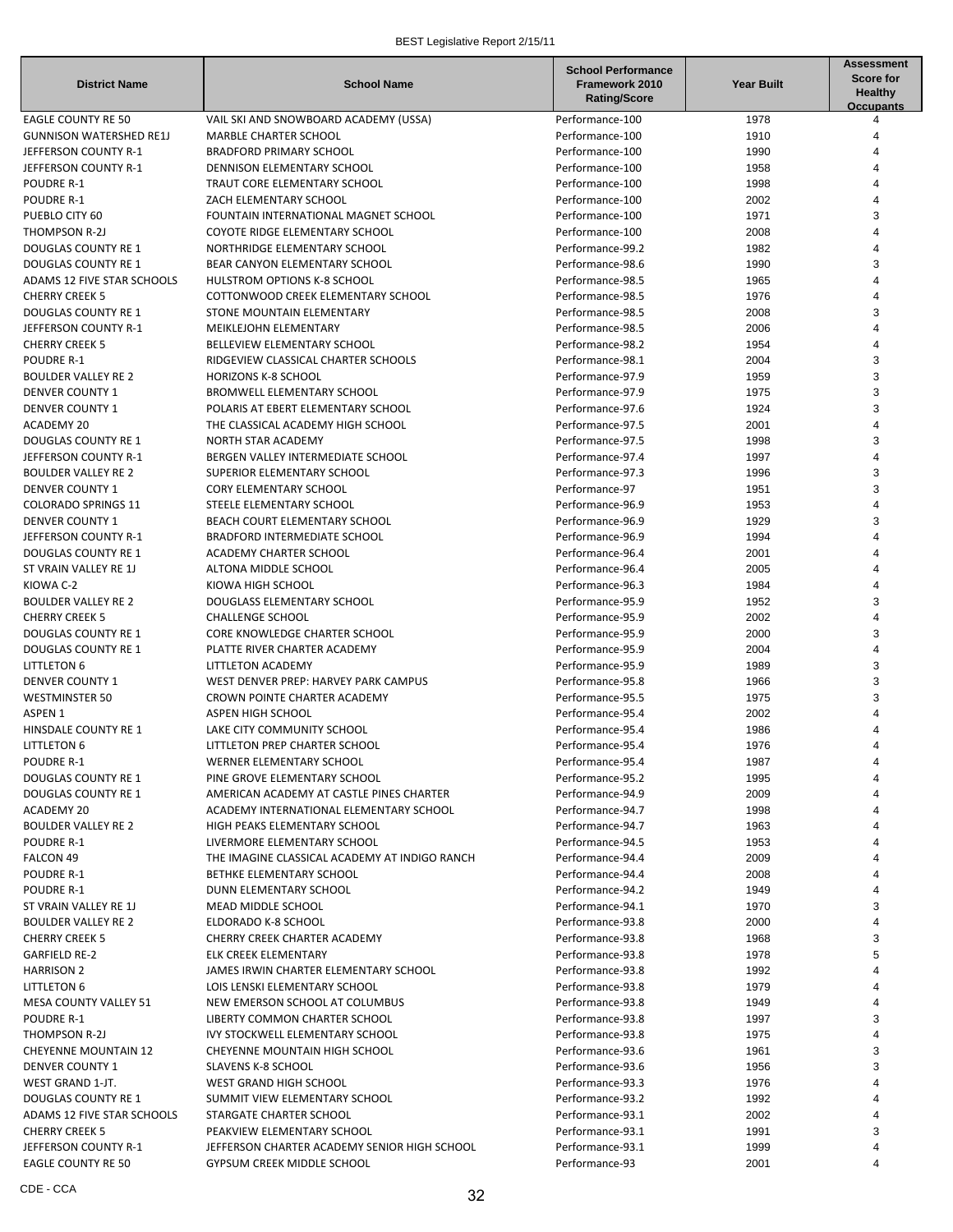| <b>District Name</b>                   | <b>School Name</b>                                                                  | <b>School Performance</b><br>Framework 2010<br><b>Rating/Score</b> | <b>Year Built</b> | <b>Assessment</b><br><b>Score for</b><br><b>Healthy</b><br><b>Occupants</b> |
|----------------------------------------|-------------------------------------------------------------------------------------|--------------------------------------------------------------------|-------------------|-----------------------------------------------------------------------------|
| <b>TELLURIDE R-1</b>                   | TELLURIDE MIDDLE SCHOOL                                                             | Performance-93                                                     | 1996              | 3                                                                           |
| GREELEY 6                              | FRONTIER CHARTER ACADEMY                                                            | Performance-92.9                                                   | 1984              | 2                                                                           |
| <b>CHARTER SCHOOL INSTITUTE</b>        | THE VANGUARD SCHOOL (MIDDLE)                                                        | Performance-92.8                                                   | 2006              | 4                                                                           |
| <b>DOUGLAS COUNTY RE 1</b>             | BUFFALO RIDGE ELEMENTARY SCHOOL                                                     | Performance-92.8                                                   | 1997              |                                                                             |
| <b>OURAY R-1</b>                       | <b>OURAY MIDDLE SCHOOL</b>                                                          | Performance-92.8                                                   | 1937              | 3                                                                           |
| <b>BRANSON REORGANIZED 82</b>          | BRANSON UNDIVIDED HIGH SCHOOL                                                       | Performance-92.6                                                   | 1923              |                                                                             |
| <b>DENVER COUNTY 1</b>                 | UNIVERSITY PARK ELEMENTARY SCHOOL                                                   | Performance-92.6                                                   | 1924              | 3                                                                           |
| DOUGLAS COUNTY RE 1                    | <b>FLAGSTONE ELEMENTARY SCHOOL</b>                                                  | Performance-92.6                                                   | 2003              | 4                                                                           |
| DOUGLAS COUNTY RE 1                    | COPPER MESA ELEMENTARY SCHOOL                                                       | Performance-92.5                                                   | 2005              |                                                                             |
| ST VRAIN VALLEY RE 1J                  | NIWOT ELEMENTARY SCHOOL                                                             | Performance-92.4                                                   | 1996              | 3                                                                           |
| ASPEN 1                                | ASPEN COMMUNITY CHARTER SCHOOL                                                      | Performance-92.2                                                   | 1970              | 3                                                                           |
| <b>DENVER COUNTY 1</b>                 | LINCOLN ELEMENTARY SCHOOL                                                           | Performance-92.2                                                   | 1904              | 3                                                                           |
| <b>DENVER COUNTY 1</b>                 | WEST DENVER PREP: FEDERAL CAMPUS                                                    | Performance-92.2                                                   | 1966              | 3                                                                           |
| <b>EATON RE-2</b>                      | <b>GALETON ELEMENTARY SCHOOL</b>                                                    | Performance-92.2                                                   | 1918              | 3                                                                           |
| ST VRAIN VALLEY RE 1J                  | LYONS ELEMENTARY SCHOOL                                                             | Performance-92.2                                                   | 1956              |                                                                             |
| <b>CHEYENNE MOUNTAIN 12</b>            | CHEYENNE MOUNTAIN CHARTER ACADEMY                                                   | Performance-92.1                                                   | 1960              | 3                                                                           |
| <b>DENVER COUNTY 1</b>                 | DENVER SCHOOL OF SCIENCE AND TECHNOLOGY                                             | Performance-92.1                                                   | 2004              |                                                                             |
| JEFFERSON COUNTY R-1                   | COLUMBINE HILLS ELEMENTARY SCHOOL                                                   | Performance-92.1                                                   | 1964              |                                                                             |
| <b>BOULDER VALLEY RE 2</b>             | PEAK TO PEAK CHARTER SCHOOL                                                         | Performance-92                                                     | 2002              |                                                                             |
| <b>ADAMS-ARAPAHOE 28J</b>              | SIDE CREEK ELEMENTARY SCHOOL                                                        | Performance-91.8                                                   | 1987              |                                                                             |
| <b>CHERRY CREEK 5</b>                  | HOMESTEAD ELEMENTARY SCHOOL                                                         | Performance-91.7                                                   | 1997              |                                                                             |
| JEFFERSON COUNTY R-1                   | CAMPBELL ELEMENTARY SCHOOL                                                          | Performance-91.7                                                   | 1964              |                                                                             |
| <b>LITTLETON 6</b>                     | WILDER ELEMENTARY SCHOOL                                                            | Performance-91.7                                                   | 1974              |                                                                             |
| AGATE 300                              | <b>AGATE ELEMENTARY SCHOOL</b>                                                      | Performance-91.6                                                   | 1966              |                                                                             |
| <b>CHARTER SCHOOL INSTITUTE</b>        | RICARDO FLORES MAGON ACADEMY                                                        | Performance-91.6                                                   | 1975              | 3                                                                           |
| <b>DENVER COUNTY 1</b>                 | <b>WESTERLY CREEK ELEMENTARY</b>                                                    | Performance-91.6                                                   | 2003              |                                                                             |
| ARCHULETA COUNTY 50 JT                 | ARCHULETA COUNTY HIGH SCHOOL                                                        | Turnaround-25.1                                                    | 1964              |                                                                             |
| <b>CENTER 26 JT</b>                    | THE ACADEMIC RECOVERY CENTER OF SAN LUIS VALLEY                                     | Turnaround-25.1                                                    | 2001              | 4                                                                           |
| <b>CROWLEY COUNTY RE-1-J</b>           | CROWLEY COUNTY ONLINE ACADEMY                                                       | Turnaround-25.1                                                    | NA                | NA                                                                          |
| <b>DENVER COUNTY 1</b>                 | ACE COMMUNITY CHALLENGE CHARTER SCHOOL                                              | Turnaround-25.1                                                    | 1994              | 2                                                                           |
| <b>DOUGLAS COUNTY RE 1</b>             | <b>HOPE ON-LINE</b>                                                                 | Turnaround-25.1                                                    | NA                | NA                                                                          |
| <b>HARRISON 2</b>                      | ADULT & FAMILY LITERACY                                                             | Turnaround-25.1                                                    | 1951              | $\overline{4}$                                                              |
| <b>HARRISON 2</b>                      | NEW HORIZONS DAY SCHOOL                                                             | Turnaround-25.1                                                    | 1951              | 4                                                                           |
| JEFFERSON COUNTY R-1                   | CONNECTIONS LEARNING CENTER ON THE EARLE JOHNSON C<br>MC LAIN COMMUNITY HIGH SCHOOL | Turnaround-25.1<br>Turnaround-25.1                                 | 1971<br>2000      | 3                                                                           |
| JEFFERSON COUNTY R-1<br>PUEBLO CITY 60 | IRVING ELEMENTARY SCHOOL                                                            | Turnaround-25.1                                                    | 2004              |                                                                             |
| PUEBLO CITY 60                         | JAMES H RISLEY MIDDLE SCHOOL                                                        | Turnaround-25.1                                                    | 1992              |                                                                             |
| PUEBLO CITY 60                         | YOUTH & FAMILY ACADEMY CHARTER                                                      | Turnaround-25.1                                                    | 1982              |                                                                             |
| ST VRAIN VALLEY RE 1J                  | ADULT EDUCATION/LINCOLN CENTER                                                      | Turnaround-25.1                                                    | 1916              |                                                                             |
| STRASBURG 31J                          | PRAIRIE CREEKS CHARTER SCHOOL                                                       | Turnaround-25.1                                                    | 1960              | 4                                                                           |
| THOMPSON R-2J                          | HAROLD FERGUSON HIGH SCHOOL                                                         | Turnaround-25.1                                                    | 1957              |                                                                             |
| ADAMS-ARAPAHOE 28J                     | FLETCHER PRIMARY SCHOOL                                                             | Turnaround-25.2                                                    | 2000              |                                                                             |
| ALAMOSA RE-11J                         | ALAMOSA OPEN SCHOOL                                                                 | Turnaround-25.2                                                    | 1970              |                                                                             |
| Colorado School for the De             | COLORADO SCHOOL FOR THE DEAF AND BLIND                                              | Turnaround-25.2                                                    | 1906              |                                                                             |
| <b>COLORADO SPRINGS 11</b>             | LIFE SKILLS CENTER OF COLORADO SPRINGS                                              | Turnaround-25.2                                                    | 1962              |                                                                             |
| DELTA COUNTY 50(J)                     | DELTA COUNTY OPPORTUNITY SCHOOL                                                     | Turnaround-25.2                                                    | 1920              |                                                                             |
| <b>DENVER COUNTY 1</b>                 | <b>ACADEMY OF URBAN LEARNING</b>                                                    | Turnaround-25.2                                                    | 1952              | 3                                                                           |
| <b>DENVER COUNTY 1</b>                 | <b>COLORADO HIGH SCHOOL</b>                                                         | Turnaround-25.2                                                    | 1915              | 3                                                                           |
| <b>DENVER COUNTY 1</b>                 | JUSTICE HIGH SCHOOL DENVER                                                          | Turnaround-25.2                                                    | 1984              |                                                                             |
| <b>DENVER COUNTY 1</b>                 | LIFE SKILLS CENTER OF DENVER                                                        | Turnaround-25.2                                                    | 1955              |                                                                             |
| <b>EAGLE COUNTY RE 50</b>              | NEW AMERICA CHARTER SCHOOL                                                          | Turnaround-25.2                                                    | 1999              |                                                                             |
| ELIZABETH C-1                          | <b>FRONTIER HIGH SCHOOL</b>                                                         | Turnaround-25.2                                                    | 1920              |                                                                             |
| JEFFERSON COUNTY R-1                   | MILLER SPECIAL EDUCATION                                                            | Turnaround-25.2                                                    | 1963              |                                                                             |
| JEFFERSON COUNTY R-1                   | SOBESKY ACADEMY                                                                     | Turnaround-25.2                                                    | 1948              |                                                                             |
| <b>MONTROSE COUNTY RE-1J</b>           | PASSAGE CHARTER SCHOOL                                                              | Turnaround-25.2                                                    | 1998              | 3                                                                           |
| <b>MONTROSE COUNTY RE-1J</b>           | VISTA CHARTER SCHOOL                                                                | Turnaround-25.2                                                    | 1983              | 2                                                                           |
| <b>MOUNTAIN BOCES</b>                  | MOUNTAIN BOCES DAY TREATMENT CENTER                                                 | Turnaround-25.2                                                    | 2000              |                                                                             |
| <b>MOUNTAIN BOCES</b>                  | YAMPAH MOUNTAIN SCHOOL                                                              | Turnaround-25.2                                                    | 2000              |                                                                             |
| PLATEAU VALLEY 50                      | <b>GRAND MESA HIGH SCHOOL</b>                                                       | Turnaround-25.2                                                    | 1959              |                                                                             |
| PUEBLO COUNTY 70                       | <b>FUTURES ACADEMY</b>                                                              | Turnaround-25.2                                                    | 2003              |                                                                             |
| DENVER COUNTY 1                        | MANNY MARTINEZ MIDDLE SCHOOL                                                        | Turnaround-25.6                                                    | 1925              |                                                                             |
| PUEBLO CITY 60                         | SPANN ELEMENTARY SCHOOL                                                             | Turnaround-25.6                                                    | 1951              |                                                                             |
| <b>BOULDER VALLEY RE 2</b>             | JUSTICE HIGH CHARTER SCHOOL                                                         | Turnaround-25.8                                                    | 1906              |                                                                             |
| MONTEZUMA-CORTEZ RE-1                  | SOUTHWEST OPEN CHARTER SCHOOL                                                       | Turnaround-25.8                                                    | 1986              |                                                                             |
| POUDRE R-1                             | POUDRE TRANSITION CENTER                                                            | Turnaround-25.9                                                    | 1958              |                                                                             |
| JEFFERSON COUNTY R-1                   | SOBESKY ACADEMY                                                                     | Turnaround-26.1                                                    | 1948              |                                                                             |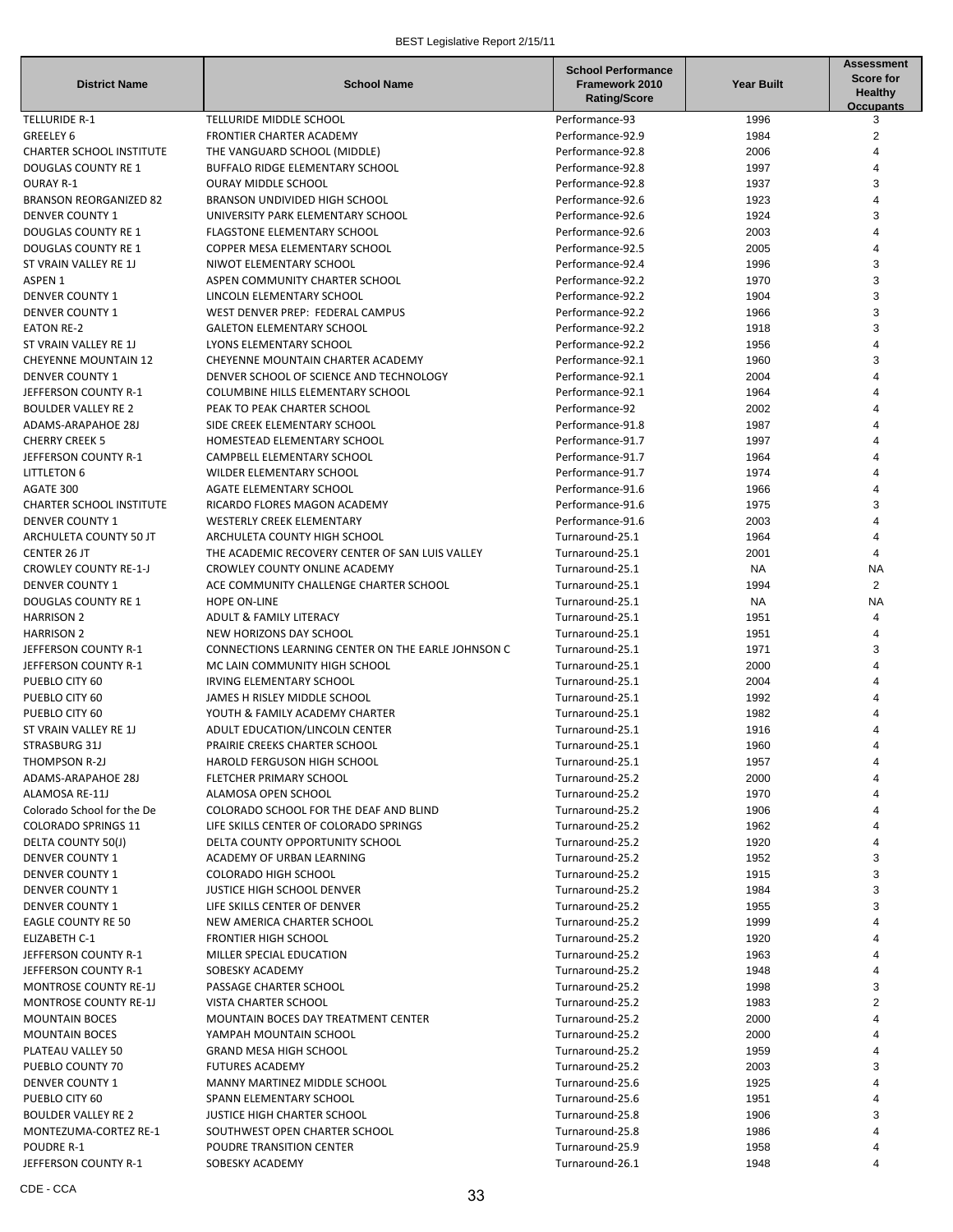| <b>District Name</b>                       | <b>School Name</b>                                              | <b>School Performance</b><br>Framework 2010<br><b>Rating/Score</b> | <b>Year Built</b> | <b>Assessment</b><br><b>Score for</b><br><b>Healthy</b><br><b>Occupants</b> |
|--------------------------------------------|-----------------------------------------------------------------|--------------------------------------------------------------------|-------------------|-----------------------------------------------------------------------------|
| <b>WESTMINSTER 50</b>                      | FRANCIS M. DAY ELEMENTARY SCHOOL                                | Turnaround-26.3                                                    | 1955              | 4                                                                           |
| <b>WESTMINSTER 50</b>                      | JOSEPHINE HODGKINS ELEMENTARY SCHOOL                            | Turnaround-26.3                                                    | 2009              |                                                                             |
| <b>HUERFANO RE-1</b>                       | HUERFANO COUNTY OPPORTUNITY AND ENRICHMENT SCHOOL               | Turnaround-26.6                                                    | 1930              | 4                                                                           |
| <b>WESTMINSTER 50</b>                      | FAIRVIEW ELEMENTARY SCHOOL                                      | Turnaround-26.6                                                    | 1956              | 4                                                                           |
| GREELEY 6                                  | JOHN EVANS MIDDLE SCHOOL                                        | Turnaround-26.7                                                    | 1964              | 3                                                                           |
| <b>WESTMINSTER 50</b>                      | SHERRELWOOD ELEMENTARY SCHOOL                                   | Turnaround-26.7                                                    | 1967              |                                                                             |
| <b>WESTMINSTER 50</b>                      | MESA ELEMENTARY SCHOOL                                          | Turnaround-27.1                                                    | 1970              | 3                                                                           |
| FALCON 49                                  | PATRIOT LEARNING CENTER                                         | Turnaround-28.1                                                    | 1920              | 4                                                                           |
| PUEBLO CITY 60                             | <b>KEATING CONTINUING EDUCATION</b>                             | Turnaround-28.8                                                    | 1925              | 3                                                                           |
| <b>CHARTER SCHOOL INSTITUTE</b>            | <b>GOAL ACADEMY</b>                                             | Turnaround-28.9                                                    | <b>NA</b>         | <b>NA</b>                                                                   |
| <b>VILAS RE-5</b>                          | V.I.L.A.S. ONLINE SCHOOL                                        | Turnaround-28.9                                                    | <b>NA</b>         | <b>NA</b>                                                                   |
| <b>GUNNISON WATERSHED RE1J</b>             | <b>GUNNISON VALLEY SCHOOL</b>                                   | Turnaround-29                                                      | 2010              | 4                                                                           |
| <b>MAPLETON 1</b>                          | HIGHLAND MONTESSORI SCHOOL                                      | Turnaround-29.2                                                    | 1962              | 3                                                                           |
| <b>POUDRE R-1</b>                          | <b>CENTENNIAL HIGH SCHOOL</b>                                   | Turnaround-29.6                                                    | 1907              |                                                                             |
| <b>WESTMINSTER 50</b>                      | HIDDEN LAKE HIGH SCHOOL                                         | Turnaround-29.6                                                    | 1929              |                                                                             |
| WIDEFIELD 3                                | DISCOVERY HIGH SCHOOL                                           | Turnaround-29.6                                                    | 1958              |                                                                             |
| PUEBLO CITY 60                             | LEMUEL PITTS MIDDLE SCHOOL                                      | Turnaround-29.8                                                    | 1961              |                                                                             |
| <b>MESA COUNTY VALLEY 51</b>               | R-5 HIGH SCHOOL                                                 | Turnaround-29.9                                                    | 1925              |                                                                             |
| PUEBLO CITY 60                             | BESSEMER ELEMENTARY SCHOOL                                      | Turnaround-30.2                                                    | 1931              |                                                                             |
| PUEBLO CITY 60                             | FREED MIDDLE SCHOOL                                             | Turnaround-30.2                                                    | 1954              | 3                                                                           |
| SOUTH CONEJOS RE-10                        | ANTONITO JUNIOR HIGH SCHOOL                                     | Turnaround-30.5                                                    | 1925              | $\overline{2}$                                                              |
| <b>BOULDER VALLEY RE 2</b>                 | ARAPAHOE RIDGE HIGH SCHOOL                                      | Turnaround-30.6                                                    | 1965              | 3                                                                           |
| <b>BRIGHTON 27J</b>                        | BRIGHTON HERITAGE ACADEMY                                       | Turnaround-30.7                                                    | 1926              | 4                                                                           |
| <b>ADAMS COUNTY 14</b>                     | ALSUP ELEMENTARY SCHOOL                                         | Turnaround-31                                                      | 1959              |                                                                             |
| <b>BOULDER VALLEY RE 2</b>                 | <b>BOULDER PREP CHARTER HIGH SCHOOL</b>                         | Turnaround-31                                                      | 1996              | 3                                                                           |
| <b>MONTE VISTA C-8</b>                     | BYRON SYRING DELTA CENTER                                       | Turnaround-31                                                      | 1925              | 3                                                                           |
| <b>COLORADO SPRINGS 11</b>                 | JACK SWIGERT AEROSPACE ACADEMY                                  | Turnaround-31.2                                                    | 1967              |                                                                             |
| <b>BRIGHTON 27J</b>                        | NORTHEAST ELEMENTARY SCHOOL                                     | Turnaround-31.3                                                    | 1968              |                                                                             |
| <b>PARK COUNTY RE-2</b>                    | LAKE GEORGE CHARTER SCHOOL                                      | Turnaround-31.3                                                    | 1979              | 3                                                                           |
| PRITCHETT RE-3                             | PRITCHETT MIDDLE SCHOOL                                         | Turnaround-31.3                                                    | 1929              | 3                                                                           |
|                                            | SPANGLER ELEMENTARY SCHOOL                                      | Turnaround-31.3                                                    | 1962              | 3                                                                           |
| ST VRAIN VALLEY RE 1J                      |                                                                 |                                                                    |                   |                                                                             |
| ST VRAIN VALLEY RE 1J                      | OLDE COLUMBINE HIGH SCHOOL                                      | Turnaround-31.9                                                    | 1971<br>1954      | 3                                                                           |
| <b>ROCKY FORD R-2</b>                      | JEFFERSON INTERMEDIATE SCHOOL                                   | Turnaround-32                                                      |                   | 3                                                                           |
| SHERIDAN 2<br><b>MONTEZUMA-CORTEZ RE-1</b> | FORT LOGAN ELEMENTARY SCHOOL<br><b>KEMPER ELEMENTARY SCHOOL</b> | Turnaround-32.2                                                    | 1923<br>1959      | 3                                                                           |
|                                            |                                                                 | Turnaround-32.4                                                    |                   |                                                                             |
| Colorado School for the De                 | COLORADO SCHOOL FOR THE DEAF AND BLIND                          | Turnaround-32.7                                                    | 1906              | 4                                                                           |
| <b>ADAMS COUNTY 14</b>                     | <b>HANSON PREK-8 SCHOOL</b>                                     | Turnaround-32.9                                                    | 1966              |                                                                             |
| JEFFERSON COUNTY R-1                       | <b>BRADY EXPLORATION SCHOOL</b>                                 | Turnaround-33                                                      | 1970              |                                                                             |
| <b>ADAMS-ARAPAHOE 28J</b>                  | ARKANSAS ELEMENTARY SCHOOL                                      | Turnaround-34                                                      | 1980              | 3                                                                           |
| <b>DENVER COUNTY 1</b>                     | P.S.1 CHARTER SCHOOL                                            | Turnaround-34                                                      | 1929              | 3                                                                           |
| <b>ADAMS COUNTY 14</b>                     | ROSE HILL ELEMENTARY SCHOOL                                     | Turnaround-34.4                                                    | 1952              | 4                                                                           |
| IGNACIO 11 JT                              | IGNACIO INTERMEDIATE SCHOOL                                     | Turnaround-34.4                                                    | 1987              |                                                                             |
| <b>WEST END RE-2</b>                       | NUCLA JUNIOR/SENIOR HIGH SCHOOL                                 | Turnaround-34.4                                                    | 1938              | 3                                                                           |
| <b>ADAMS COUNTY 14</b>                     | ADAMS CITY HIGH SCHOOL                                          | Turnaround-34.6                                                    | 1939              |                                                                             |
| NORTH CONEJOS RE-1J                        | LA JARA SECOND CHANCE SCHOOL                                    | Turnaround-35.4                                                    | 1937              |                                                                             |
| ARRIBA-FLAGLER C-20                        | FLAGLER ELEMENTARY SCHOOL                                       | Turnaround-35.5                                                    | 1954              |                                                                             |
| <b>DEER TRAIL 26J</b>                      | DEER TRAIL JUNIOR-SENIOR HIGH SCHOOL                            | Turnaround-35.5                                                    | 1972              |                                                                             |
| DEL NORTE C-7                              | UNDERWOOD ELEMENTARY SCHOOL                                     | Turnaround-35.5                                                    | 1942              |                                                                             |
| MOUNTAIN VALLEY RE 1                       | MOUNTAIN VALLEY MIDDLE SCHOOL                                   | Turnaround-35.5                                                    | 1933              | 3                                                                           |
| <b>COLORADO SPRINGS 11</b>                 | THE BIJOU SCHOOL                                                | Turnaround-35.7                                                    | 1901              |                                                                             |
| MAPLETON 1                                 | <b>CLAYTON PARTNERSHIP SCHOOL</b>                               | Turnaround-35.8                                                    | 1960              | 3                                                                           |
| <b>COLORADO SPRINGS 11</b>                 | <b>MONROE ELEMENTARY SCHOOL</b>                                 | Turnaround-36.1                                                    | 1999              |                                                                             |
| ST VRAIN VALLEY RE 1J                      | <b>FREDERICK ELEMENTARY SCHOOL</b>                              | Turnaround-36.3                                                    | 1976              | 3                                                                           |
| ST VRAIN VALLEY RE 1J                      | CENTRAL ELEMENTARY SCHOOL                                       | Turnaround-36.4                                                    | 1878              |                                                                             |
| <b>WELD COUNTY RE-1</b>                    | GILCREST ELEMENTARY SCHOOL                                      | Turnaround-36.6                                                    | 1975              |                                                                             |
| <b>HOLYOKE RE-1J</b>                       | HOLYOKE JUNIOR HIGH SCHOOL                                      | Turnaround-36.7                                                    | 1975              |                                                                             |
| ADAMS 12 FIVE STAR SCHOOLS                 | <b>VANTAGE POINT</b>                                            | Turnaround-36.8                                                    | 1964              |                                                                             |
| <b>WESTMINSTER 50</b>                      | M. SCOTT CARPENTER MIDDLE SCHOOL                                | Turnaround-36.8                                                    | 1962              | 3                                                                           |
| <b>COLORADO SPRINGS 11</b>                 | CARVER ELEMENTARY SCHOOL                                        | Turnaround-36.9                                                    | 1971              | 3                                                                           |
| ADAMS-ARAPAHOE 28J                         | AURORA CENTRAL HIGH SCHOOL                                      | Turnaround-37.6                                                    | 1955              | 3                                                                           |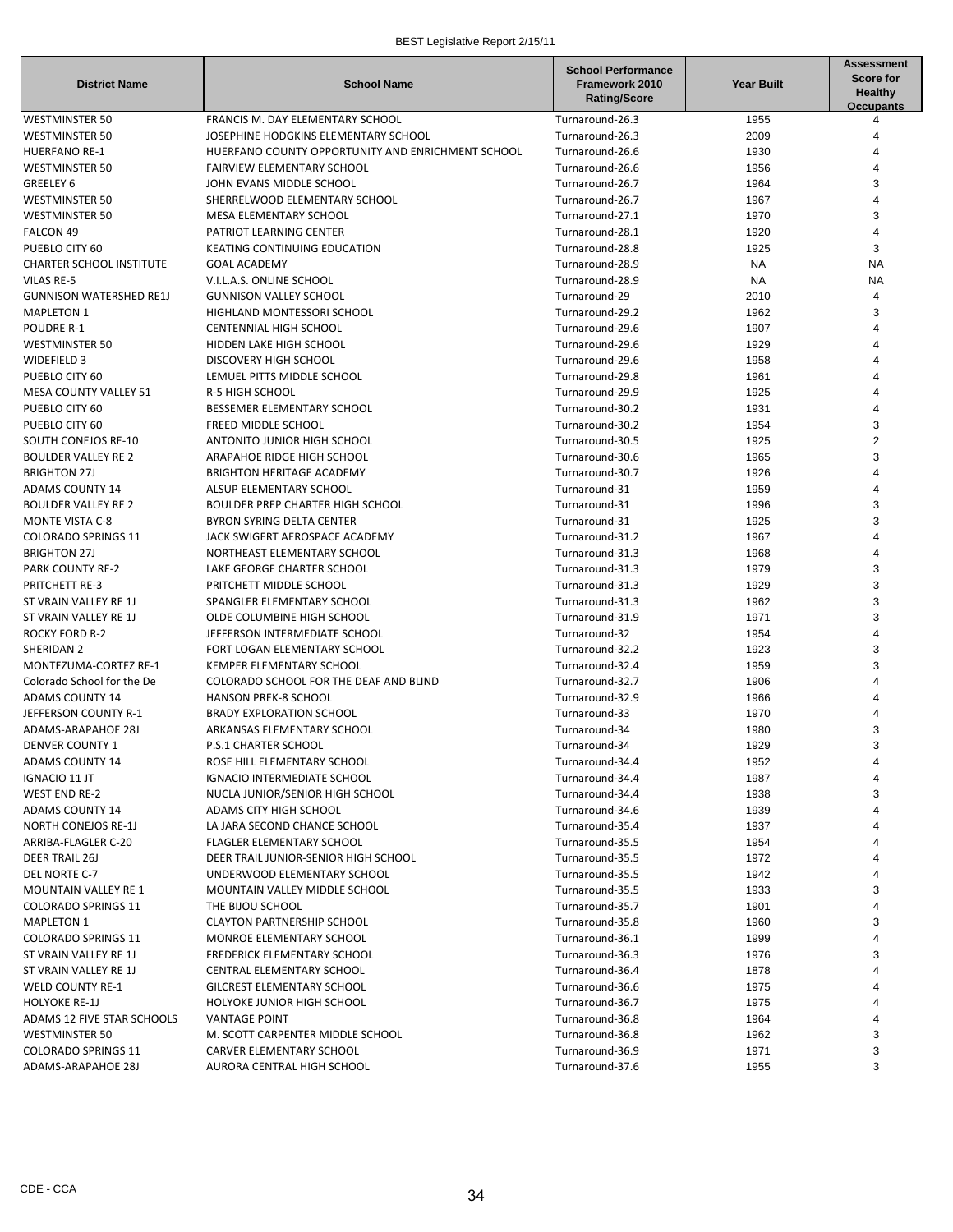Appendix G: A list of the financial assistance applications for public school facility capital construction that were denied financial assistance during the prior fiscal year that includes for each project:

*o A brief project description*

*o A statement of the amount and type of financial assistance requested for the project*

*o A statement indicating whether or not the board*

*Recommended a financial assistance award for the project*

o A summary of the reasons why the board or the state board denied financial assistance for the project<br>BEST FY0809 Non-Awarded Grant Projects

|                       | <b>DLJI FIUGUJ NUIFAWAIUCU GIAIIL FIUJECLS</b> |                                                                | <b>Total Request &amp;</b>        |                              |                            |                                                              |
|-----------------------|------------------------------------------------|----------------------------------------------------------------|-----------------------------------|------------------------------|----------------------------|--------------------------------------------------------------|
|                       |                                                |                                                                | Matching                          | Requested                    | <b>District Matching</b>   |                                                              |
|                       |                                                |                                                                |                                   |                              |                            |                                                              |
| County<br>ADAMS       | <b>District</b><br><b>BRIGHTON 27J</b>         | <b>Project Description</b>                                     | Contribution                      | Amount<br>628,155.00 \$      | Contribution               | <b>Notes</b>                                                 |
|                       |                                                | Vikan Middle School - HVAC Upgrades                            | 697,950.00 \$<br>S.               |                              | 69,795.00                  | *For all BEST FY0809 non-awarded projects, please see below. |
| ADAMS<br>ADAMS        | <b>BRIGHTON 27J</b><br><b>BRIGHTON 27J</b>     | Overland Trail-PA System<br>Overland Trail - Security System   | 82,500.00<br>\$<br>40,700.00<br>Ś | 74,250.00 \$<br>36,630.00 \$ | 8,250.00<br>4,070.00       |                                                              |
| ADAMS                 | <b>BRIGHTON 27J</b>                            |                                                                | <sup>\$</sup>                     |                              |                            |                                                              |
| ADAMS                 | <b>BRIGHTON 27J</b>                            | Vikan Middle School - Upgrades to the existing security system | 46,200.00                         | 41,580.00 \$                 | 4,620.00                   |                                                              |
|                       |                                                | Transportation Building Water Line Extension                   | 802,755.00<br>Ŝ.<br>Ŝ.            | 722,479.50 \$                | 80,275.50                  |                                                              |
| ADAMS                 | MAPLETON 1                                     | Skyview Campus Roof Replacement                                | 1,833,176.00                      | 971,583.28 \$                | 861,592.72                 |                                                              |
| ADAMS                 | <b>MAPLETON 1</b>                              | Roof Restoration                                               | 532,046.00                        | 281,984.38 \$                | 250,061.62                 |                                                              |
| ADAMS                 | <b>MAPLETON 1</b>                              | Roof Restoration                                               | Ś<br>423.144.00                   | 224,266.32 \$                | 198.877.68                 |                                                              |
| <b>ARAPAHOE</b>       | ADAMS-ARAPAHOE 28-J                            | <b>ES Roof Repair</b>                                          | Ŝ.<br>715.000.00                  | 521,950.00 \$                | 193.050.00                 |                                                              |
| <b>ARAPAHOE</b>       | ADAMS-ARAPAHOE 28-J                            | East Middle School Energy Improvements & Deferred Maintenance  | Ŝ.<br>1,760,000.00<br>S.          | 1,284,800.00 \$              | 475,200.00                 |                                                              |
| ARAPAHOE              | ADAMS-ARAPAHOE 28-J                            | ES Window and Door Replacement                                 | $\zeta$<br>550,000.00<br>ς.       | 401,500.00 \$                | 148,500.00                 |                                                              |
| <b>BACA</b>           | CAMPO RE-6                                     | New Cafeteria and Kitchen                                      | Ŝ.<br>789,330.00                  | 244,692.30 \$                | 544,637.70                 |                                                              |
| <b>BOULDER</b>        | SUMMIT MIDDLE CHARTER SCHOOL                   | MS Gym Addition                                                | \$<br>2,096,935.00                | 335,509.60 \$                | 1,761,425.40               |                                                              |
| <b>DELTA</b>          | DELTA 50(J)                                    | Cedaredge Elementary School - Historic Renovation and Addition | 10,480,400.00<br>\$<br>Ŝ          | 8,069,908.00 \$              | 2,410,492.00               |                                                              |
| EAGLE                 | <b>EAGLE RE 50</b>                             | Eagle Valley MS Grease Trap & Related Plumbing                 | 28,325.00<br>Ś                    | 8,497.50 \$                  | 19,827.50                  |                                                              |
| EAGLE                 | <b>EAGLE RE 50</b>                             | ES 2 Classroom Addition                                        | 758,880.00<br>Ŝ.                  | 227,664.00 \$                | 531,216.00                 |                                                              |
| EAGLE                 | <b>EAGLE RE 50</b>                             | <b>ES Exterior EIFS Repairs</b>                                | Ŝ.<br>208,824.00<br>ς.            | 62,647.20 \$                 | 146,176.80                 |                                                              |
| <b>EL PASO</b>        | <b>CALHAN RJ-1</b>                             | Districtwide Indoor Air Quality/HVAC Replacement               | $\zeta$<br>3,221,746.00<br>¢      | 1,804,177.76 \$              | 1.417.568.24               |                                                              |
| <b>EL PASO</b>        | Colorado School for the Deaf and the Blind     | Renovation of K-12 Classroom Building for Deaf                 | 11,242,893.00<br>\$<br>\$         | 11,242,893.00 \$             |                            |                                                              |
| <b>EL PASO</b>        | <b>HARRISON 2</b>                              | New Intercom System                                            | 88,880.00                         | 71,104.00 \$                 | 17,776.00                  |                                                              |
| <b>EL PASO</b>        | JAMES IRWIN CHARTER MIDDLE SCHOOL              | RTU Replacements                                               | Ŝ.<br>350,226.00                  | 157,601.70 \$                | 192,624.30                 |                                                              |
| EL PASO               | JAMES IRWIN CHARTER MIDDLE SCHOOL              | New Roof                                                       | 566,500.00<br>Ś<br>-Ś             | 254,925.00 \$                | 311,575.00                 |                                                              |
| EL PASO               | <b>EWIS-PALMER 38</b>                          | <b>ES Boiler Replacement</b>                                   | 77,242.00<br><sup>5</sup>         | 36,303.74 \$                 | 40,938.26                  |                                                              |
| EL PASO               | <b>EWIS-PALMER 38</b>                          | <b>ES Partial Roof Replacement</b>                             | Ś<br>103,939.00                   | 48,851.33 \$                 | 55,087.67                  |                                                              |
| EL PASO               | MIAMI-YODER 60 JT                              | New Jr/Sr HS Phase II                                          | 12,174,010.00<br>Ŝ.               | 12,174,010.00 \$<br>\$       |                            |                                                              |
| <b>EL PASO</b>        | PEYTON 23 JT                                   | Water Pipe Replacement                                         | 44,000.00<br>Ŝ.                   | 24,640.00 \$                 | 19,360.00                  |                                                              |
| <b>EL PASO</b>        | THE CLASSICAL ACADEMY CHARTER                  | <b>TCA New East ES Campus</b>                                  | $\mathsf{S}$<br>12,924,161.00     |                              | 646,208.05 \$12,277,952.95 |                                                              |
| <b>ELBERT</b>         | ELBERT 200                                     | Partial Roof Replacement                                       | 724,900.00<br>S                   | 652,410.00 \$                | 72,490.00                  |                                                              |
| <b>ELBERT</b>         | KIOWA C-2                                      | New Phone System                                               | 44.930.00                         | 17,522.70 \$                 | 27.407.30                  |                                                              |
| GARFIELD              | GARFIELD 16                                    | Partial Re-Roof                                                | 313,293.00<br>Ŝ                   | 134,715.99 \$                | 178,577.01                 |                                                              |
| GARFIELD              | GARFIELD 16                                    | Fire Alarm Replacement                                         | \$<br>49,132.00                   | $21,126.76$ \$               | 28,005.24                  |                                                              |
| <b>GARFIELD</b>       | GARFIELD 16                                    | Technology Equipment for New MS                                | 279,704.00<br>Ŝ.                  | 120,272.72 \$                | 159,431.28                 |                                                              |
| GRAND                 | INDIAN PEAKS CHARTER SCHOOL                    | Indian Peaks Charter School Various Renovations                | 422,756.00<br>Ŝ.                  | 367,797.72 \$                | 54,958.28                  |                                                              |
| KIOWA                 | PLAINVIEW RE-2                                 | New Roof and Upgrades                                          | 944,650.00                        | 680,148.00 \$                | 264,502.00                 |                                                              |
| <b>LA PLATA</b>       | DURANGO 9-R                                    | Building Renovation of Unoccupied Building for Alternative HS  | 484,669.00                        | 126,013.94 \$                | 358,655.06                 |                                                              |
| LAKE                  | LAKE R-1                                       | <b>HS Partial Roof Replacement</b>                             | 591.232.00                        | 443.424.00 \$                | 147,808.00                 |                                                              |
| LAKE                  | LAKE R-1                                       | Multi-School School and Classroom Communication Systems        | Ŝ.<br>47,142.00                   | 26,870.94 \$                 | 20,271.06                  |                                                              |
| <b>LAS ANIMAS</b>     | <b>HOEHNE 3</b>                                | Hoehne School - Overframing and Roof                           | <sup>5</sup><br>80,482.00<br>- Ś  | 44,265.10 \$                 | 36,216.90                  |                                                              |
| <b>LAS ANIMAS</b>     | <b>HOEHNE 3</b>                                | Waste Water Treatment Plant to Replace Septic                  | Ŝ.<br>880,000.00<br>Ś             | 484,000.00 \$                | 396,000.00                 |                                                              |
| <b>LAS ANIMAS</b>     | <b>HOEHNE 3</b>                                | Hoehne School Window Replacement                               | 71,960.00<br>Ŝ.                   | 39,578.00 \$                 | 32,382.00                  |                                                              |
| LAS ANIMAS            | TRINIDAD 1                                     | HS Gym Bleachers (Structural Safety Concern)                   | <sup>\$</sup><br>56,100.00        | 32,538.00 \$                 | 23,562.00                  |                                                              |
| MONTEZUMA MANCOS RE-6 |                                                | MS Indoor Air Quality/Mech. Upgrades                           | Ŝ.<br>488,958.00                  | 229,810.26 \$                | 259,147.74                 |                                                              |
| <b>MONTROSE</b>       | <b>MONTROSE RE-1J</b>                          | <b>ES HVAC Upgrade</b>                                         | 153,247.00                        | 85,818.32 \$                 | 67,428.68                  |                                                              |
| <b>MONTROSE</b>       | <b>MONTROSE RE-1J</b>                          | <b>ES Roof Replacement</b>                                     | \$<br>192,500.00                  | 107,800.00 \$                | 84,700.00                  |                                                              |
| <b>MONTROSE</b>       | <b>MONTROSE RE-1J</b>                          | <b>MS Roof Replacement</b>                                     | <sup>\$</sup><br>192,500.00       | 107,800.00 \$                | 84,700.00                  |                                                              |
| <b>MONTROSE</b>       | <b>MONTROSE RE-1J</b>                          | <b>ES Fencing</b>                                              | Ŝ.<br>19,800.00                   | 11,088.00 \$                 | 8,712.00                   |                                                              |
| <b>MONTROSE</b>       | <b>MONTROSE RE-1J</b>                          | Districtwide Security Cameras                                  | 100,023.00<br>\$                  | 56,012.88 \$                 | 44,010.12                  |                                                              |
| <b>MONTROSE</b>       | <b>WEST END RE-2</b>                           | JR/SH Asbestos Floor Tile Abatement                            | <sup>5</sup><br>79,223.00         | 44,364.88 \$                 | 34,858.12                  |                                                              |
| <b>OTERO</b>          | <b>EAST OTERO R-1</b>                          | High School Gymnasium/Pool HVAC roof top units                 | <sup>\$</sup><br>196,900.00       | 165,396.00 \$                | 31,504.00                  |                                                              |
| <b>OTERO</b>          | <b>EAST OTERO R-1</b>                          | HS Partial Roof Replacement                                    | 194,040.00                        | 162,993.60                   | 31,046.40                  |                                                              |
| <b>OTERO</b>          | <b>EAST OTERO R-1</b>                          | Intermediate School Roof Replacement                           | 77,097.00<br>Ŝ                    | 64,761.48 \$                 | 12,335.52                  |                                                              |
| <b>OTERO</b>          | <b>EAST OTERO R-1</b>                          | Preschool Roof Replacement                                     | <sup>\$</sup><br>79,695.00        | 66,943.80 \$                 | 12,751.20                  |                                                              |
| <b>OTERO</b>          | <b>EAST OTERO R-1</b>                          | Middle School Flashing Restoration                             | 16,170.00<br>Ŝ.                   | 13,582.80 \$                 | 2,587.20                   |                                                              |
| <b>OTERO</b>          | <b>EAST OTERO R-1</b>                          | Fire Alarm Replacement at Various Schools                      | <sup>5</sup><br>585,200.00<br>S.  | 491,568.00 \$                | 93,632.00                  |                                                              |
| <b>OTERO</b>          | SWINK 33                                       | ES 6 Classroom Addition to Replace 2 Modulars                  | l \$<br>1,679,965.00 \$           | 1,511,968.50 \$              | 167,996.50                 |                                                              |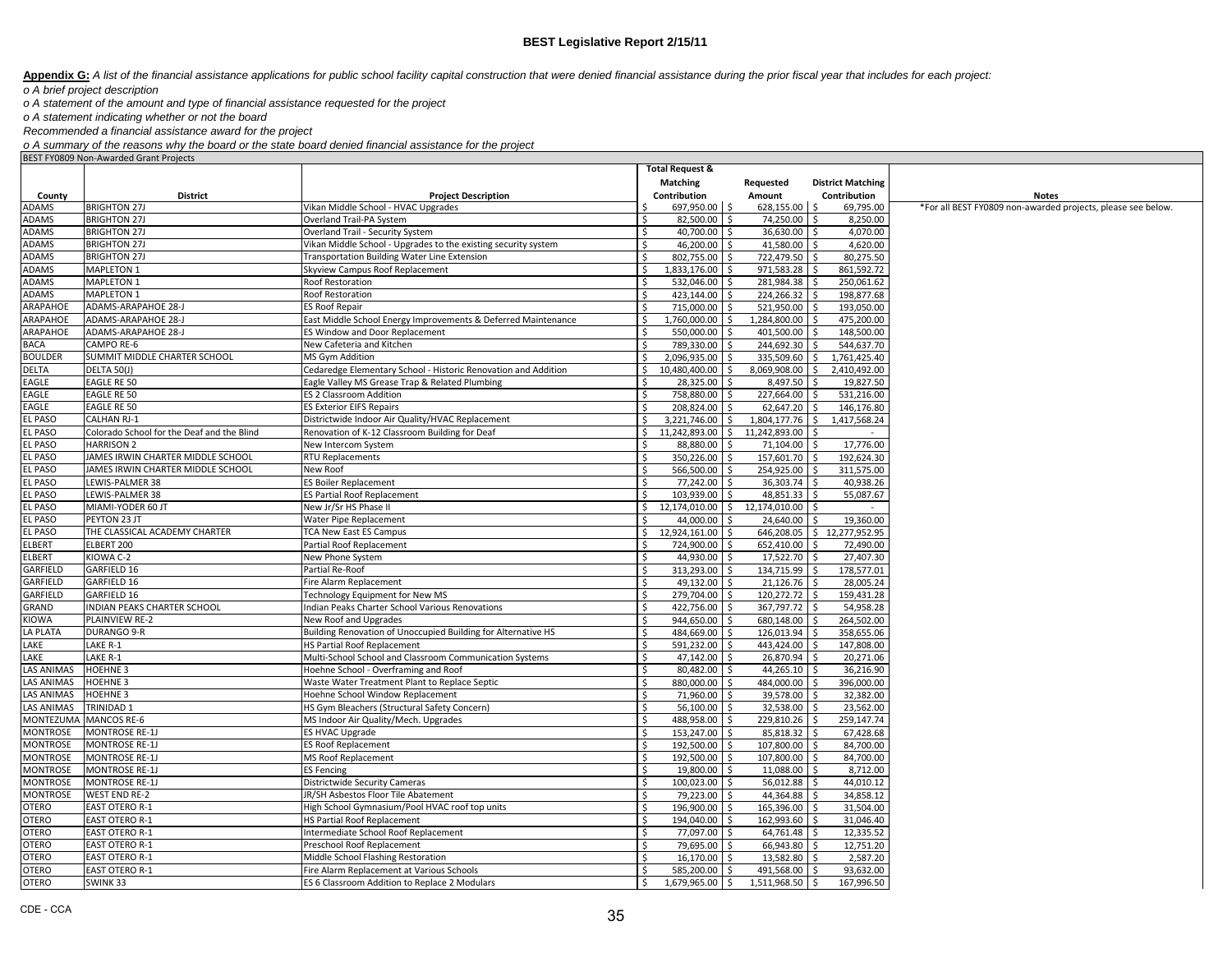|                |                            |                                             | <b>Total Request &amp;</b> |               |                                |              |
|----------------|----------------------------|---------------------------------------------|----------------------------|---------------|--------------------------------|--------------|
|                |                            |                                             | Matching                   | Requested     | <b>District Matching</b>       |              |
| County         | <b>District</b>            | <b>Project Description</b>                  | Contribution               | Amount        | Contribution                   | <b>Notes</b> |
| <b>PROWERS</b> | <b>GRANADA RE-1</b>        | Supplemental HVAC Control Project           | 433,184.00                 | 306,261.09 \$ | 126,922.91                     |              |
|                | RIO GRANDE MONTE VISTA C-8 | Domestic Hot Water Line Replacement         | 46,551.00                  | 36,775.29 \$  | 9,775.71                       |              |
|                | RIO GRANDE MONTE VISTA C-8 | ES Windows                                  | 146,808.00                 | 115,978.32 \$ | 30,829.68                      |              |
| WELD           | FT. LUPTON RE-8            | MS Gym Ceiling Replacement and HVAC Upgrade | 307.013.00 \ \$            | 150,436.37 \$ | 156,576.63                     |              |
|                |                            | <b>TOTALS:</b>                              | 72,619,586.00 \$           |               | 47,518,855.12 \$ 25,100,730.88 |              |

\*The Assistance Board promulgated in Rule 1 CCR 303-3, Section 6.2.1 that for FY2008-09 priority consideration would be provided to: Previous Applicants that received awards in the previous program and that require supplem matching funds not contingent on future elections and for which the Division has worked with the Applicant on project planning prior to submission of the Application.

|                | <b>BEST FY0910 Non-Awarded Grant Projects</b> |                                                                  |    |                   |               |                |                                                                                                                                                                                                                                                                                                                                                                                                                                                                                                                                                                                                                                                                                                                                                                                                                                                                                                                                                                                                                                                                                                                                                                                                                                                                                                                                        |
|----------------|-----------------------------------------------|------------------------------------------------------------------|----|-------------------|---------------|----------------|----------------------------------------------------------------------------------------------------------------------------------------------------------------------------------------------------------------------------------------------------------------------------------------------------------------------------------------------------------------------------------------------------------------------------------------------------------------------------------------------------------------------------------------------------------------------------------------------------------------------------------------------------------------------------------------------------------------------------------------------------------------------------------------------------------------------------------------------------------------------------------------------------------------------------------------------------------------------------------------------------------------------------------------------------------------------------------------------------------------------------------------------------------------------------------------------------------------------------------------------------------------------------------------------------------------------------------------|
| <b>EL PASO</b> | FALCON 49                                     | Districtwide CMU Mold Remediation Project                        |    | $3.575.000.00$ \$ | 1.787.500.00  | \$1,787,500.00 | There were concerns regarding the pending legal issues, where the<br>responsibility lies for the original design and the problems that have arisen.<br>The Assistance Board felt that the state should not fund a project where the<br>responsibility may lie on another entity. Additionally there was a concern<br>with the stucco solution and if the selection was the most cost effective and<br>long term solution. We understand the district has spent much time<br>researching the solution with masonry experts and had identified 5<br>solutions. Stucco was selected as a long term solution and the least<br>maintenance intensive to the alternate solutions. The Assistance Board<br>understood that the interior damage had been repaired however the water<br>penetration issue has not been and wondered whether the district would<br>find additional mold in repairs that had recently been completed. Due to<br>the number of additional concerns with the identification of the cause and<br>responsibility, and with the corrective measure selected the Assistance<br>Board recommendation is for the district to pay for the project submitted. If<br>the district identifies additional needs and is not able to fund due to the<br>money spent on the remediation the board would consider future projects. |
| GARFIELD       | GARFIELD 16                                   | <b>HS Structural Study</b>                                       | Š. | 101,200.00 \$     | 40,480.00 \$  |                | The HS Structural Study was not awarded as the Assistance Board<br>determined the BEST program was not written to fund studies. The<br>Assistance Board will consider a corrective project once the study has been<br>completed and the cause of the shifting and cracking has been determined.<br>60,720.00 The Assistance Board was also concerned that the facility is relatively new<br>and that the district had not been able to get any input or assistance from<br>the original design team and contractor regarding responsibility.                                                                                                                                                                                                                                                                                                                                                                                                                                                                                                                                                                                                                                                                                                                                                                                           |
| <b>EL PASO</b> | JAMES IRWIN CHARTER MIDDLE SCHOOL             | New Roof                                                         | Š. | 634,370.00 \$     | 475,777.50 \$ | 158,592.50     | While your project does qualify for this grant program, it could not be<br>funded this cycle due to the CCAB's opinion on your selected roofing<br>system. The CCAB felt that James Irwin's need for a roof replacement is a<br>definite need but will only consider a roofing system that has proven to be<br>effective and lasting in Colorado. As of now, funding for the BEST FY10-11<br>grant is unknown as is the nature of future applications, so as always I can't<br>make any predictions or promises about possible future success of this<br>project being funded. However, I would recommend that this project be re-<br>submitted for future consideration with a different roofing system<br>proposed. Please call Scott Newell to talk about this                                                                                                                                                                                                                                                                                                                                                                                                                                                                                                                                                                      |
| <b>CHAFFEE</b> | SALIDA R-32                                   | ES Replacement, Major HS Renovation, New Transportation Facility | Ś. |                   |               |                | Although the grant application identified a need for new and remodeled<br>facilities district wide, the scope of the project is large and I need to be able<br>to support it to the Assistance Board. We remain concerned that the<br>solutions need more in depth analysis. The Middle school did not have any<br>45,103,558.50 \$ 17,590,387.82   \$ 27,513,170.69 scope of work identified and should be included in the districts long term<br>facilities planning. The Statewide Facility Assessment will identify the<br>condition of the facilities and help with the re-scoping of this project.                                                                                                                                                                                                                                                                                                                                                                                                                                                                                                                                                                                                                                                                                                                               |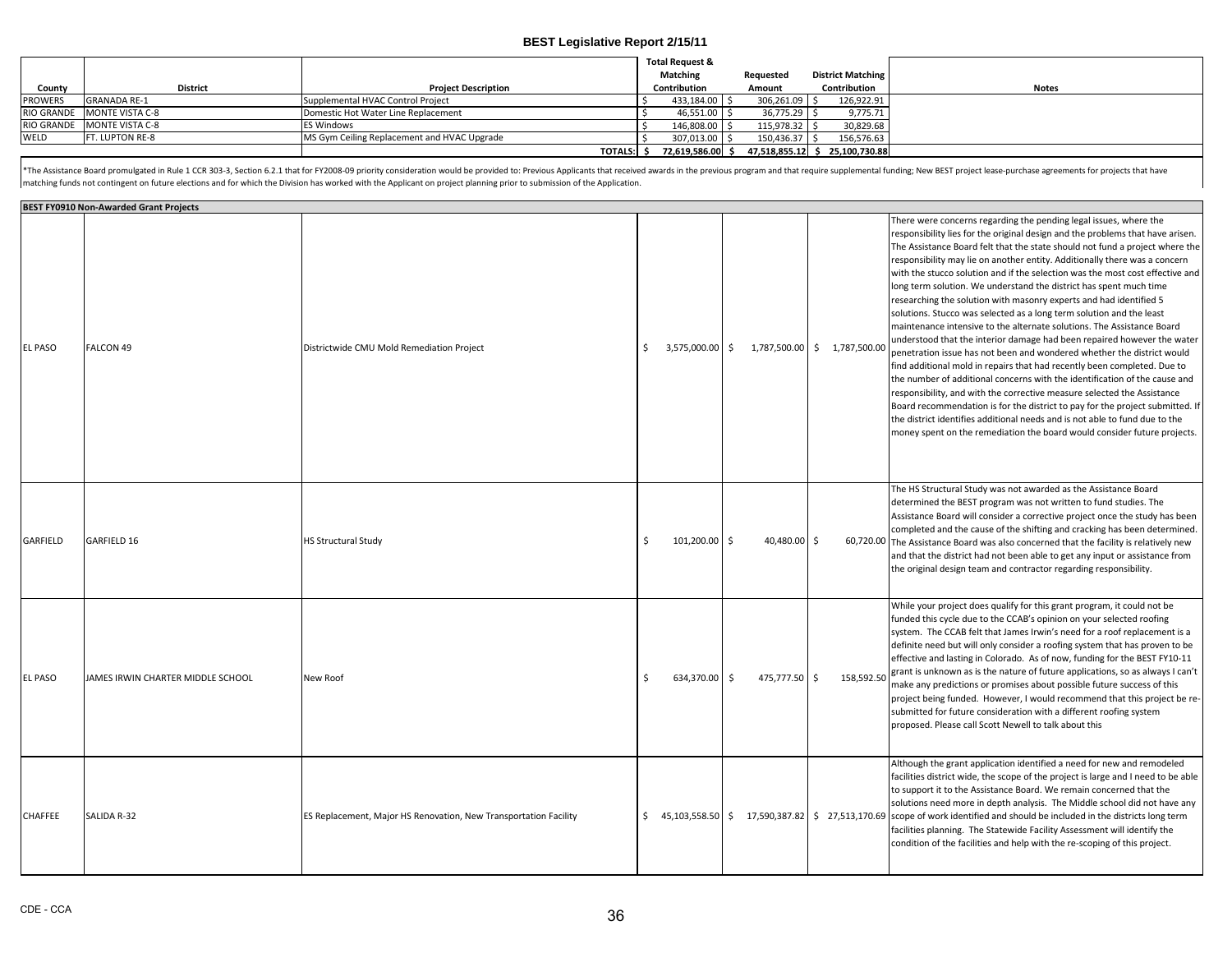| County         | <b>District</b>         | <b>Project Description</b>                        |    | <b>Total Request &amp;</b><br><b>Matching</b><br>Contribution |              | Requested<br>Amount                   |      | <b>District Matching</b><br>Contribution | <b>Notes</b>                                                                                                                                                                                                                                                                                                                                                                                                                                                                                                                                                                                                                                                                                                                                                                                                                                       |
|----------------|-------------------------|---------------------------------------------------|----|---------------------------------------------------------------|--------------|---------------------------------------|------|------------------------------------------|----------------------------------------------------------------------------------------------------------------------------------------------------------------------------------------------------------------------------------------------------------------------------------------------------------------------------------------------------------------------------------------------------------------------------------------------------------------------------------------------------------------------------------------------------------------------------------------------------------------------------------------------------------------------------------------------------------------------------------------------------------------------------------------------------------------------------------------------------|
| EL PASO        | <b>FOUNTAIN 8</b>       | <b>HS Addition</b>                                | \$ | 4,832,753.00 \$                                               |              | 1,063,205.66                          |      |                                          | The board decided to consider the construction costs for the new<br>Elementary School as an immediate need due to the arrival of new troops<br>\$ 3,769,547.34 and families to the Fort Carson and Colorado Spring's area. The program<br>was not able to fund both projects as noted above.                                                                                                                                                                                                                                                                                                                                                                                                                                                                                                                                                       |
| LAKE           | LAKE R-1                | <b>ES Classroom Addition</b>                      | \$ |                                                               |              | $1,945,306.00 \div 1,945,306.00 \div$ |      |                                          | Additional planning needs to be completed for the proposed project. A few<br>examples of items that needed additional justification were that the square<br>foot costs and that estimated LEED costs were high. It is suggested that the<br>district work closely with Division staff to prepare for the next application<br>cycle.                                                                                                                                                                                                                                                                                                                                                                                                                                                                                                                |
| <b>PROWERS</b> | <b>GRANADA RE-1</b>     | PK-12 HVAC, Controls, Electrical Service Upgrades | \$ | 1,215,178.00 \$                                               |              | 887,079.94                            | l \$ |                                          | Additional planning and review is needed to justify the renovation vs.<br>replacement analysis and back-up submitted in this application. It is<br>recommended that in addition to the information provided in the current<br>project application, that the district utilize the information gathered from<br>328,098.06 the statewide assessment to develop the application for the next cycle. It is<br>recommended that the district work with CDE staff to review planning for<br>future grant applications as early as possible.                                                                                                                                                                                                                                                                                                              |
| CHAFFEE        | <b>BUENA VISTA R-31</b> | ES Primary Wing & Gym Replacement                 | S. | 8,591,048.00 \$                                               |              | 4,295,524.00 \$ 4,295,524.00          |      |                                          | The project submitted included demolition of the current primary<br>classroom wing. Completion of the Statewide Facility Assessment will help<br>confirm if the wing should be replaced and assist the district prepare a<br>detailed replace vs. renovation analysis. A district wide utilization study<br>should be conducted to determine how efficient the districts buildings are<br>being utilized currently to determine the districts total required footprint                                                                                                                                                                                                                                                                                                                                                                             |
| WELD           | <b>FRONTIER ACADEMY</b> | <b>ES Renovation and Addition</b>                 | Ŝ. | 10,005,567.00 \$                                              |              | 9,505,288.65                          | l s  | 500,278.35                               | While your project does qualify for this grant program, it could not be<br>funded this cycle due to the limited funds available. Additionally, the CCAB<br>felt the matching contribution provided by Frontier was too low relative to<br>the project size. The CCAB also had concerns surrounding the current<br>financing restrictions placed on the facility and whether this project would<br>be able to be funded through the BEST Lease-Purchase grant. As of now,<br>funding for the BEST FY10-11 grant is unknown as is the nature of future<br>applications, so as always I can't make any predictions or promises about<br>possible future success of this project being funded. However, I would<br>recommend that this project be re-submitted for future consideration after<br>we have a meeting with your bonding company and ours. |
| WELD           | FT. LUPTON RE-8         | MS Gym & HVAC Repairs                             | Ŝ. | 382,140.00                                                    | $\mathsf{S}$ | 191,070.00                            | \$   |                                          | The project did not rank in the immediate health and safety concerns and<br>funds were depleted as noted above. We understand the district has other<br>needs and are awaiting the results of the statewide assessment. Once the<br>191,070.00 data is available the assistance staff will assist the district in the pursuit of<br>future grant applications. The next cycle begins January 8 thru April 9, 2010.                                                                                                                                                                                                                                                                                                                                                                                                                                 |
| <b>OTERO</b>   | <b>EAST OTERO R-1</b>   | HS, MS, IS Roof Replacements/Repairs              | -Ś | 560,226.00                                                    | S.           | 476,192.10 \$                         |      | 84,033.90                                | Of the roofing scopes applied for, some roofs were highly ranked and others<br>were not highly ranked. The scores were then added together and<br>averaged, which affected the overall project ranking of the application. In<br>addition, the school district is experiencing declining enrollment and has not<br>advised the Division of long-term utilization plans for each of the buildings<br>within the campus that are being submitted within this application.                                                                                                                                                                                                                                                                                                                                                                            |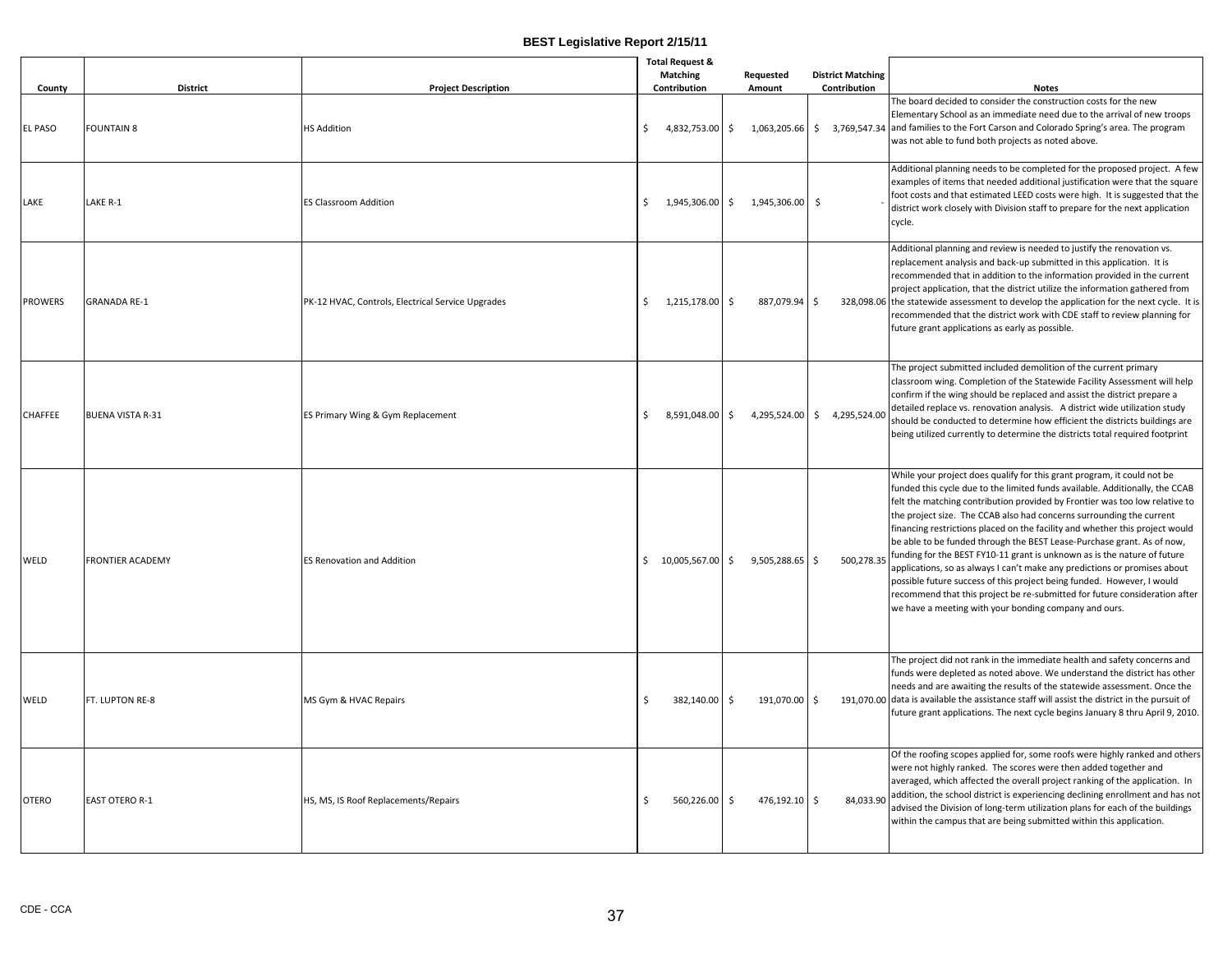| County            | <b>District</b>       | <b>Project Description</b>                                    | <b>Total Request &amp;</b><br><b>Matching</b><br>Contribution | Requested<br>Amount | <b>District Matching</b><br>Contribution | <b>Notes</b>                                                                                                                                                                                                                                                                                                                                                                                                                                                                                                                                                                                                                                       |
|-------------------|-----------------------|---------------------------------------------------------------|---------------------------------------------------------------|---------------------|------------------------------------------|----------------------------------------------------------------------------------------------------------------------------------------------------------------------------------------------------------------------------------------------------------------------------------------------------------------------------------------------------------------------------------------------------------------------------------------------------------------------------------------------------------------------------------------------------------------------------------------------------------------------------------------------------|
| <b>LAS ANIMAS</b> | <b>TRINIDAD 1</b>     | MS Partial Roof & Gym Floor Replacement, and Security Cameras | <sup>\$</sup><br>140.616.00 \$                                | 84,369.60           | Ŝ.                                       | The project did not rank in the immediate health and safety concerns and<br>funds were depleted as noted above. We understand the district will begin<br>the completion of a master plan to incorporate the data received from the<br>56,246.40 state wide assessment. If the district would like to resubmit this application,<br>modify the application or submit additional applications based on the<br>assessment and master plan please notify the assistance staff.                                                                                                                                                                         |
| <b>DOUGLAS</b>    | <b>DOUGLAS RE 1</b>   | New ES                                                        | $$19,642,728.00$ \$                                           |                     |                                          | The noted projects where ranked as need due to overcrowding. The<br>projects that were awarded focused on the immediate health and safety<br>concerns and as noted above funding was not available to all projects. If the<br>district is interested in resubmitting the noted projects or would like to<br>7,857,091.20 \$ 11,785,636.80 consider additional applications based on the state wide assessment and<br>the district master plan please contact the district assistance staff person<br>noted below.                                                                                                                                  |
| EAGLE             | <b>EAGLE RE 50</b>    | <b>ES Classroom Addition</b>                                  | Ŝ.<br>678,390.00 \$                                           | 149,245.80          | Ŝ.                                       | The projects did not rank in the immediate health and safety concerns and<br>funds were depleted as noted above prior to consideration for the grant<br>request. Regarding the outside site work there has not been a final decision<br>to the consideration of outside projects. That will be under review as the<br>529,144.20 review of the ranking system takes place prior to the next application. If you<br>would like to pursue a future grant the next funding cycle opens January 8,<br>2010 and closes April 9, 2010.                                                                                                                   |
| <b>DOUGLAS</b>    | <b>DOUGLAS RE 1</b>   | <b>ES Remodel/Addition</b>                                    | Ŝ.<br>5,252,452.00 \$                                         |                     |                                          | The noted projects where ranked as need due to overcrowding. The<br>projects that were awarded focused on the immediate health and safety<br>concerns and as noted above funding was not available to all projects. If the<br>district is interested in resubmitting the noted projects or would like to<br>$2,100,980.80$ $\mid$ \$ 3,151,471.20 consider additional applications based on the state wide assessment and<br>the district master plan please contact the district assistance staff person<br>noted below.                                                                                                                          |
| <b>MONTROSE</b>   | <b>WEST END RE-2</b>  | New Jr/Sr HS                                                  |                                                               |                     |                                          | The grant application for a new Jr / Sr HS does not consolidate the<br>elementary school into one K-12 facility as recommended by the district<br>master plan prepared by Gray Wolf Architects. The Statewide Facility<br>Assessment will help to identify the condition of the district's facilities and<br>provide information to assist with future facility decisions. The district<br>\$18,909,422.70 \$10,967,465.17 \$7,941,957.53 should conduct a district space utilization study to determine how<br>efficiently the facilities are currently occupied for evaluation in decisions<br>regarding the district's required footprint size. |
| <b>MONTROSE</b>   | <b>MONTROSE RE-1J</b> | ES HVAC Upgrade                                               | 153,247.00 \$<br>-Ś                                           | 85,818.32 \$        | 67,428.68                                | While your project does qualify for this grant program, it could not be<br>funded this cycle due to the limited funds available. As of now, funding for<br>the BEST FY10-11 grant is unknown as is the nature of future applications,<br>so as always I can't make any predictions or promises about possible future<br>success of this project being funded. However, I would recommend that<br>this project be re-submitted for future consideration.                                                                                                                                                                                            |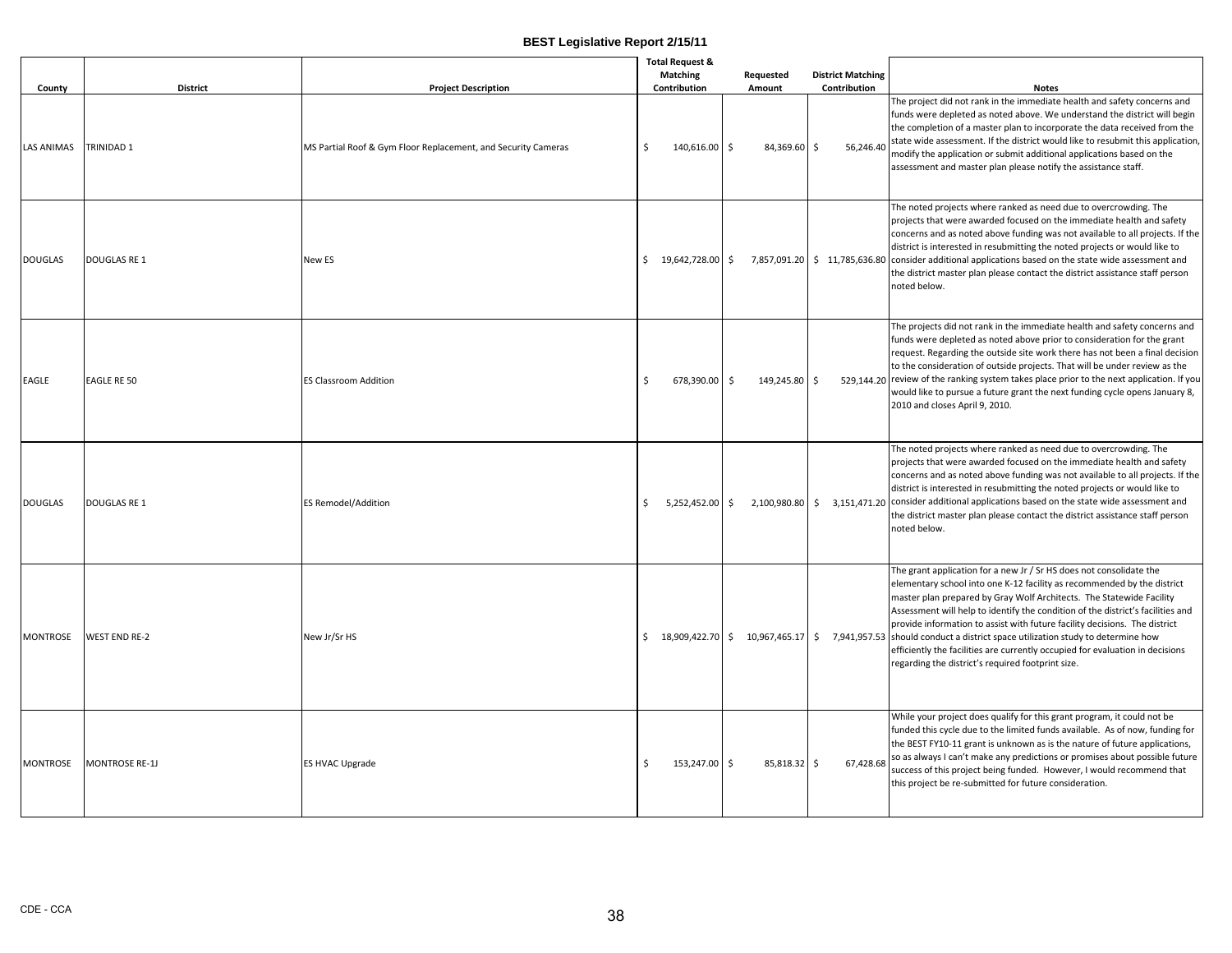| County            | <b>District</b>              | <b>Project Description</b>                                       | <b>Total Request &amp;</b><br><b>Matching</b><br>Contribution | Requested<br>Amount                                                                |              | <b>District Matching</b><br>Contribution | <b>Notes</b>                                                                                                                                                                                                                                                                                                                                                                                                                                                                                                                                                                                                                                                                                                      |
|-------------------|------------------------------|------------------------------------------------------------------|---------------------------------------------------------------|------------------------------------------------------------------------------------|--------------|------------------------------------------|-------------------------------------------------------------------------------------------------------------------------------------------------------------------------------------------------------------------------------------------------------------------------------------------------------------------------------------------------------------------------------------------------------------------------------------------------------------------------------------------------------------------------------------------------------------------------------------------------------------------------------------------------------------------------------------------------------------------|
| <b>DOUGLAS</b>    | <b>DOUGLAS RE 1</b>          | <b>ES Remodel/Addition</b>                                       | \$<br>4,749,038.00 \$                                         | 1,899,615.20 \$                                                                    |              |                                          | The noted projects where ranked as need due to overcrowding. The<br>projects that were awarded focused on the immediate health and safety<br>concerns and as noted above funding was not available to all projects. If the<br>district is interested in resubmitting the noted projects or would like to<br>2,849,422.80 consider additional applications based on the state wide assessment and<br>the district master plan please contact the district assistance staff person<br>noted below.                                                                                                                                                                                                                  |
| <b>BENT</b>       | LAS ANIMAS RE-1              | HS VAT Abatement & Sanitary Sewer Pipe Repair/Replacement        | \$<br>854,275.00 \$                                           | 657,791.75                                                                         | $\mathsf{S}$ |                                          | The project submitted was not backed up with a detailed cost estimate by a<br>contractor experienced in abatement of VAT tile and mastic. The sewer<br>196,483.25 pipe replacement project needs to be priced out in more detail and costs<br>broken out by sub trade.                                                                                                                                                                                                                                                                                                                                                                                                                                            |
| <b>RIO GRANDE</b> | <b>MONTE VISTA C-8</b>       | Major ES, MS, Admin Renovations & New HS                         |                                                               | $\frac{1}{2}$ 43,428,042.00 $\frac{1}{2}$ 35,738,178.00 $\frac{1}{2}$ 7,689,864.00 |              |                                          | The project did not rank in the immediate health and safety concerns and<br>funds were depleted as noted above prior to consideration of the grant<br>request. There has been discussion with the district to potentially begin<br>some work with the bond funds that were passed by the voters in Nov.<br>2009. This may be a risky approach but can be discussed. You are currently<br>working with the Capital Construction Assistance staff person Cheryl<br>Honigsberg to review how the district would like to proceed and to also<br>consider another grant application which opens January 8, 2010 and closes<br>April 9, 20010. Please keep the assistance staff up to date as the district<br>proceeds. |
| <b>HUERFANO</b>   | <b>HUERFANO RE-1</b>         | HS ADA Upgrades, Bleacher Replacement, Exterior Door Replacement | \$<br>509,630.00 \$                                           | 458,667.00                                                                         | l \$         | 50,963.00                                | The project did not rank in the immediate health and safety concerns and<br>funds were depleted as noted above. If the district would like to resubmit<br>this application, modify the application or submit additional applications<br>based on the assessment and an updated master plan please notify the<br>assistance staff.                                                                                                                                                                                                                                                                                                                                                                                 |
| <b>DOUGLAS</b>    | DOUGLAS RE 1                 | <b>ES Addition/Remodel</b>                                       | \$<br>4,667,790.00 \$                                         |                                                                                    |              |                                          | The noted projects where ranked as need due to overcrowding. The<br>projects that were awarded focused on the immediate health and safety<br>concerns and as noted above funding was not available to all projects. If the<br>district is interested in resubmitting the noted projects or would like to<br>1,867,116.00   \$2,800,674.00   consider additional applications based on the state wide assessment and<br>the district master plan please contact the district assistance staff person<br>noted below.                                                                                                                                                                                               |
| <b>BOULDER</b>    | SUMMIT MIDDLE CHARTER SCHOOL | <b>Gym Addition</b>                                              | \$<br>2,162,922.00 \$                                         | 367,696.74                                                                         |              | \$1,795,225.26                           | While your project does qualify for this grant program, it could not be<br>funded this cycle due to the limited funds available. As of now, funding for<br>the BEST FY10-11 grant is unknown as is the nature of future applications,<br>so as always I can't make any predictions or promises about possible future<br>success of this project being funded. However, I would recommend that<br>this project be re-submitted for future consideration.                                                                                                                                                                                                                                                           |
| <b>BOULDER</b>    | TWIN PEAKS CHARTER ACADEMY   | Renovate/Convert Existing Warehouse Into a Charter School        | \$<br>6,050,000.00 \$                                         |                                                                                    |              |                                          | While your project does qualify for this grant program, it could not be<br>funded this cycle due to the limited funds available. It was also a not funded<br>because of the decision to purchase a facility that did not meet any of the<br>Public Schools Construction Guidelines criteria for a public school facility.<br>1,512,500.00 $\binom{5}{7}$ 4,537,500.00 As of now, funding for the BEST FY10-11 grant is unknown as is the nature<br>of future applications, so as always I can't make any predictions or promises<br>about possible future success of this project being funded.                                                                                                                   |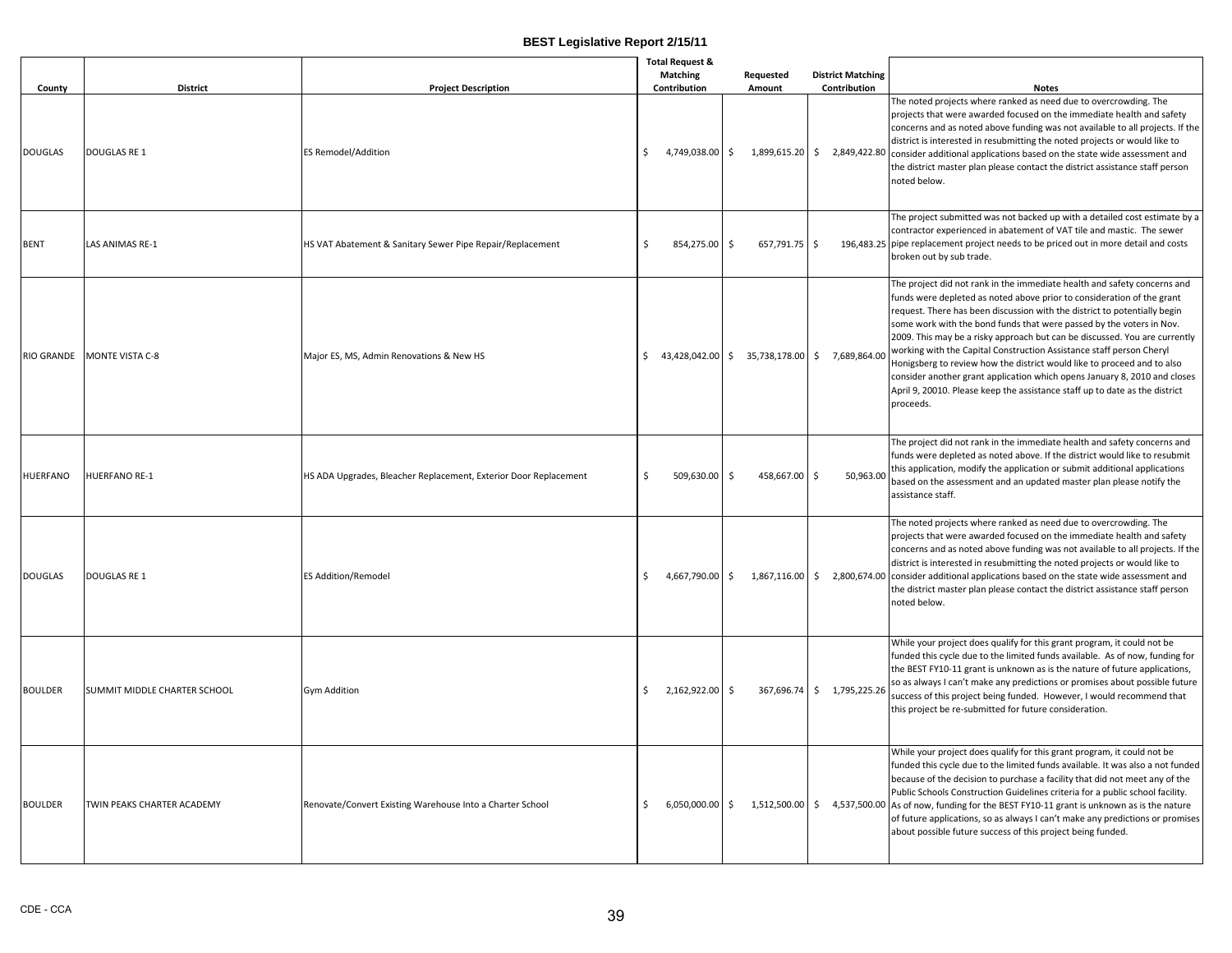| County          | <b>District</b>         | <b>Project Description</b>                            | <b>Total Request &amp;</b><br><b>Matching</b><br>Contribution |              |    | Requested<br>Amount |         | <b>District Matching</b><br>Contribution | <b>Notes</b>                                                                                                                                                                                                                                                                                                                                                                                                                                                                                                                                                  |
|-----------------|-------------------------|-------------------------------------------------------|---------------------------------------------------------------|--------------|----|---------------------|---------|------------------------------------------|---------------------------------------------------------------------------------------------------------------------------------------------------------------------------------------------------------------------------------------------------------------------------------------------------------------------------------------------------------------------------------------------------------------------------------------------------------------------------------------------------------------------------------------------------------------|
| <b>EL PASO</b>  | LEWIS-PALMER 38         | ES Site Drainage & Associated Damage Repair           | Ś                                                             | 161,865.00   | \$ | 71,220.60           | Ŝ.      | 90,644.40                                | The project did not rank in the immediate health and safety concerns and<br>funds were depleted as noted above prior to consideration of the grant<br>request. If the district would like to resubmit this application, modify the<br>application or submit additional applications based on the statewide<br>assessment and master plan please notify the assistance staff. The next<br>cycle will open January 8, 2010 and close on April 9, 20010.                                                                                                         |
| <b>JACKSON</b>  | <b>NORTH PARK R-1</b>   | Electrical, Fire Alarm and ADA Upgrades               | Ś                                                             | 192,908.00   | \$ | 77,163.20 \$        |         | 115,744.80                               | The project did not rank in the immediate health and safety concerns and<br>funds were depleted as noted above prior to consideration of the grant<br>request. If the district would like to resubmit this application, modify the<br>application or submit additional applications based on the assessment and<br>master plan please notify assistance staff. The next cycle will open January<br>8, 2010 and close on April 9, 2010                                                                                                                         |
| <b>LA PLATA</b> | <b>DURANGO 9-R</b>      | Renovate Facility for Alternative HS Program          | Ś                                                             | 387.323.00   | \$ | 112.323.67          | $\zeta$ | 274.999.33                               | This project was not highly ranked due to the multiple scopes provided in<br>the application that were ranked separately and then averaged.<br>Specifically, in accordance with BEST program priorities, the fire sprinkler<br>system was highly ranked, while the doors, elevator, and telephone<br>equipment were not.                                                                                                                                                                                                                                      |
| <b>MOFFAT</b>   | MOFFAT COUNTY RE:NO 1   | HS Security, IAQ, HVAC Upgrades                       | Ś                                                             | 1,986,600.00 | Ŝ. |                     |         |                                          | The scope of work proposed encompassed multiple items. Each scope item<br>is scored from 1-5 individually and then given an average overall score.<br>Many of the scope items associated with your project did not score well<br>indicating a lower importance of urgency. Items associated with life safety<br>715,176.00 \ \$1,271,424.00 such as: batt insulation above the auditorium, security doors at the north<br>entry, and corridor fire damper controls scored well. However, other items<br>in the scope drove the projects overall score higher. |
| ARAPAHOE        | SHERIDAN 2              | Districtwide Window and Exterior Lighting Replacement | \$                                                            | 1,177,349.00 | \$ | 883,011.75          | \$      | 294,337.25                               | The project did not rank in the immediate health and safety concerns and<br>funds were depleted as noted above prior to consideration of the grant<br>request. If the district would like to resubmit this application, modify the<br>application or submit additional applications based on the assessment and<br>master plan please notify the district assistance staff. The next cycle will<br>open January 8, 2010 and close on April 9, 2010                                                                                                            |
| ARAPAHOE        | BYERS 32J               | <b>Boiler Replacement</b>                             | Ś                                                             | 250,831.00   | \$ | 135,448.74 \$       |         | 115,382.26                               | The project did not rank in the immediate health and safety concerns and<br>funds were depleted as noted above prior to consideration of the grant<br>request. If the district would like to resubmit this application, modify the<br>application or submit additional applications based on the assessment and<br>master plan please notify the district assistance staff. The next cycle will<br>open January 8, 2010 and close on April 9, 2010.                                                                                                           |
| <b>CHAFFEE</b>  | <b>BUENA VISTA R-31</b> | HS PE Facility Boiler Replacement & HVAC Upgrades     | Ś                                                             | 986,194.00   | Ŝ. | 493,097.00          | Ŝ.      | 493,097.00                               | The project submitted included replacement of the current boiler; however<br>the district intends to demolish the high School in the next 5 years.<br>Completion of the Statewide Facility Assessment will help confirm if the<br>high school should be replaced. A district wide utilization study should be<br>conducted to determine how efficient the districts buildings are being<br>utilized currently and help determine the districts total required footprint.                                                                                      |